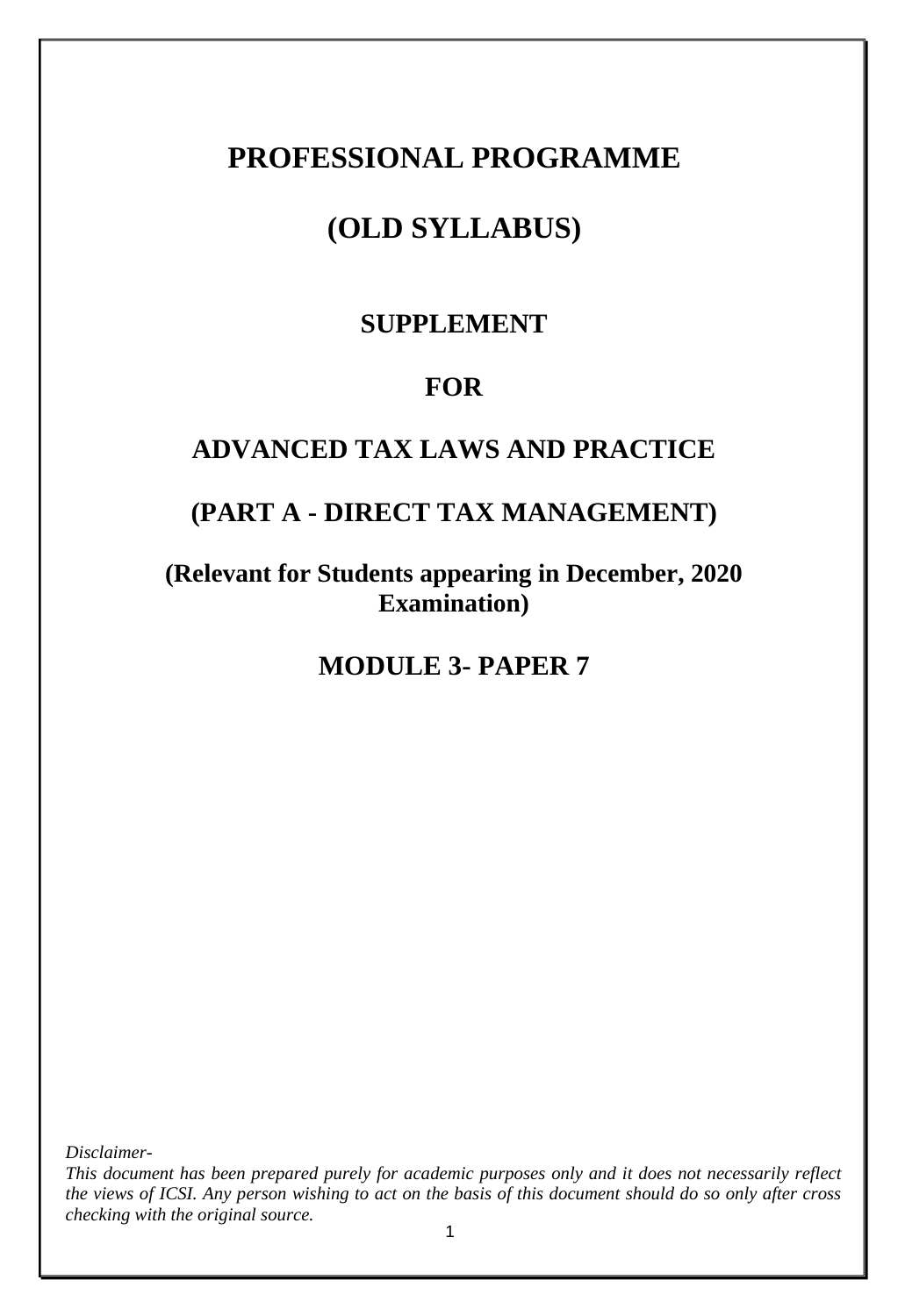#### **Students appearing in December, 2020 Examination shall note the following:**

*1. For Direct taxes, Finance Act, 2019 is applicable.*

*2. Applicable Assessment year is 2020-21 (Previous Year 2019-20).*

*3. For Indirect Taxes: Goods and Services Tax 'GST' and Customs Laws is applicable for Professional Programme (Old Syllabus)*

*4. Students are also required to update themselves on all the relevant Rules, Notifications, Circulars, Clarifications, etc. issued by the CBDT, CBIC & Central Government, on or before six months prior to the date of the examination.*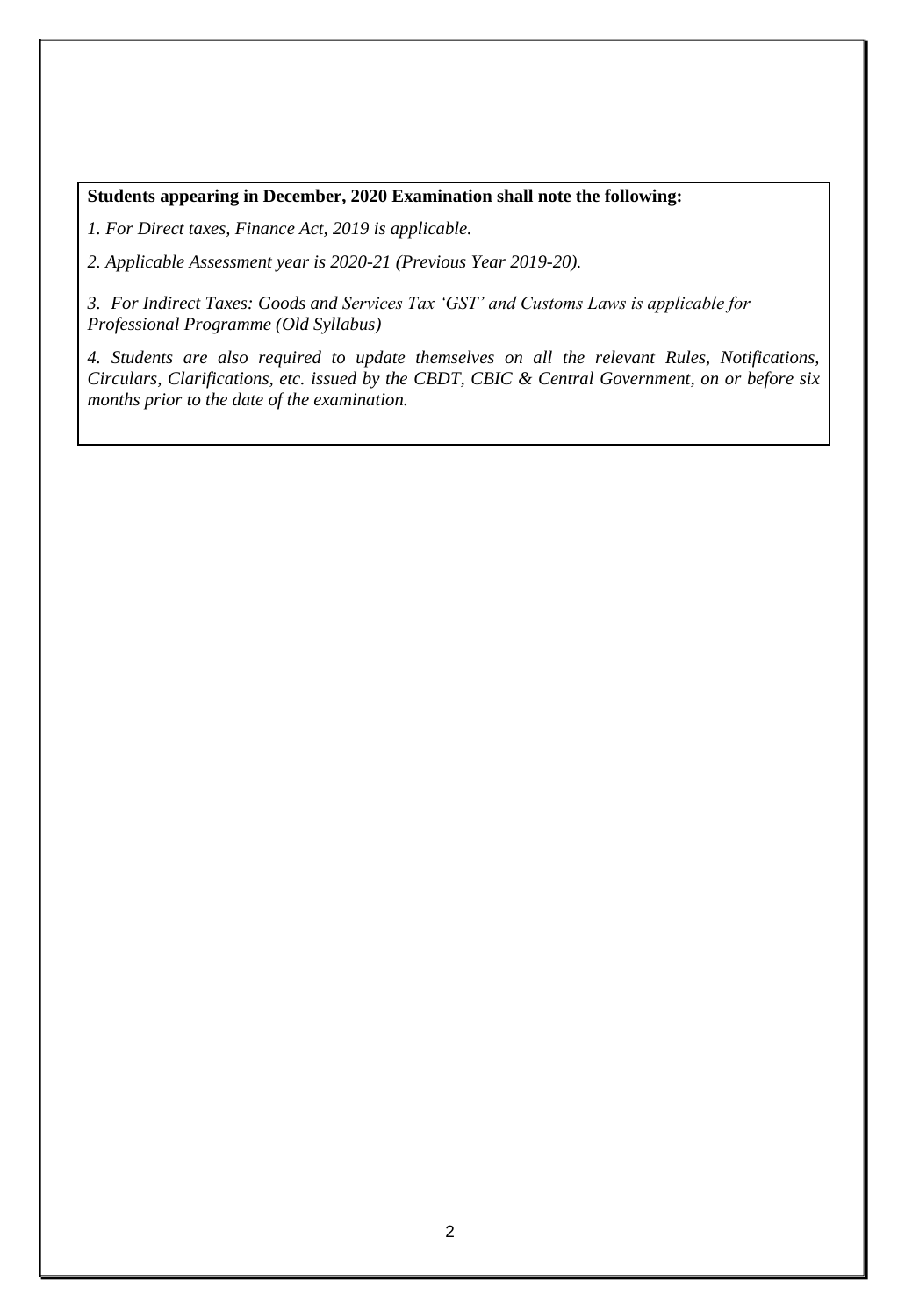### **TABLE OF CONTENT**

| SUPPLEMENT FOR ADVANCED TAX LAWS AND PRACTICE                |           |  |
|--------------------------------------------------------------|-----------|--|
|                                                              | Page No.  |  |
| PART A-DIRECT TAX MANAGEMENT                                 |           |  |
| (MAJOR NOTIFICATIONS AND CIRCULARS DECEMBER 2017- JUNE 2020) |           |  |
| Income Tax Act, 1961 & Rules 1962 (Circular)                 | $4 - 13$  |  |
|                                                              |           |  |
| Income Tax Act, 1961 & Rules 1962 (Notification)             | 14-39     |  |
|                                                              |           |  |
| Tax Rates FY 2019-20, AY 2020-21                             | 40-42     |  |
|                                                              |           |  |
| Amendments Made by Finance Act, 2018                         | 43-49     |  |
|                                                              |           |  |
| Amendments Made by Finance Act, 2019                         | $50 - 51$ |  |
|                                                              |           |  |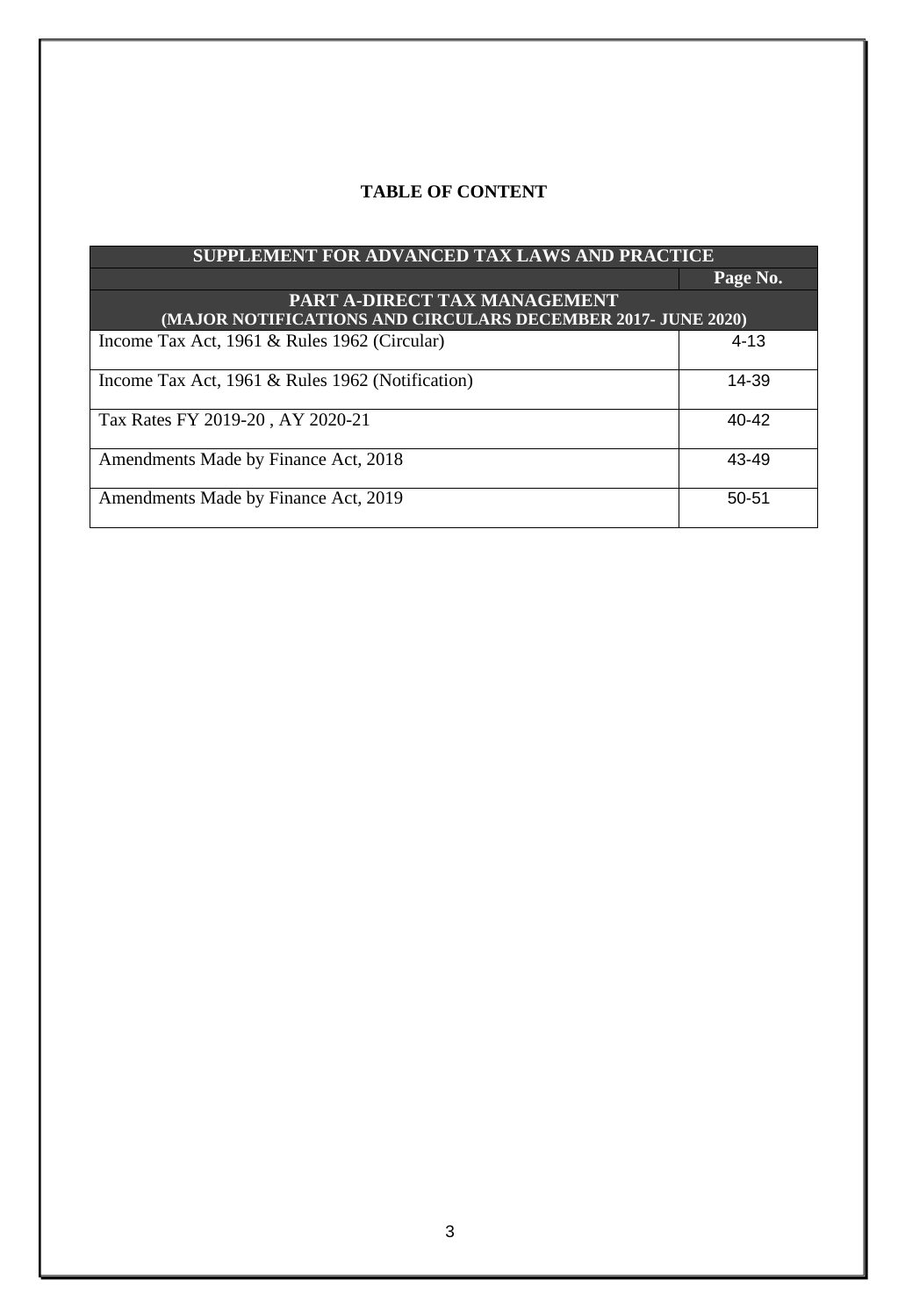## **PART I – DIRECT TAXATION**

## I**NCOME TAX ACT, 1961 & RULES 1962**

## **CIRCULARS**

| Sr.<br>No. | <b>Updates</b>                                                                                                                                                                                                                                                                                                                                                                                                                                                             | <b>Lesson</b><br>No. |
|------------|----------------------------------------------------------------------------------------------------------------------------------------------------------------------------------------------------------------------------------------------------------------------------------------------------------------------------------------------------------------------------------------------------------------------------------------------------------------------------|----------------------|
| 1.         | CIRCULAR NO. 2/2018 DATED: 15TH FEBRUARY, 2018                                                                                                                                                                                                                                                                                                                                                                                                                             | <b>Lesson</b>        |
|            | <b>EXPLANATORY NOTES TO THE PROVISIONS OF THE FINANCE</b><br><b>ACT, 2017</b>                                                                                                                                                                                                                                                                                                                                                                                              | $1 - 3$              |
|            | For details: https://www.incometaxindia.gov.in/communications/circular/circular2_2018.pdf                                                                                                                                                                                                                                                                                                                                                                                  |                      |
| 2.         | <b>CIRCULAR NO. 2 DATED 4TH JANUARY 2019</b>                                                                                                                                                                                                                                                                                                                                                                                                                               | <b>Lesson</b>        |
|            | SECTION 56 OF THE INCOME-TAX ACT, 1961 - INCOME FROM<br>OTHER SOURCES - WITHDRAWAL OF CIRCULAR NO. 10/2018<br>DATED 31-12-2018 ON APPLICABILITY OF SECTION 56(2) (viia) OF<br>THE INCOME-TAX ACT, 1961 FOR ISSUE OF SHARES BY A<br>COMPANY IN WHICH PUBLIC ARE NOT SUBSTANTIALY<br><b>INTERESTED</b>                                                                                                                                                                       | 1                    |
|            | Reference is invited to the Circular No. 10/2018 dated 31-12-2018 on the<br>captioned subject.                                                                                                                                                                                                                                                                                                                                                                             |                      |
|            | It has been brought to the notice of the Board that the matter relating to<br>interpretation of the term "receives" used in section $56(2)$ (viia) of the Income-<br>tax Act, 1961 is subjudice in certain higher judicial forums. Further,<br>representations have been received from stakeholders seeking clarification on<br>other similar provisions in section 56 of the Act.                                                                                         |                      |
|            | Accordingly, the matter has been reconsidered by the Board. Given the fact<br>that the matter relating to interpretation of the term 'receives' used in section<br>56(2) (viia) of the Act is pending before judicial forums and stakeholders have<br>sought clarifications on similar provisions in section 56 of the Act, the Board is<br>of the view that the matter is required to be examined afresh so that a<br>comprehensive circular on the matter can be issued. |                      |
|            | In view of the above, the Circular No. 10/2018 dated 31st December, 2018<br>issued is hereby withdrawn and the aid circular shall be considered to have<br>been never issued. A fresh comprehensive circular on the subject shall be<br>issued in due course.                                                                                                                                                                                                              |                      |
|            | For details:<br>https://www.incometaxindia.gov.in/communications/circular/circular_2_2019.pdf                                                                                                                                                                                                                                                                                                                                                                              |                      |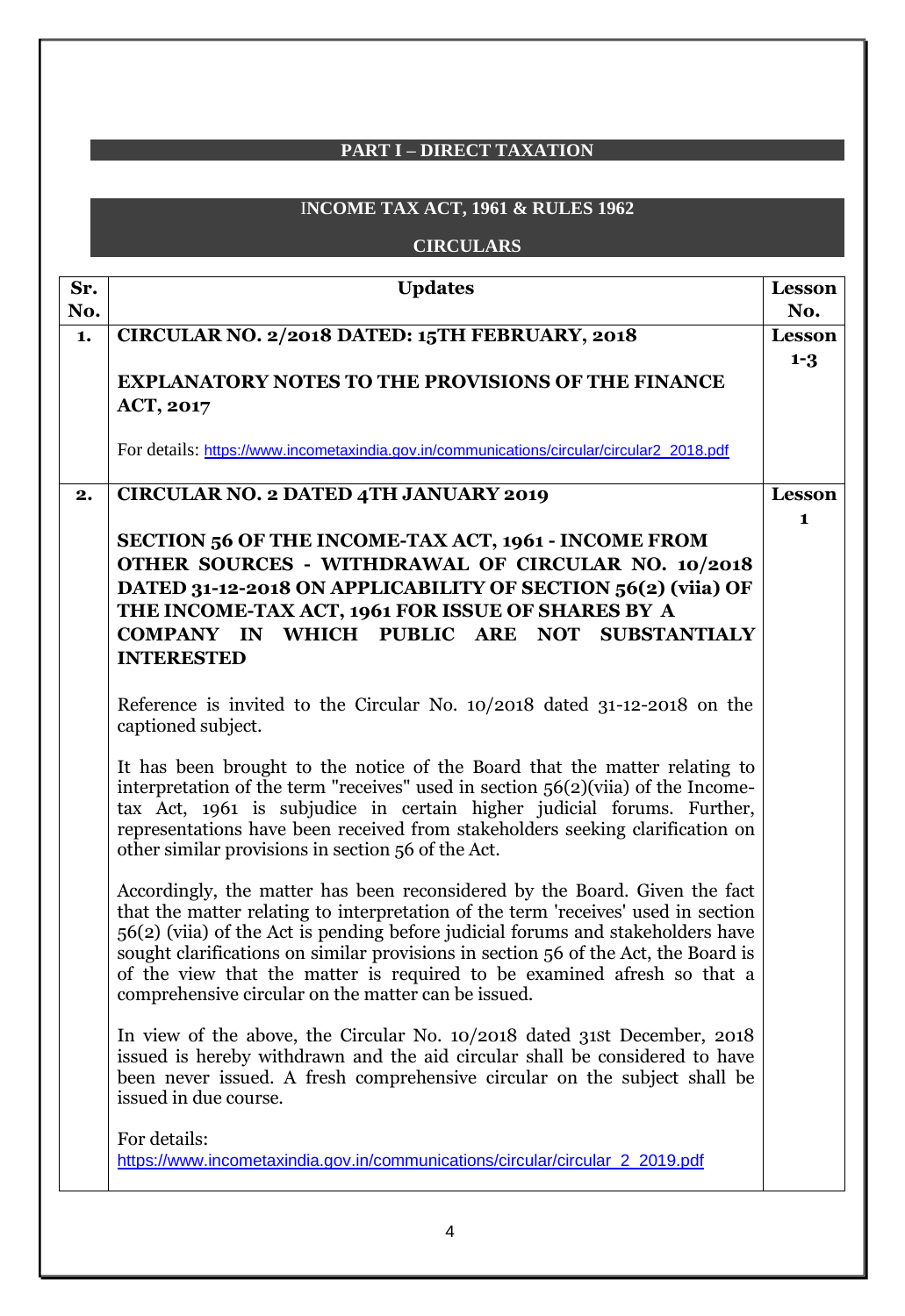| 3. | CIRCULAR NO. 3 DATED 21ST JANUARY 2019                                                                                                                                                                                                                                                                                                                                                                                                                                                                                                                                                                                                                                                                                                                                                                                                                                                                                                                                            | <b>Lesson</b> |
|----|-----------------------------------------------------------------------------------------------------------------------------------------------------------------------------------------------------------------------------------------------------------------------------------------------------------------------------------------------------------------------------------------------------------------------------------------------------------------------------------------------------------------------------------------------------------------------------------------------------------------------------------------------------------------------------------------------------------------------------------------------------------------------------------------------------------------------------------------------------------------------------------------------------------------------------------------------------------------------------------|---------------|
|    | SECTION 56 OF THE INCOME-TAX ACT, 1961 - INCOME FROM<br>OTHER SOURCES - CHARGEABLE AS - APPLICABILITY OF<br>SECTION 56(2) (viia) OR SIMILAR PROVISIONS UNDER SECTION<br>56(2) FOR ISSUE OF SHARES BY A COMPANY                                                                                                                                                                                                                                                                                                                                                                                                                                                                                                                                                                                                                                                                                                                                                                    | 1             |
|    | As mentioned in Circular No. 02/2019, a comprehensive review of the subject<br>matter relating to interpretation of the term "receives" as used in, inter alia,<br>section $56(2)$ (viia) of the Income-tax Act, 1961 (the Act) and similar provisions<br>contained in section $56(2)$ of the Act has been made by the Board in view of<br>pendency of this issue in various judicial forums and clarifications sought by<br>stakeholders. Based on the above, the following position is hereby clarified.                                                                                                                                                                                                                                                                                                                                                                                                                                                                        |               |
|    | Keeping in view the plain reading as well as the legislative intent of section<br>$56(2)$ (viia) and similar provisions contained in section $56(2)$ of the Act, being<br>anti-abuse in nature, it has been decided that the view, as was taken in Circular<br>No. 10/2018 [subsequently withdrawn by Circular No. 02/2019] that section<br>56(2)(viia) of the Act would not apply to fresh issuance of shares, would not be<br>a correct approach, as it could be subject to abuse and would be contrary to the<br>express provisions and the legislative intent of section $56(2)$ (viia) or similar<br>provisions contained in section $56(2)$ of the Act.                                                                                                                                                                                                                                                                                                                     |               |
|    | Therefore, any view expressed by the Board in Circular No. 10/2018 shall be<br>considered to have never been expressed and accordingly, the said circular<br>shall not be taken into account by any Income-tax authority in any proceedings<br>under the Act.                                                                                                                                                                                                                                                                                                                                                                                                                                                                                                                                                                                                                                                                                                                     |               |
| 4. | For details:<br>https://www.incometaxindia.gov.in/communications/circular/circular 3 2019.pdf<br>CIRCULAR NO. 4 DATED 6TH JANUARY, 2019                                                                                                                                                                                                                                                                                                                                                                                                                                                                                                                                                                                                                                                                                                                                                                                                                                           | <b>Lesson</b> |
|    | Clarification regarding liability and status of Official Assignees<br>under the Income tax Act                                                                                                                                                                                                                                                                                                                                                                                                                                                                                                                                                                                                                                                                                                                                                                                                                                                                                    | 1             |
|    | Under provisions of the Presidency Towns Insolvency Act, 1909 and the<br>Provincial Insolvency Act, 1920, where an order of Insolvency is passed against<br>a debtor by the concerned Court, property of the debtor gets vested with the<br>Court appointed Official Assignee. The Official Assignee then realizes property<br>of the insolvent and allocates it amongst the creditors of the insolvent.<br>Consequentially, Official Assignee has the responsibility to handle income-tax<br>matters of the estate assigned to him. In this regard, a clarification has been<br>sought regarding applicability of clause (iii) of section $160(1)$ of the Income-tax<br>Act, 1961 (Act) which applies on a 'Representative Assessee' in the case of an<br>Official Assignee. Further, clarity regarding status of the Official Assignee's i.e.<br>their fallibility in the appropriate category of 'persons', as defined in section<br>$2(31)$ of the Act, has also been sought. |               |
|    | As per provisions of section 160(1)(iii) of the Act, a 'Representative Assessee'<br>amongst other situations specified therein, becomes liable in respect of any                                                                                                                                                                                                                                                                                                                                                                                                                                                                                                                                                                                                                                                                                                                                                                                                                  |               |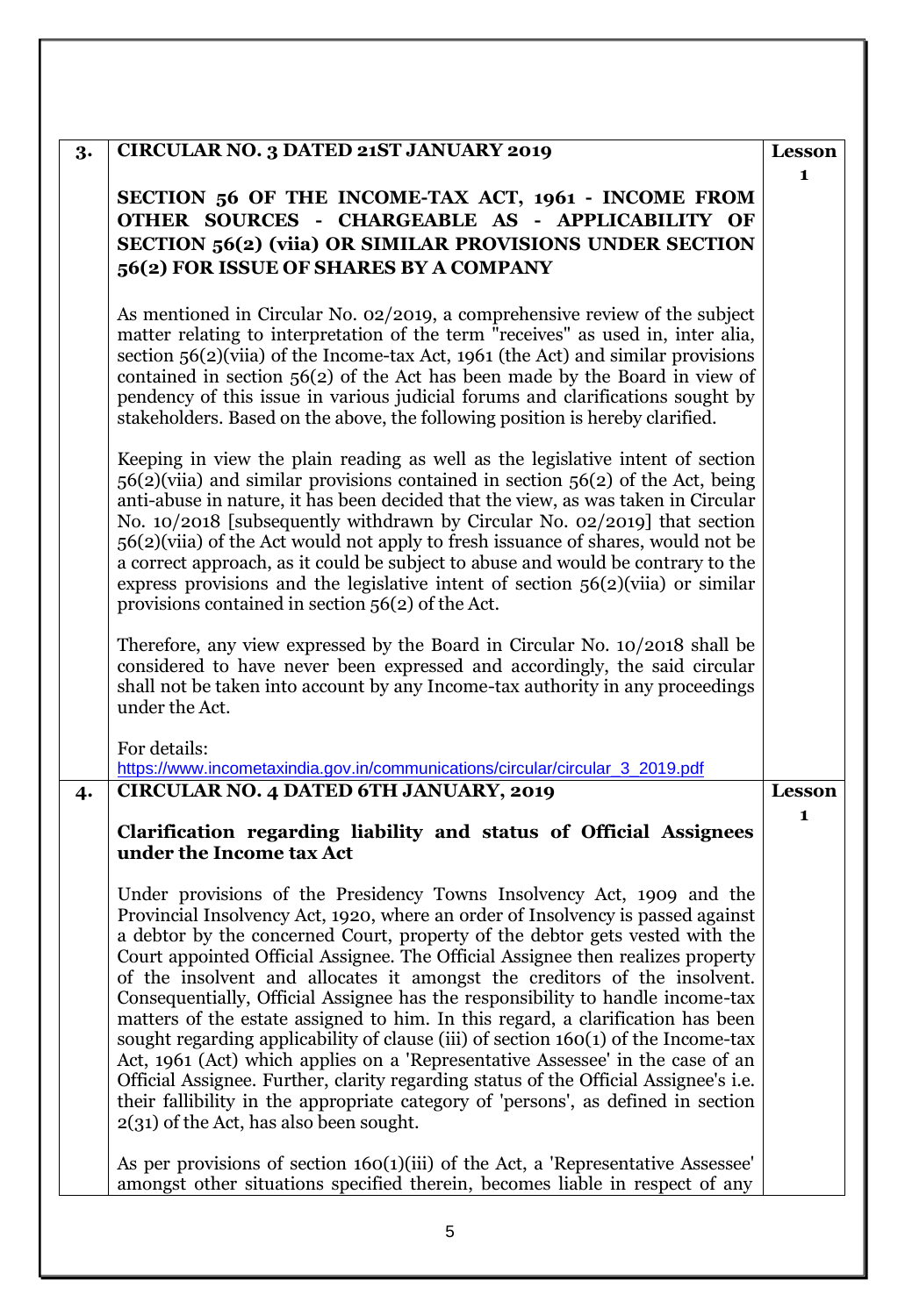|    | income which the Assignee receives or is entitled to receive while managing the<br>property for benefit of any person. As per the two insolvency Acts, Official<br>Assignee manages the property of the debtor for the benefit of the creditors.<br>Further, the Insolvency Act, 1909, in unambiguous terms, provides that an<br>insolvent ceases to have an ownership interest in the estate once an order of<br>adjudication is made under section 17 of the Insolvency Act. Thus, it is hereby<br>clarified that since Official Assignee does not receive the income or manage the<br>property on behalf of the debtor, they cannot be considered as a<br>'Representative Assessee' of the debtor under the Act while computing the tax-<br>liability arising from the estate of the debtor.                    |                         |
|----|--------------------------------------------------------------------------------------------------------------------------------------------------------------------------------------------------------------------------------------------------------------------------------------------------------------------------------------------------------------------------------------------------------------------------------------------------------------------------------------------------------------------------------------------------------------------------------------------------------------------------------------------------------------------------------------------------------------------------------------------------------------------------------------------------------------------|-------------------------|
|    | As property of the insolvent is vested with the Official Assignee as per specific<br>provisions of the Act/Law regulating functioning of the Official Assignee's, they<br>have to be treated as a 'juristic entity' for purposes of the income-tax Act.<br>Hence, it is clarified that for purpose of discharge of tax-liability under the Act,<br>the status of Official Assignees is that of an 'artificial juridical person' as<br>prescribed in section $2(31)(vii)$ of the Act, not being one of the 'persons' falling<br>in sub-clauses (i) to (vi) of section $2(31)$ of the Act.                                                                                                                                                                                                                           |                         |
|    | Therefore, Official Assignee is required to file income-tax return electronically<br>in the ITR Form applicable to 'artificial juridical person' separately for each of<br>the estate of the insolvent and the income shall be taxed as per the rates<br>applicable in a particular year to an 'artificial juridical person'.                                                                                                                                                                                                                                                                                                                                                                                                                                                                                      |                         |
|    | In view of the above position, Official Assignees would have to obtain a<br>separate PAN for each of the estate of the insolvent.                                                                                                                                                                                                                                                                                                                                                                                                                                                                                                                                                                                                                                                                                  |                         |
|    | For details:<br>https://www.incometaxindia.gov.in/communications/circular/circular_4_2019.pdf                                                                                                                                                                                                                                                                                                                                                                                                                                                                                                                                                                                                                                                                                                                      |                         |
| 5. | <b>CIRCULAR NO. 8 DATED 10TH MAY, 2019</b>                                                                                                                                                                                                                                                                                                                                                                                                                                                                                                                                                                                                                                                                                                                                                                         | <b>Lesson</b>           |
|    |                                                                                                                                                                                                                                                                                                                                                                                                                                                                                                                                                                                                                                                                                                                                                                                                                    |                         |
|    | <b>Clarification regarding definition of "Fund Manager" under Section</b>                                                                                                                                                                                                                                                                                                                                                                                                                                                                                                                                                                                                                                                                                                                                          | $\overline{\mathbf{2}}$ |
|    | 9A (4)(b) of the Income-tax Act, 1961<br>Representations have been received in the Board for inclusion of an Asset<br>Management Company (AMC) approved in accordance with Securities and<br>Exchange Board of India (Mutual Funds) Regulations, 1996 for the purpose of                                                                                                                                                                                                                                                                                                                                                                                                                                                                                                                                           |                         |
|    | Section of $9A(4)(b)$ of the Income-tax Act, 1961.<br>The matter has been examined in the Board in consultation with SEBI. SEBI<br>has stated that an AMC is engaged in the activity of fund management of<br>Mutual Funds and hence is in substance, a Fund Manager, and entitled for<br>benefits u/s 9A of the Income-tax Act. Therefore, it is hereby clarified that the<br>phrase "fund manager" in Section 9A $(4)$ (b) of the Income-tax Act includes an<br>AMC as approved by SEBI under the SEBI (Mutual Funds) Regulations, 1996.<br>A notification (No. 27/2019 dated 20th March 2019) has already been issued to<br>include the Securities and Exchange Board of India (Mutual Funds)<br>Regulations, 1996 in the definition of "specified regulations" in Section<br>$9A(9)(e)$ of the Income-tax Act. |                         |
|    | For details:                                                                                                                                                                                                                                                                                                                                                                                                                                                                                                                                                                                                                                                                                                                                                                                                       |                         |
|    | https://www.incometaxindia.gov.in/communications/circular/circular_8_10-05-2019.pdf<br>6                                                                                                                                                                                                                                                                                                                                                                                                                                                                                                                                                                                                                                                                                                                           |                         |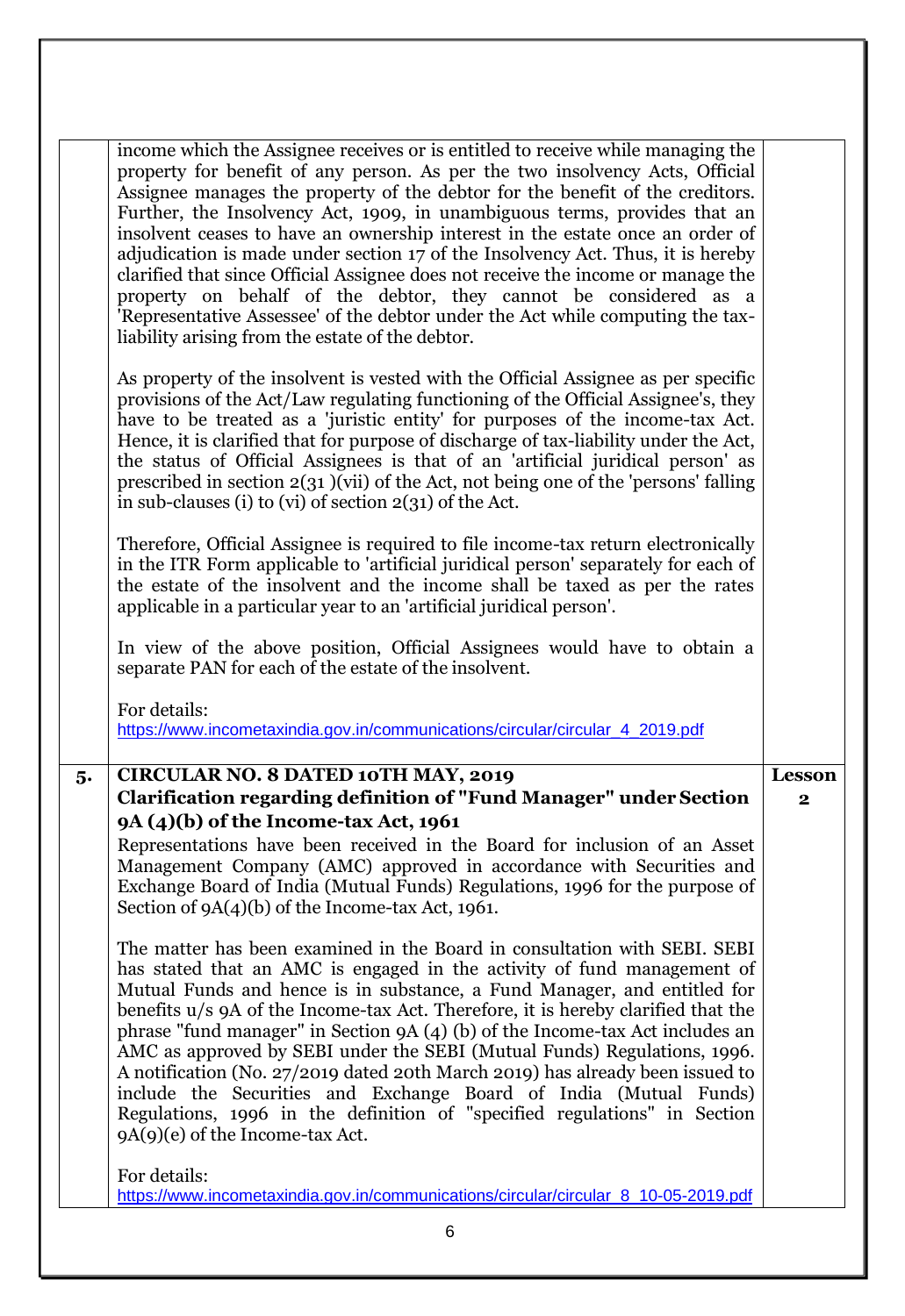| 6. | CIRCULAR NO. 9 DATED 14TH MAY, 2019                                                                                                                                                                                                                                                                                                                                                                                                                                                                                                                                                                                                                                                                                                                                                                                                                                                                                         | <b>Lesson</b>      |
|----|-----------------------------------------------------------------------------------------------------------------------------------------------------------------------------------------------------------------------------------------------------------------------------------------------------------------------------------------------------------------------------------------------------------------------------------------------------------------------------------------------------------------------------------------------------------------------------------------------------------------------------------------------------------------------------------------------------------------------------------------------------------------------------------------------------------------------------------------------------------------------------------------------------------------------------|--------------------|
|    | Order under section 119 of the Income-tax Act, 1961                                                                                                                                                                                                                                                                                                                                                                                                                                                                                                                                                                                                                                                                                                                                                                                                                                                                         | 1                  |
|    | Section 44AB of the Income-tax Act, 1961 ('the Act') read with rule 6G of the<br>Income-tax Rules, 1962 ('the Rules') requires specified persons to furnish the<br>Tax Audit Report along with the prescribed particulars in Form No. 3CD. The<br>existing Form No. 3CD was amended vide notification no. GSR 666(E) dated<br>20th July, 2018 with effect from 20th August, 2018. However, the reporting<br>under clause 30C and clause 44 of the Tax Audit Report was kept in abeyance<br>till 31st March, 2019 vide Circular No. 6/2018 dated 17.08.2018.                                                                                                                                                                                                                                                                                                                                                                 |                    |
|    | Representations were received by the Board that the implementation of<br>reporting requirements under clause 30C (pertaining to General Anti-<br>Avoidance Rules (GAAR and clause 44 (pertaining to Goods and Services Tax<br>(GST) compliance) of the Form No. 3CD may be deferred further.                                                                                                                                                                                                                                                                                                                                                                                                                                                                                                                                                                                                                                |                    |
|    | The matter has been examined and it has been decided by the Board that the<br>reporting under clause 30C and clause 44 of the Tax Audit Report shall be kept<br>in abeyance till 31st March, 2020.                                                                                                                                                                                                                                                                                                                                                                                                                                                                                                                                                                                                                                                                                                                          |                    |
|    | For details:<br>https://www.incometaxindia.gov.in/communications/circular/circular_9_2019.pdf                                                                                                                                                                                                                                                                                                                                                                                                                                                                                                                                                                                                                                                                                                                                                                                                                               |                    |
| 7. | CIRCULAR NO. 11 DATED 19TH JUNE, 2019                                                                                                                                                                                                                                                                                                                                                                                                                                                                                                                                                                                                                                                                                                                                                                                                                                                                                       | <b>Lesson</b><br>1 |
|    | Clarification regarding non-allow ability of set-off of losses against                                                                                                                                                                                                                                                                                                                                                                                                                                                                                                                                                                                                                                                                                                                                                                                                                                                      |                    |
|    | the deemed income under section 115BBE of the Income-tax Act,                                                                                                                                                                                                                                                                                                                                                                                                                                                                                                                                                                                                                                                                                                                                                                                                                                                               |                    |
|    | 1961 prior to assessment-year 2017-18                                                                                                                                                                                                                                                                                                                                                                                                                                                                                                                                                                                                                                                                                                                                                                                                                                                                                       |                    |
|    | With effect from 01.04.2017, sub-section (2) of section 115BBE of the Income-<br>tax Act, 1961 (Act) provides that where total income of an assessee includes any<br>income referred to in section(s) $68/69/69A/69B/69C/69D$ of the Act, no<br>deduction in respect of any expenditure or allowance or set off of any loss shall<br>be allowed to the assessee under any provisions of the Act in computing the<br>income referred to in section 115BBE (1) of the Act.                                                                                                                                                                                                                                                                                                                                                                                                                                                    |                    |
|    | In this regard, it has been brought to the notice of the Central Board of Direct<br>Taxes (the Board) that in assessments prior to assessment year 2017-18, while<br>some of the Assessing Officers have allowed set off of losses against the<br>additions made by them under Section(s) $68/69/69A/69B/69C/69D$ , in some<br>cases, set off of losses against the additions made under Section 115BBE(1) of<br>the Act have not been allowed. As the amendment inserting the words 'or set<br>off of any loss' is applicable with effect from 1 <sup>ST</sup> of April, 2017 and applies from<br>assessment year 2017-18 onwards, conflicting views have been taken by the<br>Assessing Officers in assessments for years prior to assessment year 2017-18.<br>The matter has been referred to the Board so that a consistent approach is<br>adopted by the Assessing Officers while applying provision of section 115BBE |                    |
|    | in assessments for period prior to the assessment year 2017-18.<br>The Board has examined the matter. The Circular No. $3/2017$ of the Board                                                                                                                                                                                                                                                                                                                                                                                                                                                                                                                                                                                                                                                                                                                                                                                |                    |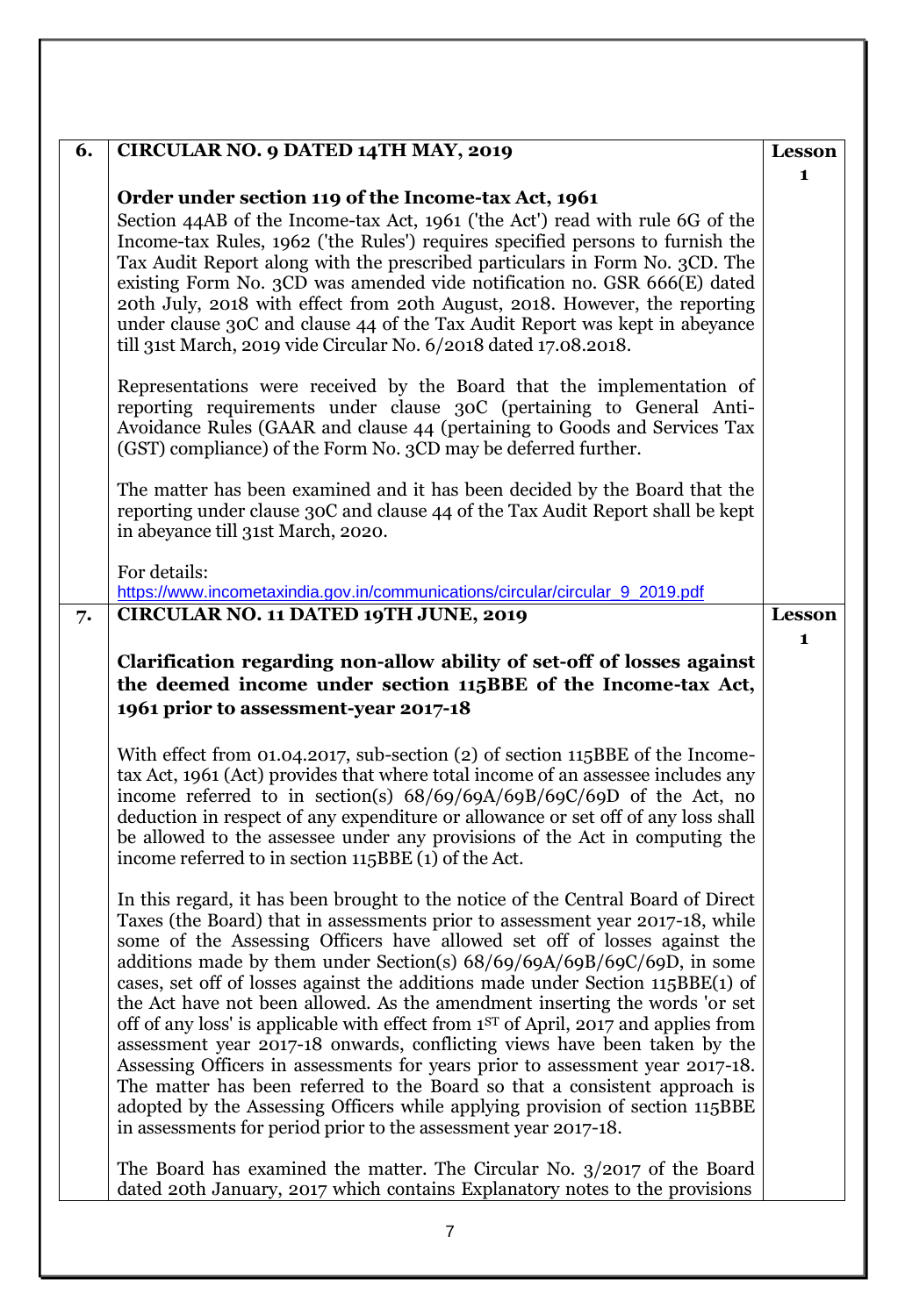| of the Finance Act, 2016, at para 46.2, regarding amendment made in section<br>$115BBE(2)$ of the Act mentions that currently there is uncertainty on the issue<br>of set-off of losses against income referred to in section 115BBE. It also further<br>mentions that the pre-amended provision of section 115BBE of the Act did not<br>convey the intention that losses shall not be allowed to be set-off against<br>income referred to in section 115BBE of the Act and hence, the amendment was<br>made vide the Finance Act, 2016.                                                                                                                                                                                                                                                                                                                                                               |              |
|--------------------------------------------------------------------------------------------------------------------------------------------------------------------------------------------------------------------------------------------------------------------------------------------------------------------------------------------------------------------------------------------------------------------------------------------------------------------------------------------------------------------------------------------------------------------------------------------------------------------------------------------------------------------------------------------------------------------------------------------------------------------------------------------------------------------------------------------------------------------------------------------------------|--------------|
| Thus keeping the legislative intent behind amendment in section 115BBE (2)<br>vide the Finance Act, 2016 to remove any ambiguity of interpretation, the<br>Board is of the view that since the term 'or set off of any loss' was specifically<br>inserted only vide the Finance Act 2016, w.e.f. 01.04.2017, an assessee is<br>entitled to claim set-off of loss against income determined under section<br>115BBE of the Act till the assessment year 2016-17                                                                                                                                                                                                                                                                                                                                                                                                                                         |              |
| For details:                                                                                                                                                                                                                                                                                                                                                                                                                                                                                                                                                                                                                                                                                                                                                                                                                                                                                           |              |
| https://www.incometaxindia.gov.in/communications/circular/circular_11_2019.pdf                                                                                                                                                                                                                                                                                                                                                                                                                                                                                                                                                                                                                                                                                                                                                                                                                         |              |
| <b>CIRCULAR NO.12 DATED 19TH JUNE, 2019</b><br>8.                                                                                                                                                                                                                                                                                                                                                                                                                                                                                                                                                                                                                                                                                                                                                                                                                                                      | Lesson       |
|                                                                                                                                                                                                                                                                                                                                                                                                                                                                                                                                                                                                                                                                                                                                                                                                                                                                                                        | $\mathbf{1}$ |
| Assessment of Firms'-some of the important issues to be kept under<br>consideration by the Assessing Officers while framing assessment                                                                                                                                                                                                                                                                                                                                                                                                                                                                                                                                                                                                                                                                                                                                                                 |              |
|                                                                                                                                                                                                                                                                                                                                                                                                                                                                                                                                                                                                                                                                                                                                                                                                                                                                                                        |              |
| C&AG had carried out a Performance Audit regarding 'Assessment of Firms'<br>under the Income tax Act, 1961 and in its Report NO.7 of 2014, has made<br>certain suggestions so that in future, assessments in these cases are handled in<br>a more effective manner by the Assessing Officers (AOs). Various<br>recommendations made by the C&AG in its Report have been duly considered<br>by the Board. In order to improve the quality of assessments being framed in<br>these cases and also to reduce the scope for committing errors, the Board<br>desires that Assessing Officers should duly take into consideration the<br>following issues while making assessments in case of firms:                                                                                                                                                                                                         |              |
| Expenses in the hands of the firm such as interest on capital paid to the<br>(i)<br>partners, remuneration payable to the working partners etc. are taxable in the<br>hands of respective partners. Therefore, while framing assessment in case of<br>firms, a cross-verification of such amounts with income-tax return of firm's<br>partner will be desirable and any discrepancy between the tax return of a firm<br>and its partners should be dealt with as per provisions of the Act. Further, AOs<br>should invariably call for a copy of the partnership deed during the course of<br>assessment proceedings and examine it carefully so that instances of payment<br>of remuneration to any non-working partner or remuneration payment for<br>period prior to the date of partnership deed but claimed as deductible are<br>identified and cognizance of these are duly taken in assessment. |              |
| $(i)$ Section 40(b)(iv) stipulates following three conditions for allow ability of<br>interest to the partners of a firm:<br>a) the payment should be in accordance with the terms of the partnership<br>deed; and                                                                                                                                                                                                                                                                                                                                                                                                                                                                                                                                                                                                                                                                                     |              |
| 8                                                                                                                                                                                                                                                                                                                                                                                                                                                                                                                                                                                                                                                                                                                                                                                                                                                                                                      |              |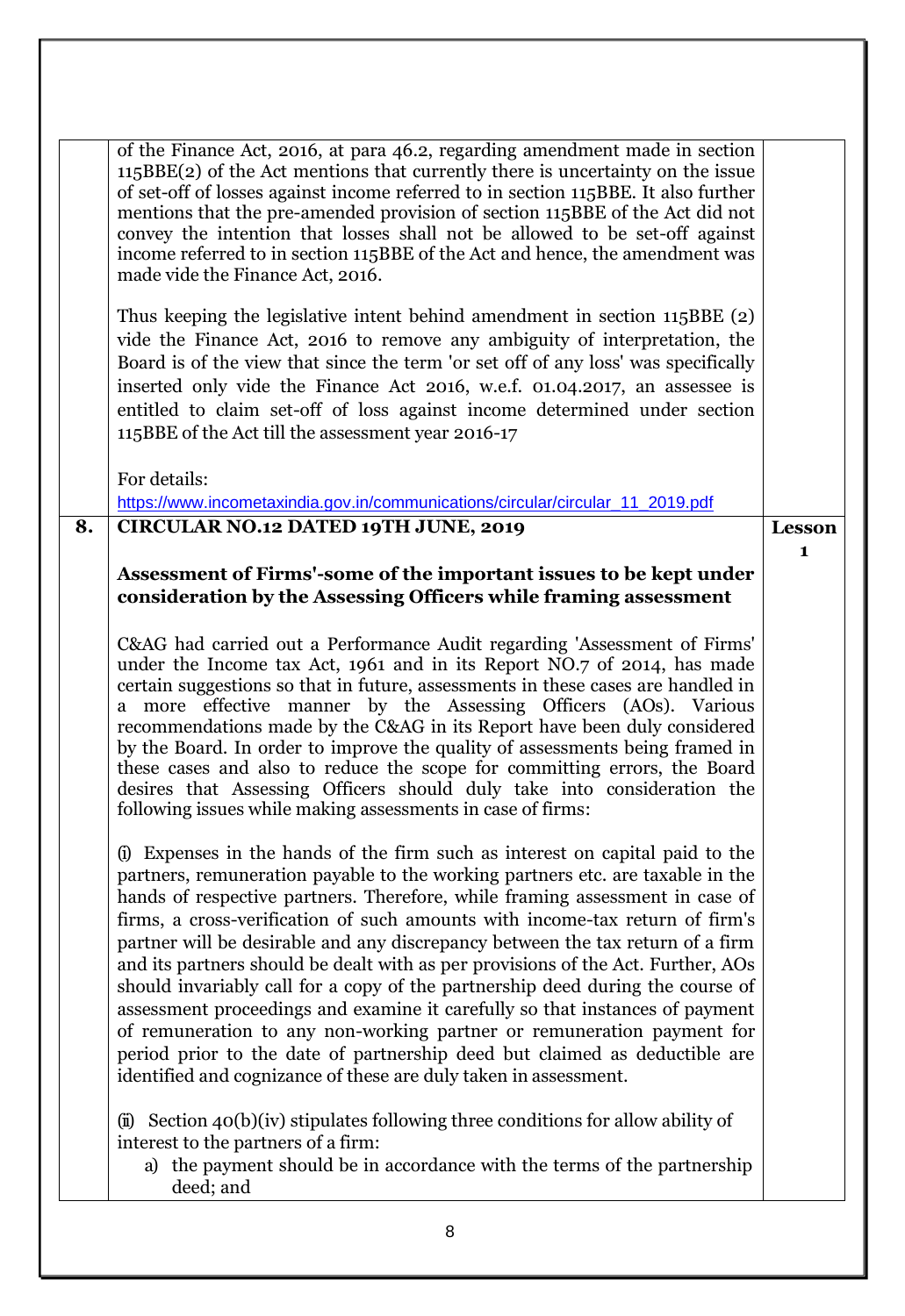- b) it should relate to any period falling after the date of such partnership deed; and
- c) it should not exceed the amount calculated at the rate of twelve percent simple interest per annum.

Instances have been noticed where the interest in the partnership deed was stated to be below twelve percent, yet, the same was allowed at the rate of twelve percent by the AO. Such mistakes should be avoided. Further, in case the rate prescribed in the partnership deed is in excess of twelve percent, the excess should be disallowed in assessment. The AO is also required to ascertain whether payment of interest is duly authorized by the partnership deed or not. Further, while calculating interest payable to the partners for purposes of section 40(b)(iv) of the Act, ADs are taking different yardsticks for calculating interest viz. opening balance of capital, closing balance of capital, fixed capital or current capital etc. In this regard, section 40(b)(iv) of the Act prescribes that payment of interest to partners should be authorized by and be in accordance with the partnership deed. Therefore, while framing assessment, ADs should refer to the terms of the partnership deed for purpose of computation of interest on capital payable to a partner.

**(iii)** Clause (ii) and (v) of section 40(b) of the Act lays down that payment of remuneration to a working partner should be authorized by the partnership deed, be in accordance with the terms of the partnership deed, should relate to a period after the partnership deed and should also not exceed the maximum amounts prescribed therein. However, it has been noticed that in some assessments, ADs had allowed expenditure on remuneration to the working partners though the same was either not authorized by the partnership deed or was in excess of the amount specified therein. In order to prevent recurrence of mistakes and allowing the expenditure strictly as per provisions of the Act, the ADs should ensure that claim under section  $40(b)(v)$  of the Act is allowed only after a thorough verification of the partnership deed. Further, while computing remuneration which is allowable to a working partner under section 40(b) (v) of the Act, the term 'in accordance with the terms of the partnership deed' in clauses (ii) and (v) of section 40(b) of the Act implies that remuneration should not be undetermined or undecided. Hence, in all situations, partnership deed should form the basis for determination of remuneration payable to the working partners. Furthermore, in situations where the remuneration either so specified in the partnership deed or computed as per the method indicated therein falls short of the amount allowable under section  $40(b)(v)$  of the Act, it would be restricted to the figure computed on the basis of the partnership deed.

**(iv)** While computing remuneration payable to the working partners under section  $40(b)(v)$  of the Act, the remuneration should not exceed a particular aggregate amount which is based upon the figure of 'book profit'. The Explanation 3 to section 40(b) of the Act contains definition of 'book profit' for the purposes of determination of remuneration of the partners and provides that 'book profit' shall mean the net profit, as shown in the profit & loss account for the relevant previous year, computed in the manner laid down in Chapter IV-D as increased by the aggregate amount of the remuneration paid or payable to all the partners of the firm if such amount has been deducted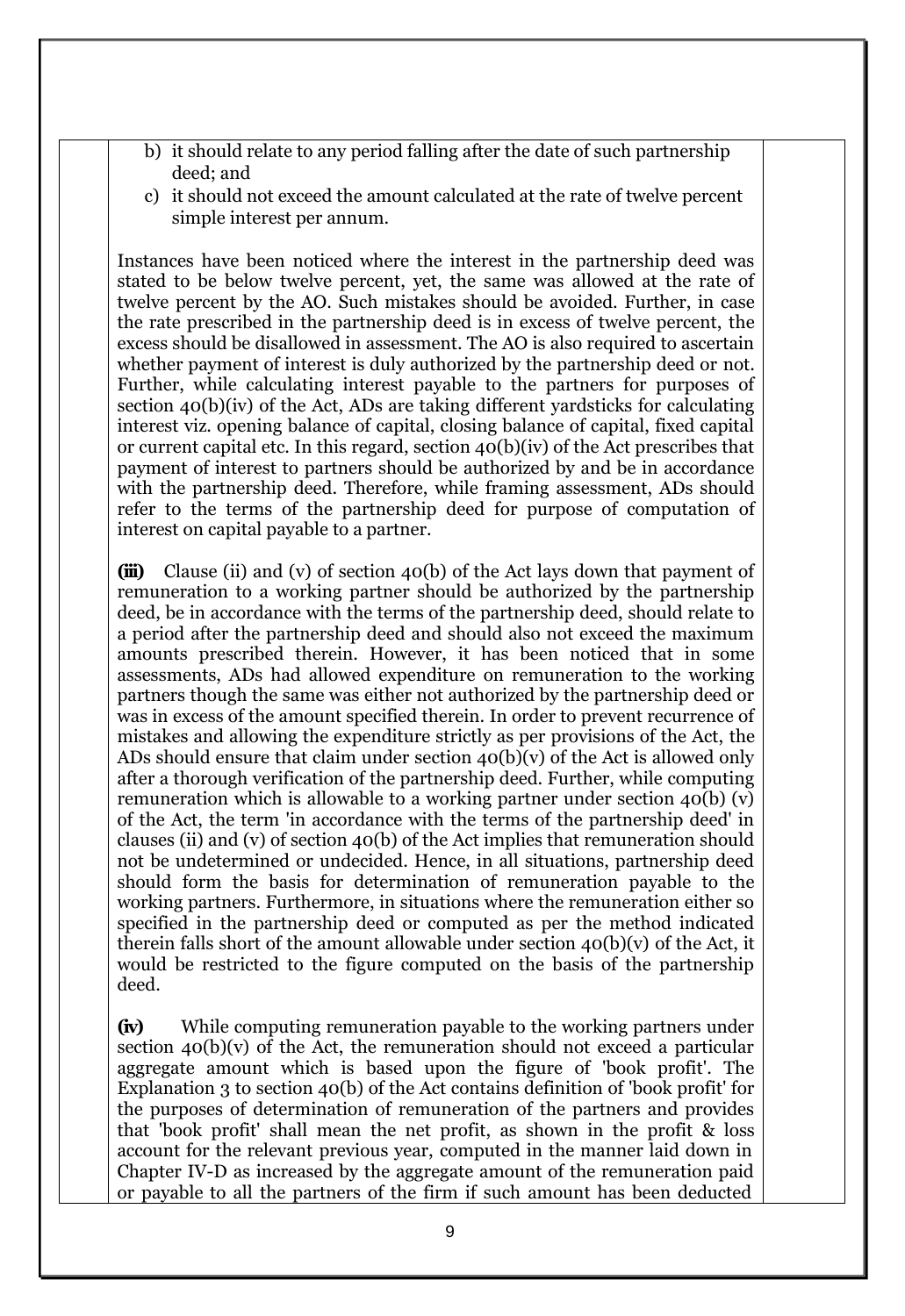|    | 10                                                                                                                                                                                                                                                                                                                                                                                                                                                                                                                                                                                                                                                                                                                                                                    |                        |
|----|-----------------------------------------------------------------------------------------------------------------------------------------------------------------------------------------------------------------------------------------------------------------------------------------------------------------------------------------------------------------------------------------------------------------------------------------------------------------------------------------------------------------------------------------------------------------------------------------------------------------------------------------------------------------------------------------------------------------------------------------------------------------------|------------------------|
|    | The incidence of tax arising from off-shore investment made by a non-resident<br>investor through the AIFs would depend on determination of status of income<br>of non-resident investor as per provisions of section $5(2)$ of the Income-tax<br>Act, 1961 (Act). As per section $5(2)$ of the Act, the income of a person who is<br>non-resident, is liable to be taxed in India if it is <b>received or is deemed to</b><br>be received in India in such year by or on behalf of such person; or accrues                                                                                                                                                                                                                                                           |                        |
|    | Clarification regarding taxability of income earned by a non-<br>resident investor from off-shore investments routed through an<br><b>Alternate Investment Fund</b>                                                                                                                                                                                                                                                                                                                                                                                                                                                                                                                                                                                                   |                        |
| 9. | Circular No. 14 dated 3th July 2019                                                                                                                                                                                                                                                                                                                                                                                                                                                                                                                                                                                                                                                                                                                                   | Lesson<br>$\mathbf{2}$ |
|    | For details:<br>https://www.incometaxindia.gov.in/communications/circular/circular_12_2019.pdf                                                                                                                                                                                                                                                                                                                                                                                                                                                                                                                                                                                                                                                                        |                        |
|    | It is hereby clarified that this circular would also be applicable to limited<br>scrutiny cases if the assessee is a registered firm.                                                                                                                                                                                                                                                                                                                                                                                                                                                                                                                                                                                                                                 |                        |
|    | (vii) While framing assessments in case of firms claiming carry forward and<br>set off of losses, Assessing Officers are requested to verify such claims taking<br>into consideration provisions of section 78 of the Act which disallow such a<br>carry forward and set off in case of change in constitution of the firm or on<br>succession.<br>(viii) Regarding the issue concerning possible action against the tax auditor for<br>furnishing incomplete information in the Tax-Audit Report and effective<br>utilization of information in the Tax Audit Report by the Assessing Officers, it<br>is reiterated that directions given earlier viz. Instruction No. 09/2008 dated<br>31.07.2008 of CSDT should be followed scrupulously by the field authorities. |                        |
|    | (vi) It has also come to notice that some firms try to inflate the profits<br>eligible for deduction under section 80IA of the Act by not claiming<br>expenditure towards remuneration, salary, interest etc. which are payable to<br>the partners. In such situations, Assessing Officers may examine these<br>transactions in light of provisions of sub-section (10) of section 80IA of the Act<br>which empower Assessing Officer to re-compute profit of the eligible business<br>after excluding the profits of the related activity/business which produced the<br>excessive profit.                                                                                                                                                                           |                        |
|    | ADs are advised to apply the provisions of Chapter XVI of the Act in<br>(v)<br>assessment of firms whenever required. It should be taken into consideration<br>that under section 185 of the Act, any noncompliance by the firm or its<br>partners with provisions of section 184 of the Act may result in denial of<br>expenses such as remuneration, interest etc. payable to the partners which are<br>otherwise allowable under the provisions of the Act.                                                                                                                                                                                                                                                                                                        |                        |
|    | while calculating the net profit. Therefore, while computing 'book profit' for<br>purposes of section $40(b)(v)$ of the Act, all incomes such as capital gain,<br>interest, rental income, income from other sources etc. which do not fall under<br>the head 'profit or gain of business or profession', should be excluded.                                                                                                                                                                                                                                                                                                                                                                                                                                         |                        |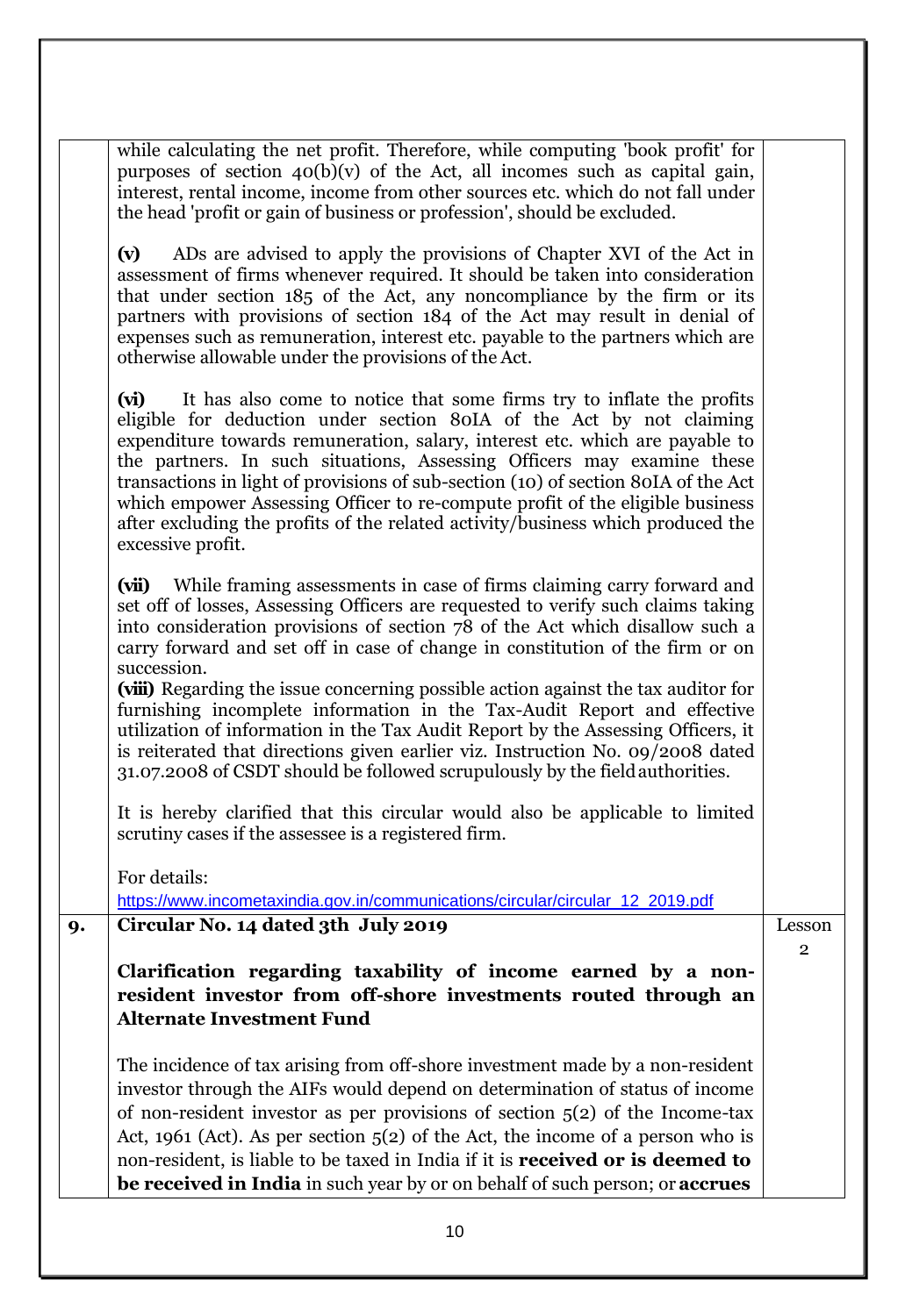### **or arises or is deemed to accrue or arise to him in India.**

Section 115UB of the Act ('Tax on income of investment fund and its unit holders) is the applicable provision to determine the income and tax-liability of investment funds & their investors. In this context, investment fund "is defined to mean any fund established or incorporated in India in the form of a trust or a company or a limited liability partnership or a body corporate which has been granted a certificate of registration as a Category I or Category II Alternative Investment Fund and is regulated under the Securities and Exchange Board of India (Alternative Investment Fund) Regulations, 2012, made under the Securities and Exchange Board of India Act, 1992 (15 of 1992). Thus, provisions of section 115UB apply only to Category I or Category II AIFs, as defined in SEBIs regulations.

By an overriding effect over other provisions of the Act, sub-section (1) of section 115UB of the Act provides that any income accruing or arising to, or received by, a person, being a unit holder of an investment fund, out of investments made in the investment fund, shall be chargeable to income-tax in the same manner as If it were the income accruing or arising to, or received by, such person had the investments made by the investment fund been made directly by him and not through the AIF.

The matter has been considered by the Board. As section 115UB (1) of the Act provides that the investments made by Category I or Category II AIFs are deemed to have been made by the investor directly, it is hereby clarified that any income in the hands of the non-resident investor from off-shore investments routed through the Category I or Category II AIF, being a deemed direct investment outside India by the non-resident investor, is not taxable in India under section 5(2) of the Act.

It is further clarified that loss arising from the off-shore investment relating to non-resident investor, being an exempt 1055, shall not be allowed to be set-off or carried-forward and set off against the income of the Category I or Category II AIF .

**Further details:** https://www.incometaxindia.gov.in/communications/circular/circular\_no\_14\_2019.pdf

## **10. Circular No. 29 Dated: 2nd October, 2019**

**Clarification in respect of option under section 115BAA of the income tax Act , 1961 inserted through The Taxation Laws (Amendment) Ordinance 2019**

**Lesson 1**

Section 115BAA in the Income-tax Act, 1961 provides that a domestic company shall, at its option, pay tax at a lower rate of 22 percent for any previous year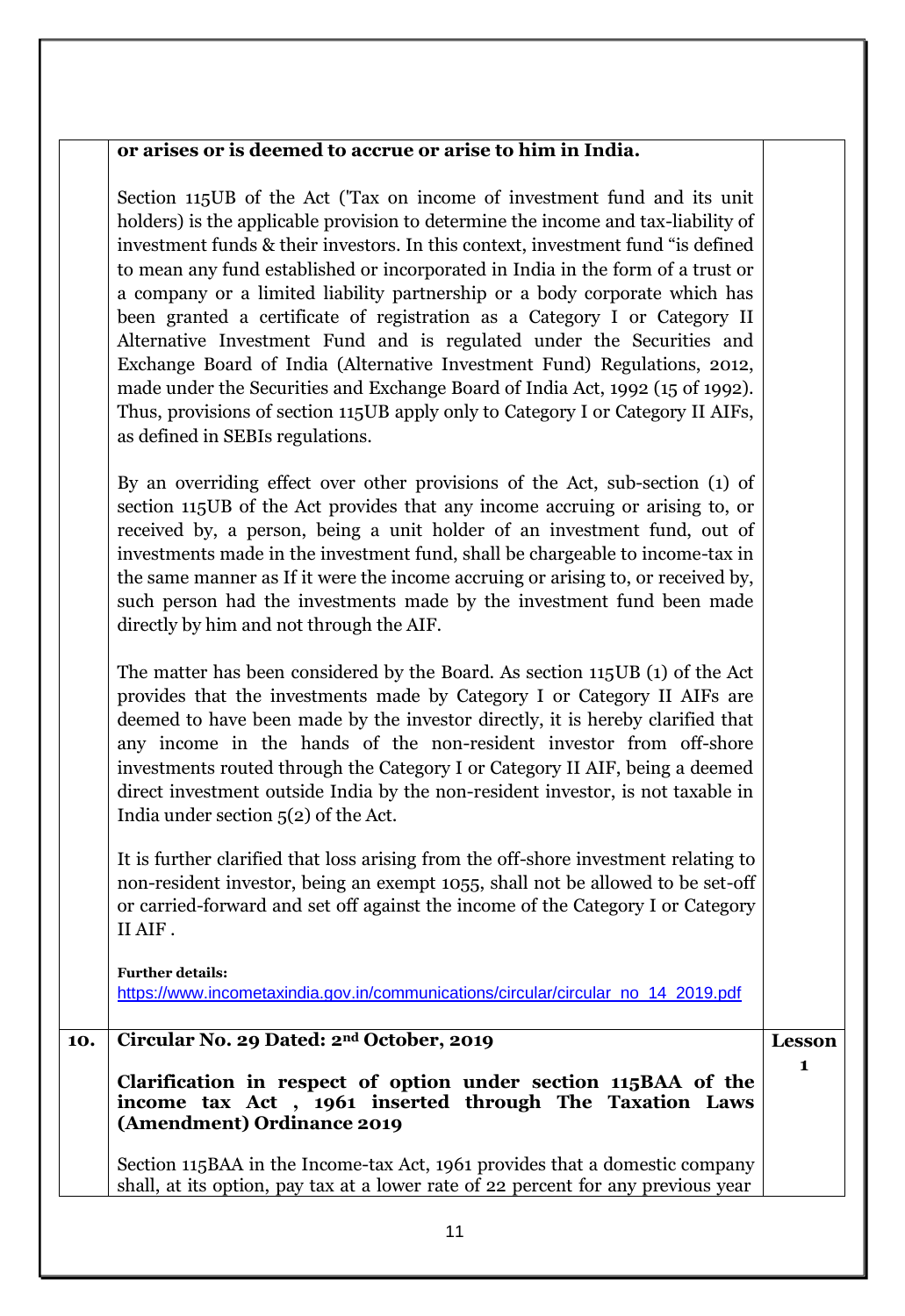relevant t0 the Assessment Year beginning on or after 1" April 2020 subject to certain conditions including that the total income should be computed without claiming any deduction or exemption:

The option is required to be exercised by the company before the due date of furnishing return of income and the option once exercised, cannot be subsequently withdraw and shall apply to all subsequent assessment.

The Ordinance also amended section 115JB of the Act relating to Minimum Alternate Tax (MAT) so as at inter alia provide that the provisions of said section shall not apply to a person who has exercised the option referred to under newly inserted section 115BAA.

Representations have been received from the stakeholders seeking clarification on following issues relating to exercise of option under section 115BAA:

- a) Allowability of brought forward loss on account of additional depreciation: and
- b) Allowability of brought forward MAT credit.

These issues have been examined in the board and in order to provide clarity in the matter, the clarifications are issued as under:

As regards allowability of brought forward loss on account of additional depreciation, it may be noted that clause (i) of sub-section (2) of the newly inserted section l15 BAA inter alia, provides that the total income shall be computed without claiming any deduction under clause (iia) of sub-section (1) of section 32 (additional depreciation): and clause (ii) of the said sub - section provide that the total income shall be computed without claiming set off of any loss carried forward from any earlier assessment year if the same is attributable inter alia, to additional depredation. Therefore, a domestic company which, would exercise option for availing benefit of lower tax rate under section 115BAA shall not be allowed to claim set off of any brought forward loss on account of additional depreciation for an Assessment Year for which the option has been exercised and for any subsequent Assessment Year. Further as there is n0 lime line within which option under section 115BAA can be exercised, it may be noted that a domestic company having brought forward losses on account of additional depreciation may if it so desires, exercise the option after set off of the losses so accumulated.

As regards allowability of brought forward MAT credit, it may be noted that as the provisions of section 115JB relating to MAT itself shall not be applicable to the domestic company which exercises option under section 115BAA, it is hereby clarified that the tax credit of MAT paid by the domestic company exercising option under section 115BAA of the Act shall not be available consequent to exercising of such option.

Further, as there is no lime line within which option under section 1L5BAA can be exercised, it may be noted that a domestic company having credit of MAT may, if it s0 desires, exercise the option after 12tilizing the said credit against the regular tax payable under the taxation regime existing prior to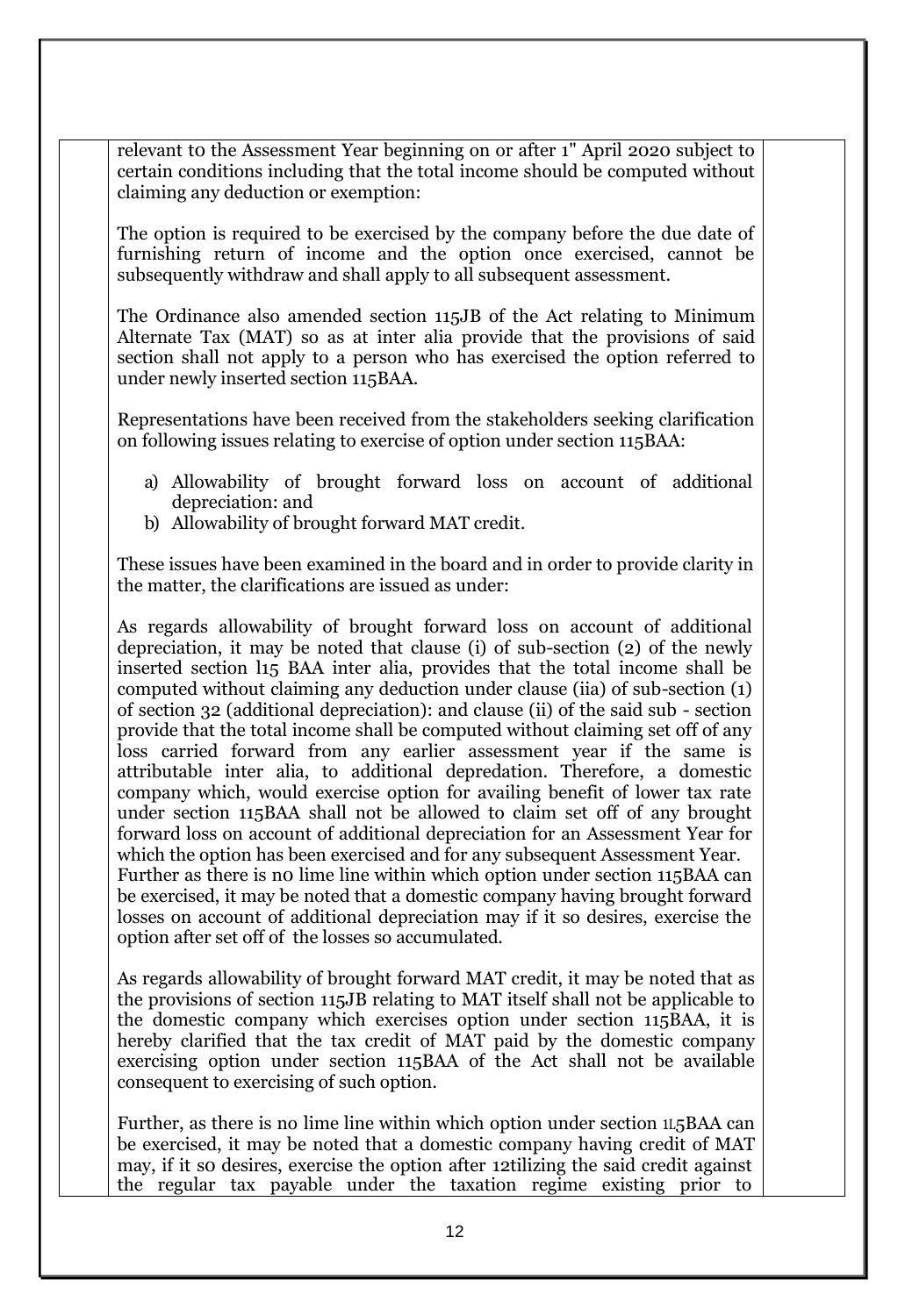|     | promulgation of the ordinance.                                                                                                                                                                                                                                                                                                                                                                                                                                                                                                                                                                                                                                                                                                                                                                                                                                                                                                                                                                                                                                                                                                                                                                                                                                                                                                                                                                                                                                                                                                                                                                                                                                                            |               |
|-----|-------------------------------------------------------------------------------------------------------------------------------------------------------------------------------------------------------------------------------------------------------------------------------------------------------------------------------------------------------------------------------------------------------------------------------------------------------------------------------------------------------------------------------------------------------------------------------------------------------------------------------------------------------------------------------------------------------------------------------------------------------------------------------------------------------------------------------------------------------------------------------------------------------------------------------------------------------------------------------------------------------------------------------------------------------------------------------------------------------------------------------------------------------------------------------------------------------------------------------------------------------------------------------------------------------------------------------------------------------------------------------------------------------------------------------------------------------------------------------------------------------------------------------------------------------------------------------------------------------------------------------------------------------------------------------------------|---------------|
|     | <b>Further details:</b><br>https://www.incometaxindia.gov.in/communications/circular/circular_29_2019.pdf                                                                                                                                                                                                                                                                                                                                                                                                                                                                                                                                                                                                                                                                                                                                                                                                                                                                                                                                                                                                                                                                                                                                                                                                                                                                                                                                                                                                                                                                                                                                                                                 |               |
| 11. | Circular No. 32 Dated: 30th December, 2019                                                                                                                                                                                                                                                                                                                                                                                                                                                                                                                                                                                                                                                                                                                                                                                                                                                                                                                                                                                                                                                                                                                                                                                                                                                                                                                                                                                                                                                                                                                                                                                                                                                | <b>Lesson</b> |
|     | Clarifications in respect of prescribed electronic modes under<br>section 269SU of the Income-tax Act, 1961<br>In furtherance to the declared policy objective of the Government to encourage<br>digital economy and move towards a less-cash economy, a new provision<br>namely Section 269SU was inserted in the Income-tax Act, 1961 vide the<br>Finance (No. 2) Act 2019, which provides that every person having a business<br>turnover of more than Rs 50 Crore shall mandatorily provide facilities for<br>accepting payments through prescribed electronic modes. The said electronic<br>modes have been prescribed vide notification no. 105/2019 dated 30.12.2019.<br>Further, Section 10A of the Payment and Settlement Systems Act 2007,<br>inserted by the Finance Act, provides that no Bank or system provider shall<br>impose any charge on a payer making payment, or a beneficiary receiving<br>payment, through electronic modes prescribed under Section 269SU of the Act.<br>In this connection, it may be noted that the Finance Act has also inserted<br>section 271 DB in the Act, which provides for levy of penalty of five thousand<br>rupees per day in case of failure by the specified person to comply with the<br>provisions of section 269SU. In order to allow sufficient time to the specified<br>person to install and operationalise the facility for accepting payment through<br>the prescribed electronic modes, it is hereby clarified that the penalty under<br>section 271 DB of the Act shall not be levied if the specified person installs and<br>operationalises the facilities on or before 31" January, 2020.<br><b>Further details:</b> | 1             |
|     | https://www.incometaxindia.gov.in/communications/circular/circular_32_2019.pdf                                                                                                                                                                                                                                                                                                                                                                                                                                                                                                                                                                                                                                                                                                                                                                                                                                                                                                                                                                                                                                                                                                                                                                                                                                                                                                                                                                                                                                                                                                                                                                                                            |               |
| 12. | Clarifications in respect of prescribed electronic modes under section Lesson<br>269SU of the Income-tax Act, 1961 [Circular No. 12 dated 20th May, 2020]                                                                                                                                                                                                                                                                                                                                                                                                                                                                                                                                                                                                                                                                                                                                                                                                                                                                                                                                                                                                                                                                                                                                                                                                                                                                                                                                                                                                                                                                                                                                 | 1             |
|     | In furtherance to the declared policy objective of the Government to encourage digital<br>transactions and move towards a less-cash economy, a new provision namely Section<br>269SU was inserted vide the Finance (No.2) Act 2019 as per which person carrying on<br>business and having sales/turnover/gross receipts from business of more than Rs 50<br>crores in the immediately preceding previous year to mandatorily provide facilities for<br>accepting payments through prescribed electronic modes.                                                                                                                                                                                                                                                                                                                                                                                                                                                                                                                                                                                                                                                                                                                                                                                                                                                                                                                                                                                                                                                                                                                                                                            |               |
|     | It is hereby further clarified that the provisions of section 269SU of the Act shall not be<br>applicable to a specified person having only B2B transactions (i.e. no transaction with<br>retail customer/consumer) if at least 95% of aggregate of all amounts received during<br>the previous year, including amount received for sales, turnover or gross receipts, are by<br>any mode other than cash.                                                                                                                                                                                                                                                                                                                                                                                                                                                                                                                                                                                                                                                                                                                                                                                                                                                                                                                                                                                                                                                                                                                                                                                                                                                                                |               |
|     | https://www.incometaxindia.gov.in/communications/circular/circular_no_12_2020.p<br>df                                                                                                                                                                                                                                                                                                                                                                                                                                                                                                                                                                                                                                                                                                                                                                                                                                                                                                                                                                                                                                                                                                                                                                                                                                                                                                                                                                                                                                                                                                                                                                                                     |               |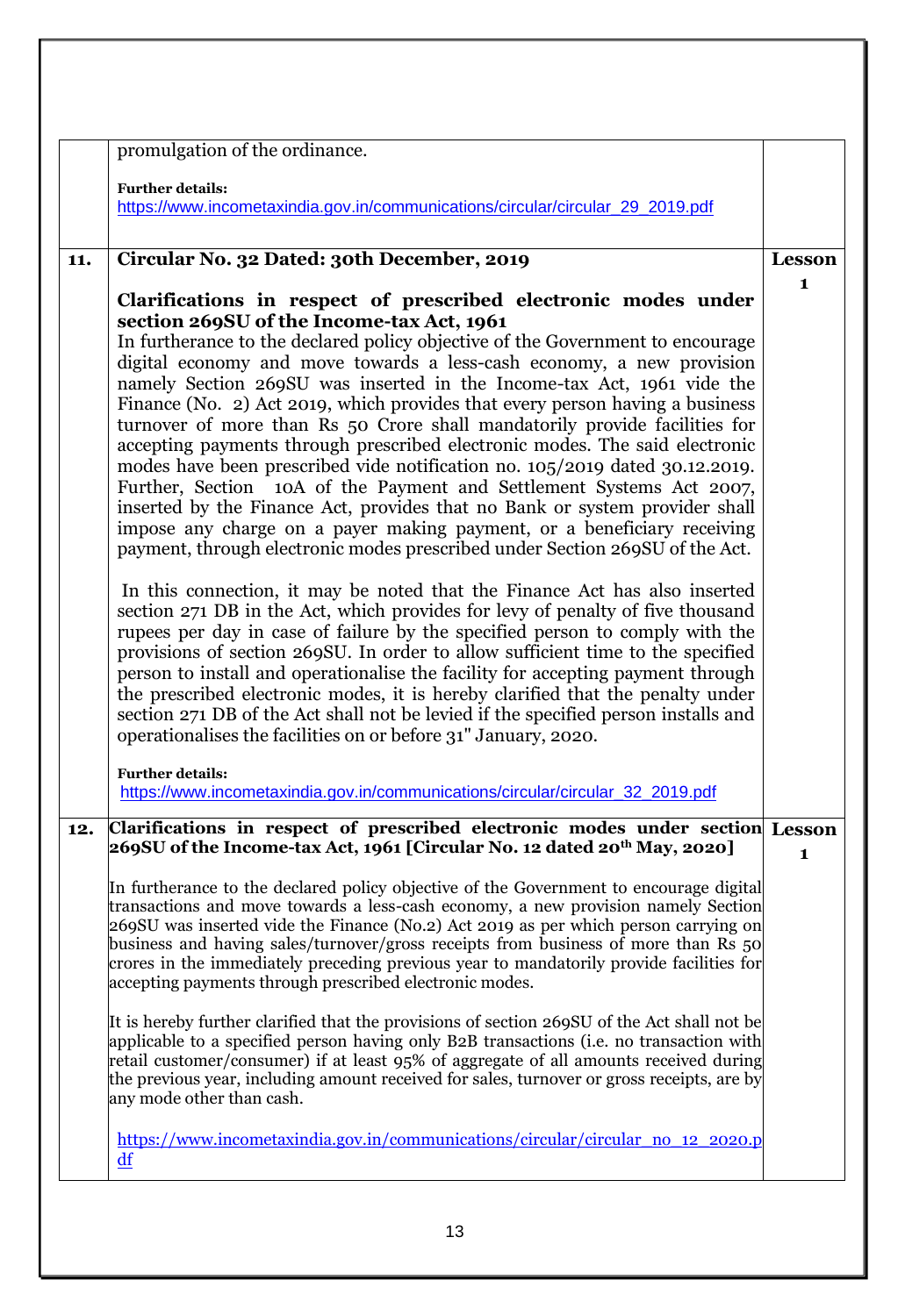# I**NCOME TAX ACT, 1961 & RULES 1962**

### **NOTIFICATIONS**

| Sr. | <b>Updates</b>                                                                                                                                                                                                                                                                                                                                                                                                                                                                                                                           | <b>Lesson</b> |
|-----|------------------------------------------------------------------------------------------------------------------------------------------------------------------------------------------------------------------------------------------------------------------------------------------------------------------------------------------------------------------------------------------------------------------------------------------------------------------------------------------------------------------------------------------|---------------|
| No. |                                                                                                                                                                                                                                                                                                                                                                                                                                                                                                                                          | No.           |
| 1.  | NOTIFICATION NO.9/2018 DATED 16TH FEBRUARY, 2018                                                                                                                                                                                                                                                                                                                                                                                                                                                                                         | <b>Lesson</b> |
|     | The Central Government hereby notifies the Contributory Health Service Scheme of<br>the Department of Atomic Energy for the purposes of the clause (a) of sub-section (2)<br>of section 80D of the Income-tax Act, 1961 for the assessment year 2018-2019 and<br>subsequent years.                                                                                                                                                                                                                                                       | 1             |
|     | For details:<br>https://www.incometaxindia.gov.in/communications/notification/notification9_2018.pdf                                                                                                                                                                                                                                                                                                                                                                                                                                     |               |
| 2.  | NOTIFICATION NO. 17/2018 DATED 6TH APRIL, 2018                                                                                                                                                                                                                                                                                                                                                                                                                                                                                           | Lesson        |
|     |                                                                                                                                                                                                                                                                                                                                                                                                                                                                                                                                          | 1             |
|     | The Central Board of Direct Taxes hereby makes the Income-tax (Third Amendment)<br>Rules, 2018 further to amend the Income-tax Rules, 1962. They shall come into force<br>on the 1st day of April, 2019 and shall apply to the assessment year 2019-2020 and<br>subsequent assessment years.                                                                                                                                                                                                                                             |               |
|     | In the Income-tax Rules, 1962, in rule 2BB, in sub-rule (2), in the Table, against serial<br>number 10, the entries under columns (2) to (4) shall be omitted.                                                                                                                                                                                                                                                                                                                                                                           |               |
|     | For details:<br>https://www.incometaxindia.gov.in/communications/notification/notification17_2018.pdf                                                                                                                                                                                                                                                                                                                                                                                                                                    |               |
| 3.  | NOTIFICATION NO. 23/2018 DATED 24TH MAY, 2018                                                                                                                                                                                                                                                                                                                                                                                                                                                                                            | <b>Lesson</b> |
|     | The Central Government hereby makes the Income-tax (6th Amendment), Rules, 2018<br>further to amend the Income-tax Rules, 1962. They shall come into force from the<br>date of their publication in the Official Gazette.                                                                                                                                                                                                                                                                                                                | 1             |
|     | In the Income-tax Rules, 1962 (hereinafter referred to as the principal rules), in rule<br>11U, clause (a) shall be omitted. Further, In the principal rules, in rule 11UA, in sub-<br>rule (2), in clause (b), the words "or an accountant" shall be omitted.                                                                                                                                                                                                                                                                           |               |
|     | For details:<br>https://www.incometaxindia.gov.in/communications/notification/notification23_2018.pdf                                                                                                                                                                                                                                                                                                                                                                                                                                    |               |
| 4.  | NOTIFICATION NO. 24/2018 DATED 24TH MAY, 2018                                                                                                                                                                                                                                                                                                                                                                                                                                                                                            | <b>Lesson</b> |
|     | The provisions of clause (viib) of sub-section (2) of section 56 of the Income Tax Act,<br>1961 shall not apply to consideration received by a company for issue of shares that<br>exceeds the face value of such shares, if the consideration has been received for issue<br>of shares from an investor in accordance with the approval granted by the Inter-<br>Ministerial Board of Certification under clause (i) of sub-para (3) of para 4 of the<br>notification number G.S.R. 364(E), dated 11th April, 2018 and published in the | $\mathbf{1}$  |
|     |                                                                                                                                                                                                                                                                                                                                                                                                                                                                                                                                          |               |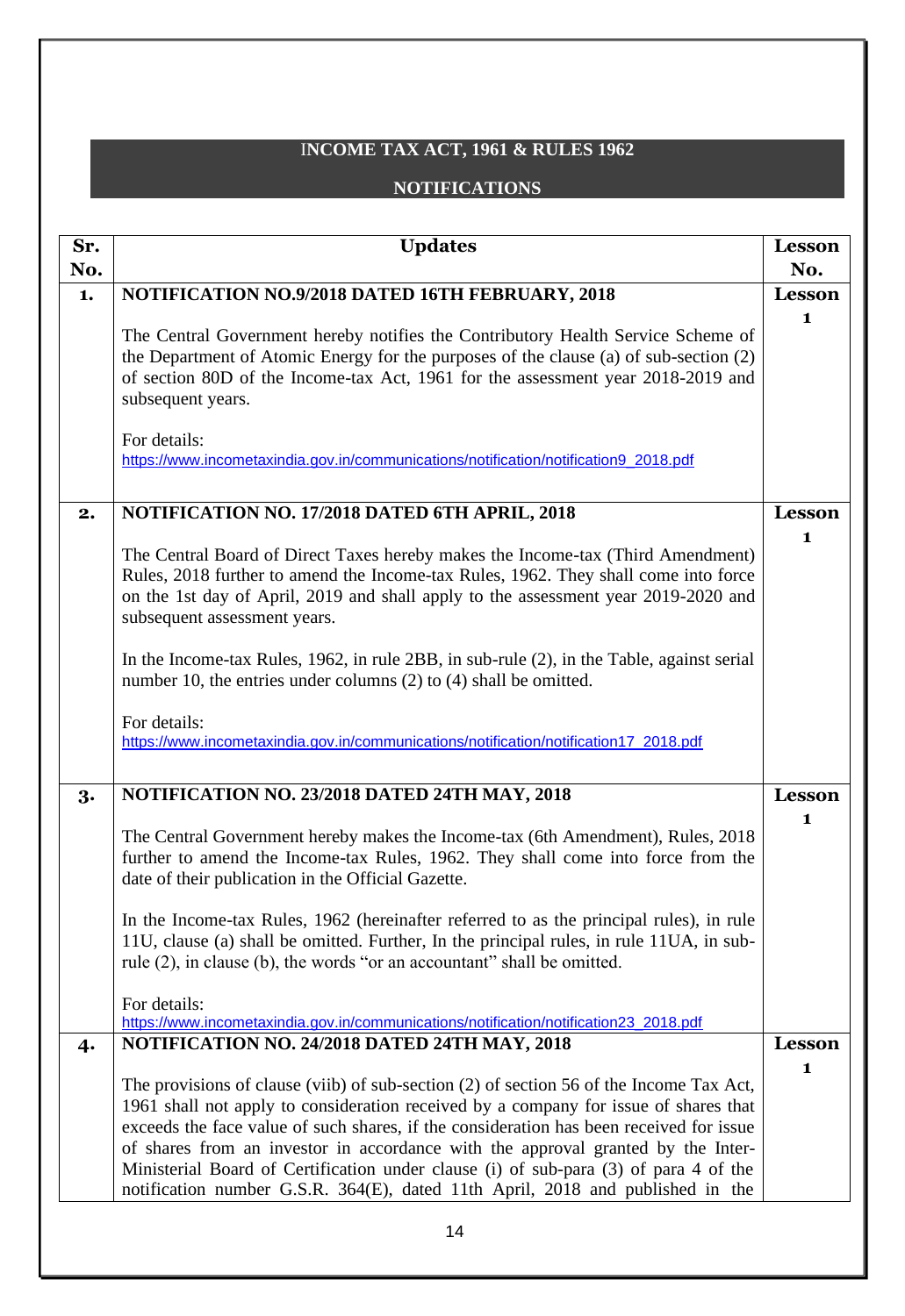|    | Gazette of India, Extraordinary, Part-II, Section 3, Sub-section (i) dated the 11th<br>April, 2018 issued by the Department of Industrial Policy and Promotion.                                                                                                                                                                                                                                                                                                                                                                                                                                                                               |               |
|----|-----------------------------------------------------------------------------------------------------------------------------------------------------------------------------------------------------------------------------------------------------------------------------------------------------------------------------------------------------------------------------------------------------------------------------------------------------------------------------------------------------------------------------------------------------------------------------------------------------------------------------------------------|---------------|
|    | This notification shall be deemed to have come into force retrospectively from the<br>11th April, 2018.                                                                                                                                                                                                                                                                                                                                                                                                                                                                                                                                       |               |
|    | For details:<br>https://www.incometaxindia.gov.in/communications/notification/notification24_2018.pdf                                                                                                                                                                                                                                                                                                                                                                                                                                                                                                                                         |               |
| 5. | NOTIFICATION NO. 25/2018 DATED 30TH MAY, 2018                                                                                                                                                                                                                                                                                                                                                                                                                                                                                                                                                                                                 | <b>Lesson</b> |
|    | The organization M/s Indian Institute of Science Education and Research, Kolkata<br>(PAN:- AAAAI2170E) has been approved by the Central Government for the purpose<br>of clause (ii) of sub-section (1) of section 35 of the Income-tax Act, 1961 read with<br>Rules 5C and 5E of the Income-tax Rules, 1962, from Assessment year 2018-2019<br>and onwards under the category of "University, College or other Institution" engaged<br>in research activities subject to the following conditions, namely:                                                                                                                                   | 1             |
|    | (i) The sums paid to the approved organization shall be utilized for scientific<br>research;                                                                                                                                                                                                                                                                                                                                                                                                                                                                                                                                                  |               |
|    | (ii) The approved organization shall carry out scientific research through its faculty<br>members or its enrolled students;                                                                                                                                                                                                                                                                                                                                                                                                                                                                                                                   |               |
|    | (iii) The approved organization shall maintain separate books of accounts in respect<br>of the sums received by it for scientific research, reflect therein the amounts used for<br>carrying out research, get such books audited by an accountant as defined in the<br>explanation to sub-section (2) of section 288 of the said Act and furnish the report of<br>such audit duly signed and verified by such accountant to the Commissioner of<br>Income-tax or the Director of Income-tax having jurisdiction over the case, by the due<br>date of furnishing the return of income under subsection (1) of section 139 of the said<br>Act; |               |
|    | (iv) The approved organization shall maintain a separate statement of donations<br>received and amounts applied for scientific research and a copy of such statement duly<br>certified by the auditor shall accompany the report of audit referred to above.                                                                                                                                                                                                                                                                                                                                                                                  |               |
|    | The Central Government shall withdraw the approval if the approved organization:                                                                                                                                                                                                                                                                                                                                                                                                                                                                                                                                                              |               |
|    | (a) fails to maintain separate books of accounts referred to in sub-paragraph (iii) of<br>paragraph 1; or                                                                                                                                                                                                                                                                                                                                                                                                                                                                                                                                     |               |
|    | (b) fails to furnish its audit report referred to in sub-paragraph (iii) of paragraph 1; or                                                                                                                                                                                                                                                                                                                                                                                                                                                                                                                                                   |               |
|    | fails to furnish its statement of the donations received and sums applied for<br>$\left( \circ \right)$<br>scientific research referred to in sub-paragraph (iv) of paragraph 1; or                                                                                                                                                                                                                                                                                                                                                                                                                                                           |               |
|    | (d) ceases to carry on its research activities or its research activities are not found to be<br>genuine; or                                                                                                                                                                                                                                                                                                                                                                                                                                                                                                                                  |               |
|    | For details:<br>https://www.incometaxindia.gov.in/communications/notification/notification25 2018.pdf                                                                                                                                                                                                                                                                                                                                                                                                                                                                                                                                         |               |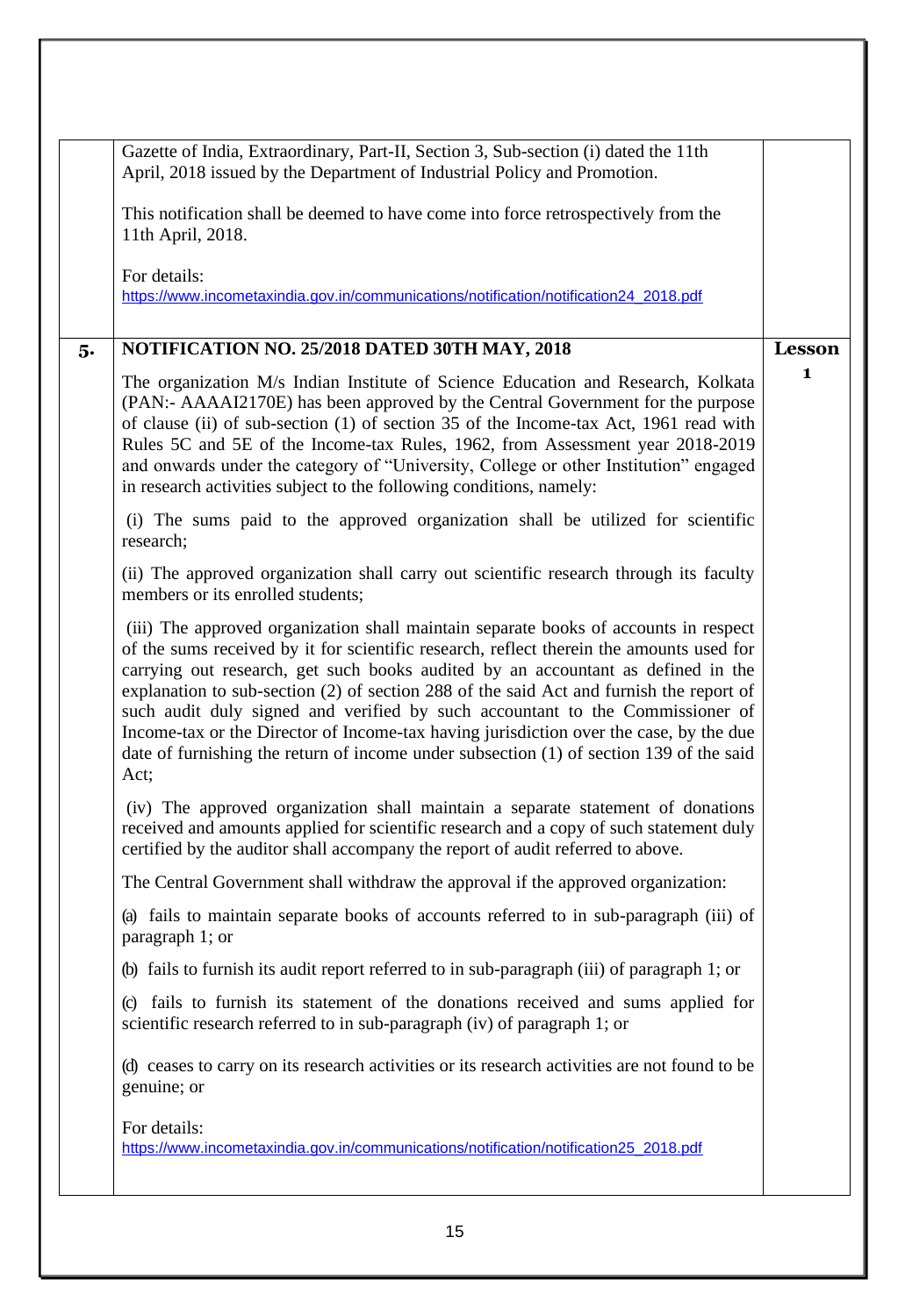| 6. | NOTIFICATION NO. 26/2018 DATED 13TH JUNE, 2018                                                                                                                                                                                                                                                                                                                                                                                                                                                                                                                                                                                                                                                                                                                                             | <b>Lesson</b> |
|----|--------------------------------------------------------------------------------------------------------------------------------------------------------------------------------------------------------------------------------------------------------------------------------------------------------------------------------------------------------------------------------------------------------------------------------------------------------------------------------------------------------------------------------------------------------------------------------------------------------------------------------------------------------------------------------------------------------------------------------------------------------------------------------------------|---------------|
|    | The Central Government has notified the Cost Inflation Index "280" for the Financial<br>Year 2018-19 i.e. Assessment Year 2019-20.                                                                                                                                                                                                                                                                                                                                                                                                                                                                                                                                                                                                                                                         | 1             |
|    | For details:<br>https://www.incometaxindia.gov.in/communications/notification/notification26_2018.pdf                                                                                                                                                                                                                                                                                                                                                                                                                                                                                                                                                                                                                                                                                      |               |
| 7. | NOTIFICATION NO. 27/2018 DATED 18TH JUNE, 2018                                                                                                                                                                                                                                                                                                                                                                                                                                                                                                                                                                                                                                                                                                                                             | <b>Lesson</b> |
|    | The Central Government hereby specifies the "Power Finance Corporation Limited<br>54EC Capital Gains Bond" issued by Power Finance Corporation Limited for the<br>purpose of clause (iib) of the proviso to section 193 of the Income-tax Act, 1961.                                                                                                                                                                                                                                                                                                                                                                                                                                                                                                                                       | 1             |
|    | Provided that the benefit under the said proviso shall be admissible in the case of<br>transfer of such bonds by endorsement or delivery, only if the transferee informs<br>Power Finance Corporation Limited by registered post within a period of sixty days of<br>such transfer.                                                                                                                                                                                                                                                                                                                                                                                                                                                                                                        |               |
|    | For details:<br>https://www.incometaxindia.gov.in/communications/notification/notification27-2018.pdf                                                                                                                                                                                                                                                                                                                                                                                                                                                                                                                                                                                                                                                                                      |               |
| 8. | NOTIFICATION NO. 28/2018 DATED 18TH JUNE, 2018                                                                                                                                                                                                                                                                                                                                                                                                                                                                                                                                                                                                                                                                                                                                             | <b>Lesson</b> |
|    | The Central Government hereby specifies the "Indian Railway Finance Corporation<br>Limited 54EC Capital Gains Bond" issued by Indian Railway Finance Corporation<br>Limited for the purpose of clause (iib) of the proviso to section 193 of the Income-tax<br>Act, 1961. Provided that the benefit under the said proviso shall be admissible in the<br>case of transfer of such bonds by endorsement or delivery, only if the transferee<br>informs Indian Railway Finance Corporation Limited by registered post within a<br>period of sixty days of such transfer.                                                                                                                                                                                                                     | 1             |
|    | For details:                                                                                                                                                                                                                                                                                                                                                                                                                                                                                                                                                                                                                                                                                                                                                                               |               |
|    | https://www.incometaxindia.gov.in/communications/notification/notification28-2018.pdf                                                                                                                                                                                                                                                                                                                                                                                                                                                                                                                                                                                                                                                                                                      |               |
| 9. | NOTIFICATION NO. 29/2018 DATED 22ND JUNE, 2018                                                                                                                                                                                                                                                                                                                                                                                                                                                                                                                                                                                                                                                                                                                                             | <b>Lesson</b> |
|    | In a case where a foreign company is said to be resident in India on account of its<br>Place of Effective Management "PoEM" being in India under sub-section (3) of<br>section 6 of the Act in any previous year and such foreign company has not been<br>resident in India in any of the previous years preceding the said previous year, then,<br>notwithstanding anything contained in the Act, the provisions of the Act relating to the<br>computation of total income, treatment of unabsorbed depreciation, set off or carry<br>forward and set off of losses, collection and recovery and special provisions relating to<br>avoidance of tax shall apply to the foreign company for the said previous year with<br>exceptions, modifications and adaptations specified here under: | $\mathbf{1}$  |
|    | (i) If the foreign company is assessed to tax in the foreign jurisdiction, and,—                                                                                                                                                                                                                                                                                                                                                                                                                                                                                                                                                                                                                                                                                                           |               |
|    | (a) where it is required to take into account depreciation for the purpose of<br>computation of its taxable income, the written down value (hereinafter referred<br>to as WDV) of the depreciable asset as per the tax record in the foreign                                                                                                                                                                                                                                                                                                                                                                                                                                                                                                                                               |               |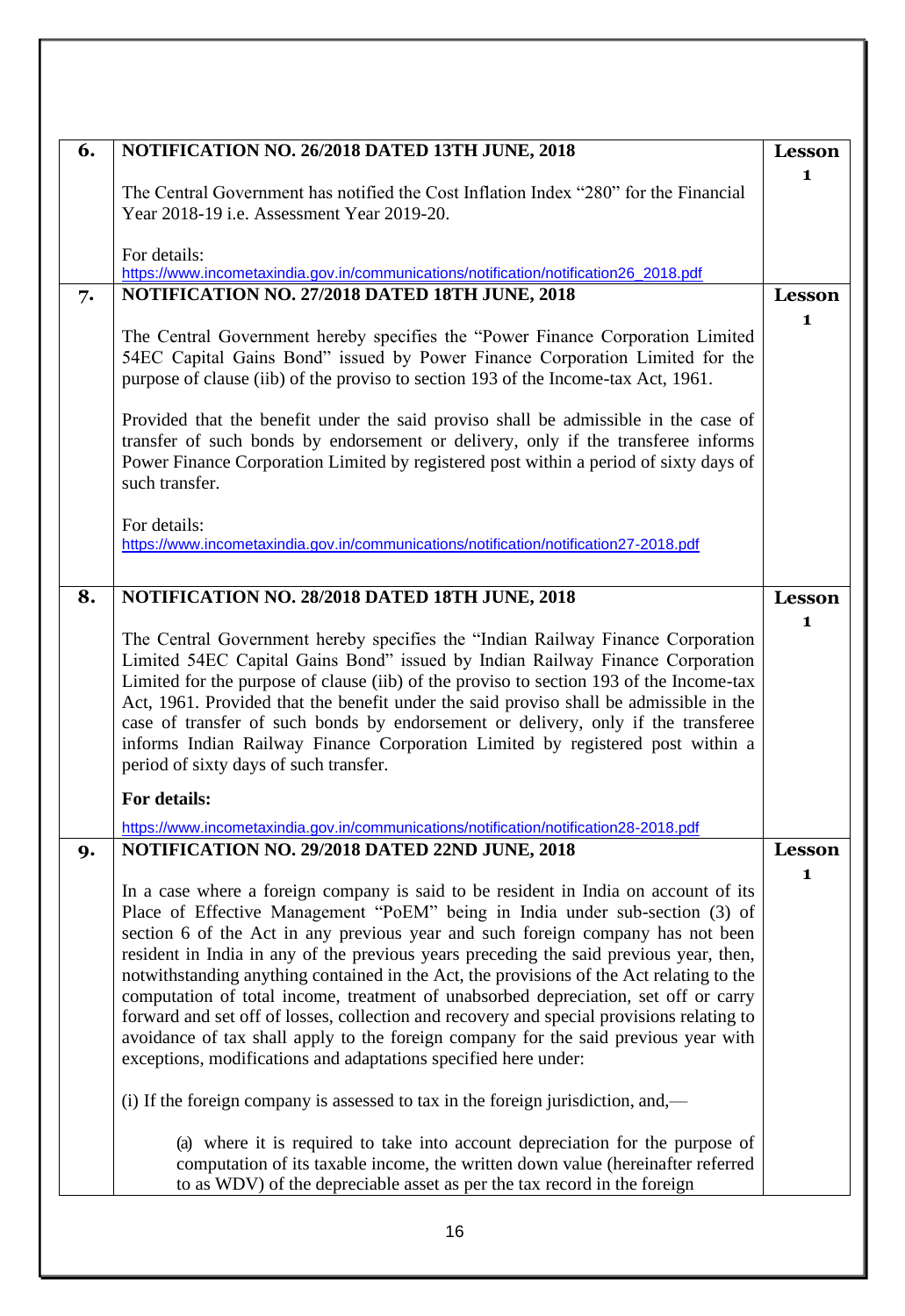country on the 1st day of the previous year shall be adopted as the opening WDV for the said previous year,

(b) in cases not covered by (a), the WDV shall be calculated in the manner, as though the asset was installed, utilised and the depreciation was actually allowed as per the provisions of the laws of that foreign jurisdiction and the WDV so arrived at as on the 1st day of the previous year, shall be adopted to be the opening WDV for the said previous year.

(ii) If the foreign company is not assessed to tax in the foreign jurisdiction, then WDV of the depreciable asset as appearing in the books of account as on the 1st day of the previous year maintained in accordance with the laws of that foreign jurisdiction shall be adopted as the opening WDV for the said previous year.

(iii) If the foreign company is assessed to tax in the foreign jurisdiction, its brought forward loss and unabsorbed depreciation as per the tax record shall be determined year wise on the 1st day of the said previous year.

(iv) If the foreign company is not assessed to tax in the foreign jurisdiction, its brought forward loss and unabsorbed depreciation as per the books of account prepared in accordance with the laws of that country shall be determined year wise on the 1st day of the said previous year.

(v) The brought forward loss and unabsorbed depreciation of the foreign company as arrived at paras (iii) or (iv), as the case may be, shall be deemed as loss and unabsorbed depreciation brought forward as on the 1st day of the said previous year and shall be allowed to be set off and carried forward in accordance with the provisions of the Act for the remaining period calculated from the year in which they occurred for the first time taking that year as the first year

Provided that the losses and unabsorbed depreciation of the foreign company shall be allowed to be set off only against such income of the foreign company which have become chargeable to tax in India on account of it becoming Indian resident.

(vi) In cases where the brought forward loss and unabsorbed depreciation referred to in para (iii) or (iv), as the case may be, originally adopted in India are revised or modified in the foreign jurisdiction due to any action of the tax or legal authority, the amount of the loss and unabsorbed depreciation shall be revised or modified for the purposes of set off and carry forward as referred to in para (v).

(vii) In cases where the accounting year does not end on 31st March, the foreign company shall be required to prepare profit and loss account and balance sheet for the period starting from the date on which the accounting year immediately following said accounting year begins, upto 31st March of the year immediately preceding the period beginning with 1st April and ending on 31st March during which the foreign company has become resident. The foreign company shall also be required to prepare profit and loss account and balance sheet for succeeding periods of twelve months, beginning from 1st April and ending on 31st March, till the year the foreign company remains resident in India on account of its PoEM.

(viii) For the purpose of carry forward of loss and unabsorbed depreciation in cases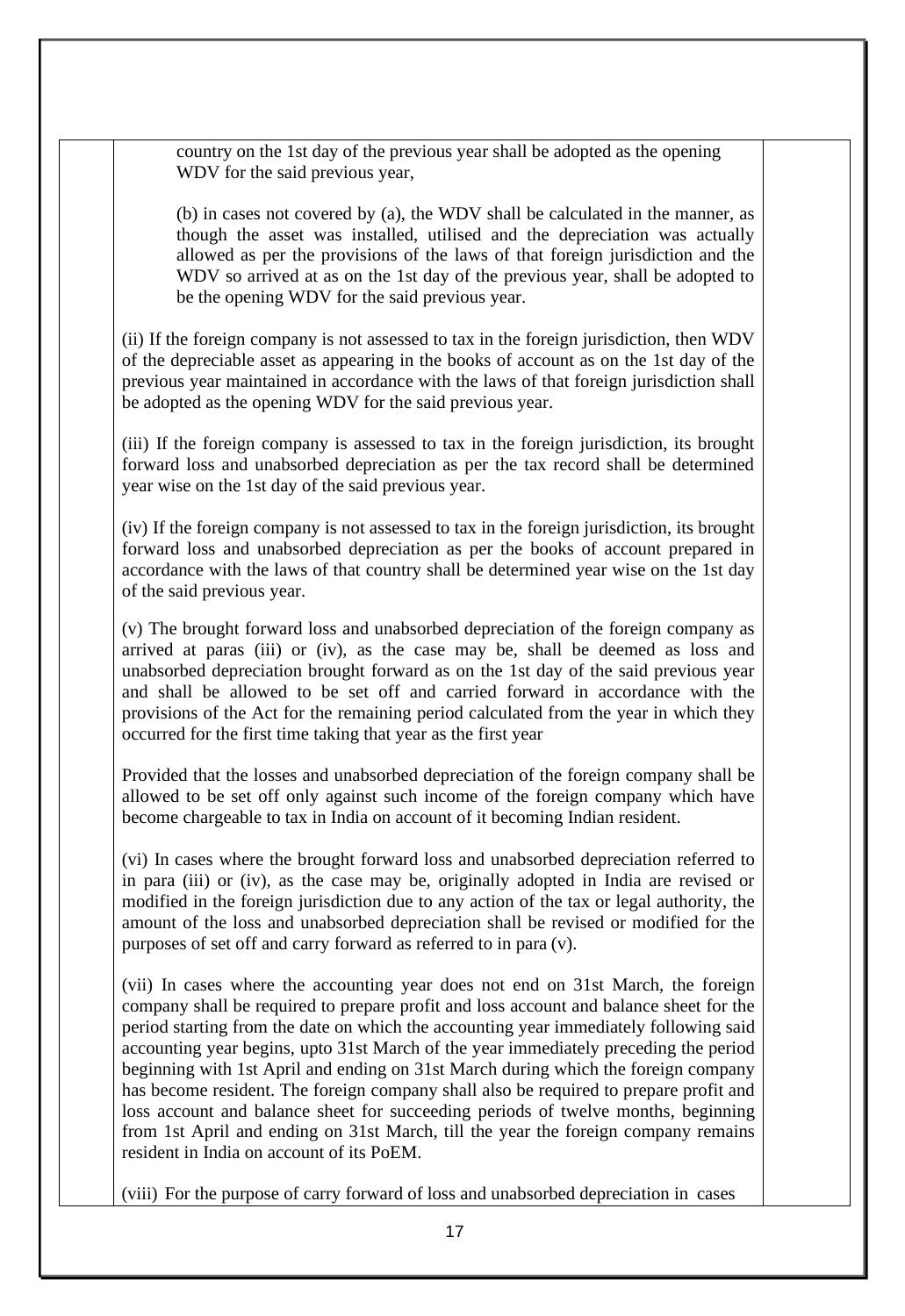where the accounting year followed by the foreign company does not end on 31st March and the period starting from the date on which immediately following year begins upto 31st March of the year, immediately preceding the period beginning with 1st April and ending on 31st March during which it has become resident, is,—

(a) less than six months, it shall be included in that accounting year;

(b) equal to or more than six months, that period shall be treated as a separate accounting year. Thus, if the accounting year followed by the foreign company is calendar year, the accounting year immediately preceding the accounting year in which the foreign company is held to be resident in India, shall be increased by three months, i.e., 1st January to 31st March; and if the accounting year followed by the foreign company is from 1st July to 30th June, the accounting year immediately preceding the accounting year in which the foreign company is held to be resident in India, shall be of nine months from 1st July to 31st March.

(ix) In cases covered under para (viii), loss and unabsorbed depreciation as per tax record or books of account, as the case may be, of the foreign company shall, be allocated on proportionate basis.

(x) Where more than one provision of Chapter XVII-B of the Act applies to the foreign company as resident as well as foreign company, the provision applicable to the foreign company alone shall apply.

(xi) Compliance to those provisions of Chapter XVII-B of the Act as are applicable to the foreign company prior to its becoming Indian resident shall be considered sufficient compliance to the provisions of said Chapter.

(xii) The provisions contained in sub-section (2) of section 195 of the Act shall apply in such manner so as to include payment to the foreign company.

(xiii) The foreign company shall be entitled to relief or deduction of taxes paid in accordance with the provisions of section 90 or section 91 of the Act.

(xiv) In a case where income on which foreign tax has been paid or deducted, is offered to tax in more than one year, credit of foreign tax shall be allowed across those years in the same proportion in which the income is offered to tax or assessed to tax in India in respect of the income to which it relates and shall be in accordance with the provisions of rule 128 of the Income-tax Rules, 1962.

Explanation.— For the purposes of this notification,—

(i) the term "Foreign jurisdiction" would mean the place of incorporation of the foreign company.

(ii) the rate of exchange for conversion into rupees of value expressed in foreign currency, wherever applicable, shall be in accordance with provision of rule 115 of the Income-tax Rules, 1962. B. the exceptions, modifications and adaptations referred to in para A shall not apply in respect of such income of the foreign company becoming Indian resident on account of its PoEM being in India which would have been chargeable to tax in India, even if the foreign company had not become Indian resident.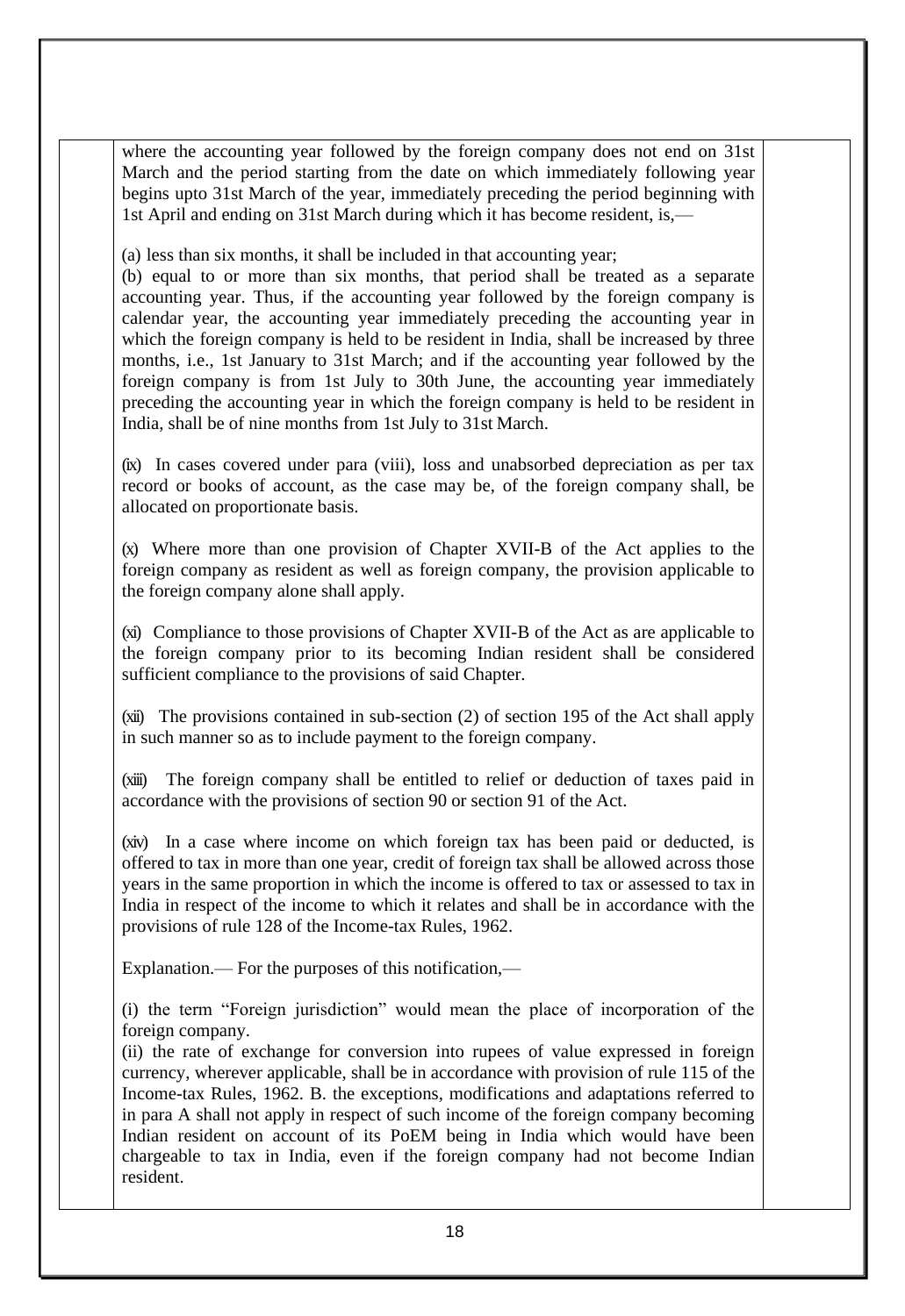|     | C. in a case where the foreign company is said to be resident in India during a<br>previous year, immediately succeeding a previous year during which it is said to be<br>resident in India; the exceptions, modifications and adaptations referred to in para A<br>shall apply to the said previous year subject to the condition that the WDV, the<br>brought forward loss and the unabsorbed depreciation to be adopted on the 1st day of<br>the previous year shall be those which have been arrived at on the last day of the<br>preceding previous year in accordance with the provisions of this notification.<br>D. any transaction of the foreign company with any other person or entity under the<br>Act shall not be altered only on the ground that the foreign company has become |               |
|-----|-------------------------------------------------------------------------------------------------------------------------------------------------------------------------------------------------------------------------------------------------------------------------------------------------------------------------------------------------------------------------------------------------------------------------------------------------------------------------------------------------------------------------------------------------------------------------------------------------------------------------------------------------------------------------------------------------------------------------------------------------------------------------------------------------|---------------|
|     | Indian resident.<br>E. subject to the above, the foreign company shall continue to be treated as a foreign<br>company even if it is said to be resident in India and all the provisions of the Act shall<br>apply accordingly.                                                                                                                                                                                                                                                                                                                                                                                                                                                                                                                                                                  |               |
|     | Consequently, the provisions specifically applicable to,— $(i)$ a foreign company, shall<br>continue to apply to it; (ii) non-resident persons, shall not apply to it; and (iii) the<br>provisions specifically applicable to resident, shall apply to it.                                                                                                                                                                                                                                                                                                                                                                                                                                                                                                                                      |               |
|     | F. in case of conflict between the provision applicable to the foreign company as<br>resident and the provision applicable to it as foreign company, the later shall generally<br>prevail. Therefore, the rate of tax in case of foreign company shall remain the same,<br>i.e., rate of income-tax applicable to the foreign company even though residency<br>status of the foreign company changes from non-resident to resident on the basis of<br>PoEM.                                                                                                                                                                                                                                                                                                                                     |               |
|     | This notification shall be deemed to have come into force from the 1st day of April,<br>2017.                                                                                                                                                                                                                                                                                                                                                                                                                                                                                                                                                                                                                                                                                                   |               |
|     | For details:<br>https://www.incometaxindia.gov.in/communications/notification/notification29_2018.pdf                                                                                                                                                                                                                                                                                                                                                                                                                                                                                                                                                                                                                                                                                           |               |
| 10. | NOTIFICATION NO. 42/2018 DATED 30TH AUGUST, 2018                                                                                                                                                                                                                                                                                                                                                                                                                                                                                                                                                                                                                                                                                                                                                | <b>Lesson</b> |
|     | In exercise of the powers conferred by clause (via) of section 28 read with section 295<br>of the Income-tax Act, 1961 (43 of 1961), hereinafter referred to as the Income-tax<br>Act,                                                                                                                                                                                                                                                                                                                                                                                                                                                                                                                                                                                                          | 1             |
|     | The Central Government hereby makes the Income-tax (9th Amendment), Rules, 2018<br>which shall come into force from the 1st day of April, 2019 and shall apply in relation<br>to assessment year 2019-20 and subsequent years.                                                                                                                                                                                                                                                                                                                                                                                                                                                                                                                                                                  |               |
|     | In the Income-tax Rules, 1962,                                                                                                                                                                                                                                                                                                                                                                                                                                                                                                                                                                                                                                                                                                                                                                  |               |
|     | (a) in rule 11U, in clause (b), for sub-clause (ii), the following sub-clause shall be<br>substituted, namely:— " $(ii)$ in any other case,—                                                                                                                                                                                                                                                                                                                                                                                                                                                                                                                                                                                                                                                    |               |
|     | (A) in relation to an Indian company, the balance-sheet of such company (including<br>the notes annexed thereto and forming part of the accounts) as drawn up on the                                                                                                                                                                                                                                                                                                                                                                                                                                                                                                                                                                                                                            |               |
|     |                                                                                                                                                                                                                                                                                                                                                                                                                                                                                                                                                                                                                                                                                                                                                                                                 |               |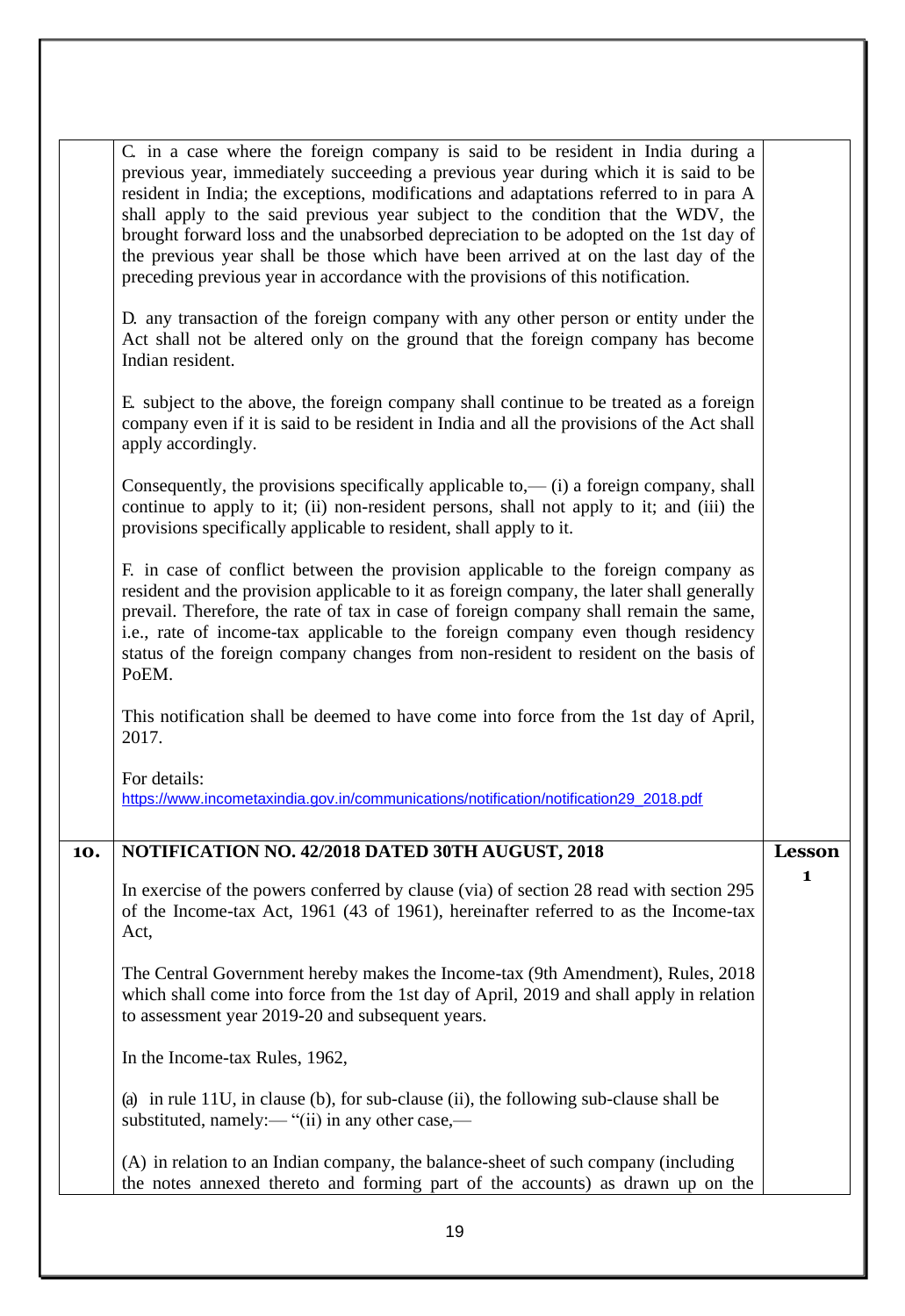|     | valuation date which has been audited by the auditor of the company appointed under<br>the laws relating to companies in force; and                                                                                                                                                                                                                                                                                                 |              |
|-----|-------------------------------------------------------------------------------------------------------------------------------------------------------------------------------------------------------------------------------------------------------------------------------------------------------------------------------------------------------------------------------------------------------------------------------------|--------------|
|     |                                                                                                                                                                                                                                                                                                                                                                                                                                     |              |
|     | (B) in relation to a company, not being an Indian company, the balance-sheet of the<br>company (including the notes annexed thereto and forming part of the accounts) as<br>drawn up on the valuation date which has been audited by the auditor of the company,<br>if any, appointed under the laws in force of the country in which the company is<br>registered or incorporated;";                                               |              |
|     | (b) after rule 11UAA, the following rule shall be inserted, namely:                                                                                                                                                                                                                                                                                                                                                                 |              |
|     | "11UAB. Determination of fair market value for inventory.(1) For the purposes of<br>clause (via) of section 28 of the Act, the fair market value of the inventory,—                                                                                                                                                                                                                                                                 |              |
|     | (i) being an immovable property, being land or building or both, shall be the value<br>adopted or assessed or assessable by any authority of the Central Government or a<br>State Government for the purpose of payment of stamp duty in respect of such<br>immovable property on the date on which the inventory is converted into, or treated,<br>as a capital asset;                                                             |              |
|     | (ii) being jewellery, archaeological collections, drawings, paintings, sculptures, any<br>work of art, shares or securities referred to in rule 11UA, shall be the value<br>determined in the manner provided in sub-rule (1) of rule 11UA and for this purpose<br>the reference to the valuation date in the rule 11U and rule 11UA shall be the date on<br>which the inventory is converted into, or treated, as a capital asset; |              |
|     | (i)<br>being the property, other than those specified in clause (i) and clause (ii),<br>the price that such property would ordinarily fetch on sale in the open<br>market on the date on which the inventory is converted into, or treated, as a<br>capital asset."                                                                                                                                                                 |              |
|     | For details:                                                                                                                                                                                                                                                                                                                                                                                                                        |              |
|     | https://www.incometaxindia.gov.in/communications/notification/notification42_2018.pdf.                                                                                                                                                                                                                                                                                                                                              |              |
| 11. | NOTIFICATION NO. 54/2018 DATED 18TH SEPTEMBER, 2018                                                                                                                                                                                                                                                                                                                                                                                 | Lesson       |
|     |                                                                                                                                                                                                                                                                                                                                                                                                                                     | $\mathbf{1}$ |
|     |                                                                                                                                                                                                                                                                                                                                                                                                                                     |              |
|     | The organization M/s Indian Council of Medical Research (PAN:- AAEAT4818Q)                                                                                                                                                                                                                                                                                                                                                          |              |
|     | has been approved by the Central Government for the purpose of clause (ii) of sub-                                                                                                                                                                                                                                                                                                                                                  |              |
|     | section (1) of section 35 of the Income-tax Act, 1961 (said Act), read with Rules 5C                                                                                                                                                                                                                                                                                                                                                |              |
|     | and 5E of the Income-tax Rules, 1962 (said Rules), from Assessment year 2019-2020                                                                                                                                                                                                                                                                                                                                                   |              |
|     | and onwards under the category of "Other Institution" engaged in research activities<br>subject to the following conditions, namely:-                                                                                                                                                                                                                                                                                               |              |
|     | The sums paid to the approved organization i.e. M/s Indian Council of Medical                                                                                                                                                                                                                                                                                                                                                       |              |
|     | Research shall be utilized for scientific research. The Grants/Donations for                                                                                                                                                                                                                                                                                                                                                        |              |
|     | undertaking scientific research which are extended to Non-ICMR Institutes by the<br>approved organization shall not be eligible for benefit under section $35(1)(ii)$ of the                                                                                                                                                                                                                                                        |              |
|     | said Act. However, any collaborative research activity carried out by an ICMR-                                                                                                                                                                                                                                                                                                                                                      |              |
|     | institute by utilizing the Grants/Donations received by the approved organization shall                                                                                                                                                                                                                                                                                                                                             |              |
|     | not be covered under the said exclusion.                                                                                                                                                                                                                                                                                                                                                                                            |              |
|     | The approved organization shall carry out scientific research through its faculty<br>$\sin$                                                                                                                                                                                                                                                                                                                                         |              |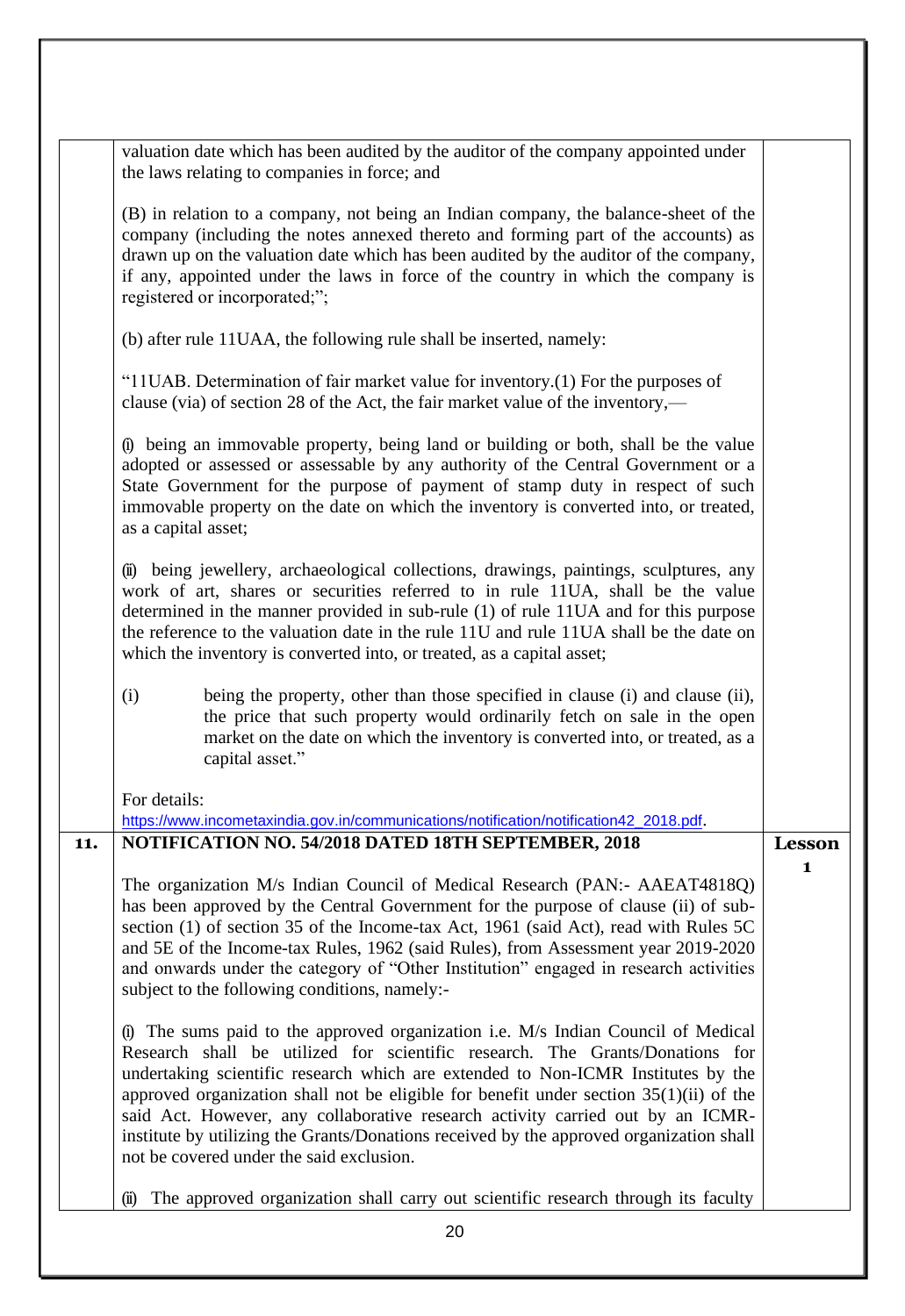|     | members or its enrolled students;                                                                                                                                                                                                                                                                                                                                                                                                                                                                                                                                                                                                              |               |
|-----|------------------------------------------------------------------------------------------------------------------------------------------------------------------------------------------------------------------------------------------------------------------------------------------------------------------------------------------------------------------------------------------------------------------------------------------------------------------------------------------------------------------------------------------------------------------------------------------------------------------------------------------------|---------------|
|     | (iii) The approved organization shall maintain separate books of accounts in respect of<br>the sums received by it for scientific research, reflect therein the amounts used for<br>carrying out research, get such books audited by an accountant as defined in the<br>explanation to sub-section (2) of section 288 of the said Act and furnish the report of<br>such audit duly signed and verified by such accountant to the Commissioner of<br>Income-tax or the Director of Income-tax having jurisdiction over the case, by the due<br>date of furnishing the return of income under sub-section (1) of section 139 of the said<br>Act; |               |
|     | (iv) The approved organization shall maintain a separate statement of donations<br>received and amounts applied for scientific research and a copy of such statement duly<br>certified by the auditor shall accompany the report of audit referred to above.                                                                                                                                                                                                                                                                                                                                                                                   |               |
|     | The Central Government shall withdraw the approval if the approved organization:-                                                                                                                                                                                                                                                                                                                                                                                                                                                                                                                                                              |               |
|     | (a) fails to maintain separate books of accounts referred to in sub-paragraph (iii) of<br>paragraph 1; or                                                                                                                                                                                                                                                                                                                                                                                                                                                                                                                                      |               |
|     | (b) fails to furnish its audit report referred to in sub-paragraph (iii) of paragraph 1; or<br>fails to furnish its statement of the donations received and sums applied for<br>$\circ$<br>scientific research referred to in sub-paragraph (iv) of paragraph 1; or                                                                                                                                                                                                                                                                                                                                                                            |               |
|     | (d) ceases to carry on its research activities or its research activities are not found to be                                                                                                                                                                                                                                                                                                                                                                                                                                                                                                                                                  |               |
|     | genuine; or<br>(e) ceases to conform to and comply with the provisions of clause (ii) of sub-section<br>(1) of section 35 of the said Act read with rules 5C and 5E of the said Rules.                                                                                                                                                                                                                                                                                                                                                                                                                                                         |               |
|     | For details:<br>https://www.incometaxindia.gov.in/communications/notification/notification54_2018.pdf                                                                                                                                                                                                                                                                                                                                                                                                                                                                                                                                          |               |
| 12. | NOTIFICATION NO. 60/2018 DATED 1ST OCTOBER, 2018                                                                                                                                                                                                                                                                                                                                                                                                                                                                                                                                                                                               | <b>Lesson</b> |
|     | The Central Government, with a view to specify the nature of acquisition in respect of<br>which the provision of sub-clause (a) of clause (iii) of sub-section $(1)$ of section $112A$<br>of the Income-tax Act shall not apply, hereby notifies the transactions of acquisition of<br>equity share entered into<br>(I) before the 1st day of October, 2004; or<br>(II) on or after the 1st day of October, 2004 which are not chargeable to securities<br>transaction tax under Chapter VII of the Finance (No. 2) Act, 2004 (23 of 2004), other<br>than the following, namely:                                                               | 1             |
|     | (a) where acquisition of existing listed equity share in a company whose equity shares<br>are not frequently traded in a recognised stock exchange of India is made through a<br>preferential issue:                                                                                                                                                                                                                                                                                                                                                                                                                                           |               |
|     | Provided that nothing contained in this clause shall apply to acquisition of listed<br>equity shares in a company;                                                                                                                                                                                                                                                                                                                                                                                                                                                                                                                             |               |
|     | (i) which has been approved by the Supreme Court, High Court, National Company<br>Law Tribunal, Securities and Exchange Board of India or Reserve Bank of India in<br>this behalf;                                                                                                                                                                                                                                                                                                                                                                                                                                                             |               |
|     |                                                                                                                                                                                                                                                                                                                                                                                                                                                                                                                                                                                                                                                |               |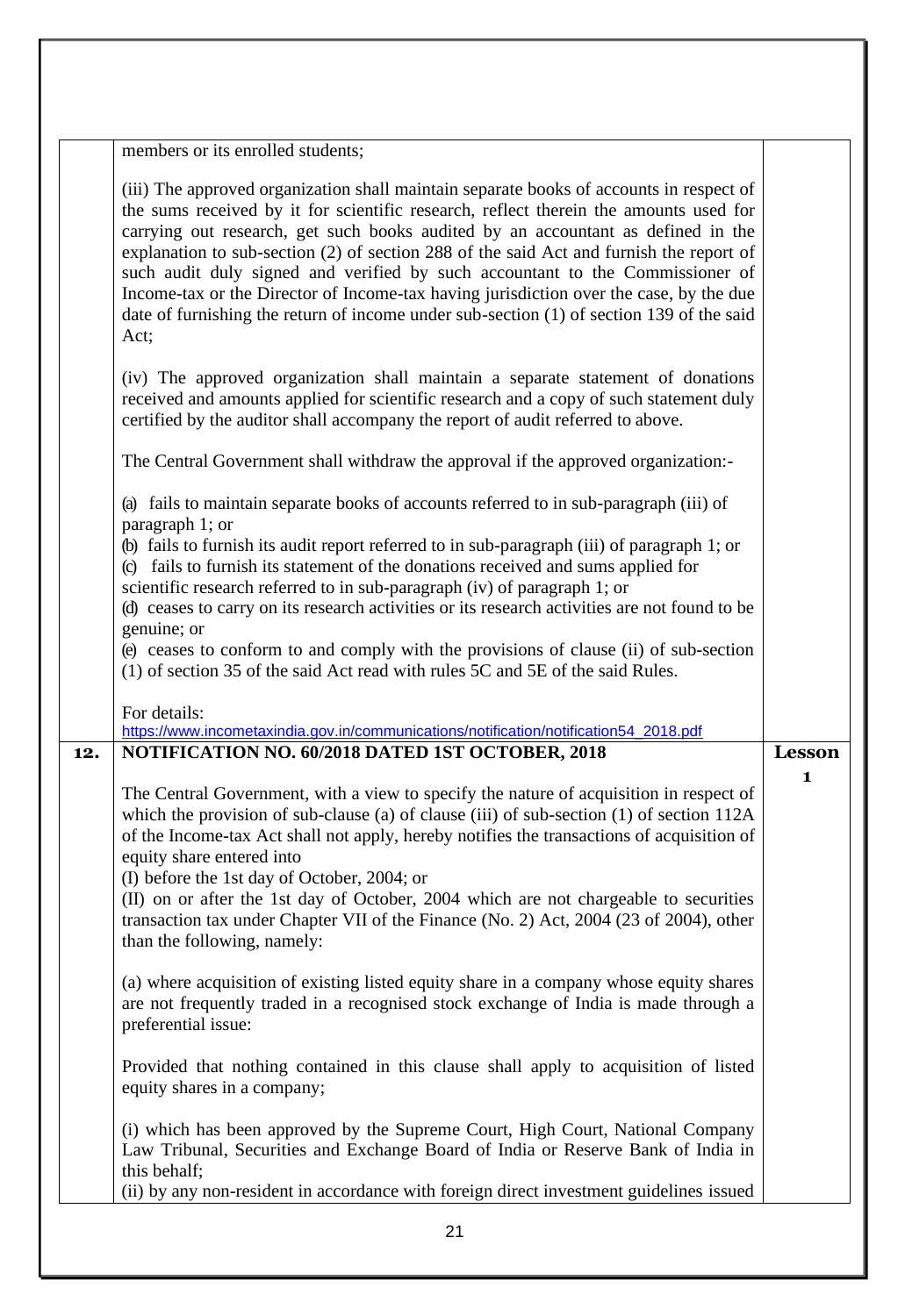by the Government of India;

(iii) by an investment fund referred to in clause (a) of Explanation 1 to section 115UB of the Income-tax Act or a venture capital fund referred to in clause (23FB) of section 10 of the Income-tax Act or a Qualified Institutional Buyer; and

(iv) through preferential issue to which the provisions of chapter VII of the Securities and Exchange Board of India (Issue of Capital and Disclosure Requirements) Regulations, 2009 does not apply.

(b) where transaction for acquisition of existing listed equity share in a company is not entered through a recognised stock exchange in India:

Provided that nothing contained in this clause shall apply to the acquisition of listed equity shares in a company which has been made in accordance with the provisions of the Securities Contracts (Regulation) Act, 1956 (42 of 1956), and is—

(i) through an issue of share by a company other than the issue referred to in clause (a);

(ii) by scheduled banks, reconstruction or securitisation companies or public financial institutions during their ordinary course of business;

(iii) approved by the Supreme Court, High Courts, National Company Law Tribunal, Securities and Exchange Board of India or Reserve Bank of India in this behalf;

(iv) under employee stock option scheme or employee stock purchase scheme framed under the Securities and Exchange Board of India (Employee Stock Option Scheme and Employee Stock Purchase Scheme) Guidelines,1999;

(v) by any non-resident in accordance with foreign direct investment guidelines of the Government of India;

(vi) in accordance with Securities and Exchange Board of India (Substantial Acquisition of Shares and Takeovers) Regulation, 2011;

(vii) from the Government;

(viii) by an investment fund referred to in clause (a) to Explanation 1 to section 115UB of the Income-tax Act or a venture capital fund referred to in clause (23FB) of section 10 of the income-tax Act or a Qualified Institutional Buyer; and

(ix) by mode of transfer referred to in section 47 or section 50B or sub-section (3) of section 45 or subsection (4) of section 45 of the Income-tax Act, if the previous owner or the transferor, as the case may be, of such shares has not acquired them by any mode referred to in clause (a) or clause (b) or clause (c) [other than the transactions referred to in the proviso to clause (a) or clause (b)].

(c) acquisition of equity share of a company during the period beginning from the date on which the company is delisted from a recognised stock exchange and ending on the date immediately preceding the date on which the company is again listed on a recognised stock exchange in accordance with the Securities Contracts (Regulation) Act, 1956 read with Securities and Exchange Board of India Act, 1992 (15 of 1992) and the rules made thereunder;

Explanation: For the purposes of this notification,

(a) "frequently traded shares" means shares of a company, in which the traded turnover on a recognised stock exchange during the twelve calendar months preceding the calendar month in which the acquisition and transfer is made, is at least ten per cent. of the total number of shares of such class of the company: Provided that where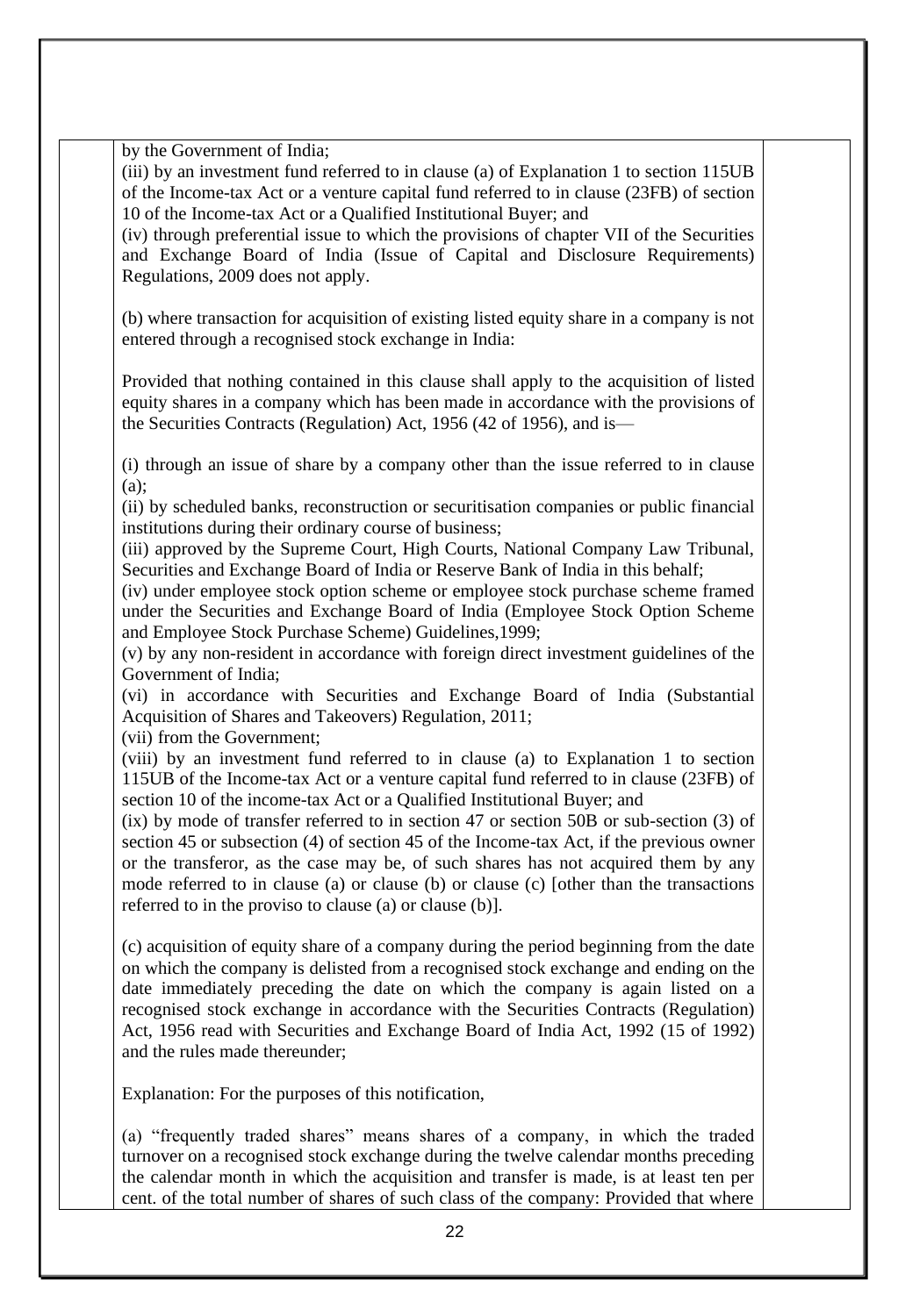|     | 23                                                                                                                                                                                                                                                                                                                                                                                                                                                                                                                                         |               |
|-----|--------------------------------------------------------------------------------------------------------------------------------------------------------------------------------------------------------------------------------------------------------------------------------------------------------------------------------------------------------------------------------------------------------------------------------------------------------------------------------------------------------------------------------------------|---------------|
|     | (iii) The approved organization shall maintain separate books of accounts in respect of<br>the sums received by it for scientific research, reflect therein the amounts used for<br>carrying out research, get such books audited by an accountant as defined in the<br>explanation to sub-section (2) of section 288 of the said Act and furnish the report of<br>such audit duly signed and verified by such accountant to the Commissioner of<br>Income-tax or the Director of Income-tax having jurisdiction over the case, by the due |               |
|     | (ii) The approved organization shall carry out scientific research through its faculty<br>members or enrolled students;                                                                                                                                                                                                                                                                                                                                                                                                                    |               |
|     | (i) The sums paid to the approved organization shall be used to undertake scientific<br>research;                                                                                                                                                                                                                                                                                                                                                                                                                                          |               |
|     | The organization M/s Charutar Arogya Mandai, Gujarat (PAN:- AAA TC1264G) has<br>been approved by the Central Government for the purpose of clause (ii) bf sub-section<br>(1) of section 35 of the Income tax Act, 1961, read with Rules 5C and 5E of the<br>Income-tax Rules, 1962, from Assessment year 2019-2020 onwards in the category of<br>'University, College or other Institution', engaged in research activities, subject to the<br>following conditions, namely:-                                                              | $\mathbf{1}$  |
| 13. | https://www.incometaxindia.gov.in/communications/notification/notification60_2018.pdf<br>NOTIFICATION NO. 75/2018 DATED 31ST OCTOBER, 2018                                                                                                                                                                                                                                                                                                                                                                                                 | <b>Lesson</b> |
|     | This notification shall come into force with effect from the 1st day of April, 2019 and<br>shall accordingly apply in relation to the assessment year 2019-20 and subsequent<br>assessment years.<br>For details:                                                                                                                                                                                                                                                                                                                          |               |
|     | (f) "reconstruction company" and "securitisation company" shall have the meanings<br>respectively assigned to them in sub-section (1) of section 2 of the Securitisation and<br>Reconstruction of Financial Assets and Enforcement of Security Interest Act, 2002<br>$(54 \text{ of } 2002).$                                                                                                                                                                                                                                              |               |
|     | (e) "recognised stock exchange" shall have the same meaning assigned to it in clause<br>(f) of section 2 of the Securities Contracts (Regulation) Act, 1956; and                                                                                                                                                                                                                                                                                                                                                                           |               |
|     | (d) "public financial institution" and "scheduled bank" shall have the meanings<br>respectively assigned to them in Explanation to clause (viia) of sub-section (1) of<br>section 36 of Income-tax Act;                                                                                                                                                                                                                                                                                                                                    |               |
|     | (c) "preferential issue" and "Qualified Institutional Buyer" shall have the meanings<br>respectively assigned to them in sub-regulation (1) of regulation 2 of the Securities<br>and Exchange Board of India (Issue of Capital and Disclosure Requirements)<br>Regulations, 2009;                                                                                                                                                                                                                                                          |               |
|     | (b) 'listed' means listed in a recognised stock exchange in India in accordance with<br>the Securities Contracts (Regulation) Act, 1956 and the rules made thereunder;                                                                                                                                                                                                                                                                                                                                                                     |               |
|     | the share capital of a particular class of shares of the company is not identical<br>throughout such period, the weighted average number of total shares of such class of<br>the company shall represent the total number of shares;                                                                                                                                                                                                                                                                                                       |               |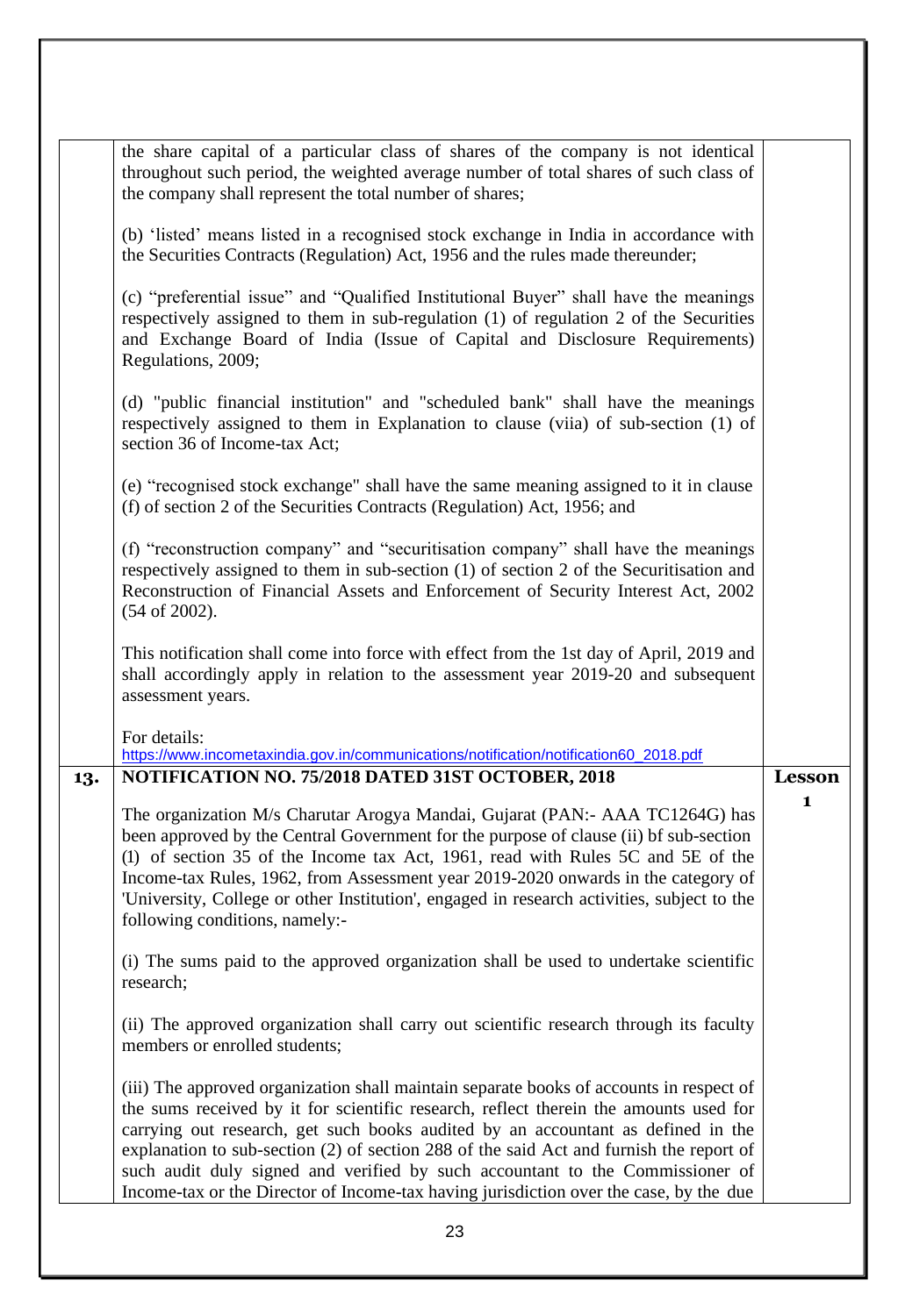|     | date of furnishing the return of income under sub-section (I) of section 139 of the said<br>Act;                                                                                                                                                                                                                                                                                                                                                                                                                                                                                                                                                                                                                                                                                                                                            |                        |
|-----|---------------------------------------------------------------------------------------------------------------------------------------------------------------------------------------------------------------------------------------------------------------------------------------------------------------------------------------------------------------------------------------------------------------------------------------------------------------------------------------------------------------------------------------------------------------------------------------------------------------------------------------------------------------------------------------------------------------------------------------------------------------------------------------------------------------------------------------------|------------------------|
|     | (iv) The approved organization shall maintain a separate statement of donations<br>received and amounts applied for scientific research, such donations shall be used<br>exclusively for core scientific research and a copy of such statement duly certified by<br>the auditor shall accompany the report of audit referred to above.                                                                                                                                                                                                                                                                                                                                                                                                                                                                                                      |                        |
|     | (v) Donations being received by the organization under clause (ii) of sub-section (I) of<br>section 35 of the Act, shall be used exclusively for core scientific research only and<br>not for hospital activities, activities related to treatment of patients, general<br>educational activities (other than research) or any other object of the organization.                                                                                                                                                                                                                                                                                                                                                                                                                                                                            |                        |
|     | (vi) The approved organization shall, by the due date of furnishing the return of<br>income under sub-section (1) of section 139, furnish a statement to the Commissioner<br>of Income-tax or Director of Income-tax containing a detailed note on the research<br>work undertaken by it during the previous year; a summary of research articles<br>published in national or international journals during the year; any patent or other<br>similar rights applied for or registered during the year; programme of research projects<br>to be undertaken during the forthcoming year and the financial allocation for such<br>programme.                                                                                                                                                                                                   |                        |
|     | The Central Government shall withdraw the approval if the approved organization:-<br>fails to maintain separate books of accounts referred to in sub-paragraph (iii) of<br>paragraph 1; or fails to furnish its audit report referred to in sub-paragraph (iii) of<br>paragraph I; or fails to furnish its statement of the donations received and sums<br>applied for scientific research referred to in sub-paragraph (iv) of paragraph 1; or<br>ceases to carry on its research activities or its research activities are not found to be<br>genuine; or ceases to conform to and comply with the provisions of clause (ii) of sub-<br>section (I) of section 35 of the said Act read with rules 5C and 5E of the said Rules.                                                                                                            |                        |
|     | For details:<br>https://www.incometaxindia.gov.in/communications/notification/notification_75_2018.pdf                                                                                                                                                                                                                                                                                                                                                                                                                                                                                                                                                                                                                                                                                                                                      |                        |
| 14. | NOTIFICATION NO. 83/2018 DATED 26TH NOVEMBER, 2018<br>The organization M/s Centre for Brain Research, Bangalore (pAN:AABTC7082K)<br>has been approved by the Central Government for the purpose of clause (ii) of sub<br>section (I) of section 35 of the Income tax Act, 1961, read with Rules 5C and 5D of<br>the Income tax Rules, 1962, from Assessment year 2018-2019 onwards in the<br>category of 'Scientific Research Association ', subject to the following conditions,<br>namely:-                                                                                                                                                                                                                                                                                                                                               | Lesson<br>$\mathbf{1}$ |
|     | The sole objective of the approved 'Scientific Research Association' shall be to<br>undertake scientific research;<br>(ii) The approved organization shall carry out scientific research by itself;<br>(iii) The approved organization shall maintain separate books of accounts in respect of<br>the sums received by it for scientific research reflect therein the amounts used for<br>carrying out research, get such books audited by an accountant as defined in the<br>explanation to sub-section (2) of section 288 of the said Act and furnish the report of<br>such audit duly signed and verified by such accountant to the Commissioner of<br>Income-tax or the Director of Income-tax having jurisdiction over the case, by the due<br>date of furnishing the return of income under subsection (I) of section 139 of the said |                        |
|     | 24                                                                                                                                                                                                                                                                                                                                                                                                                                                                                                                                                                                                                                                                                                                                                                                                                                          |                        |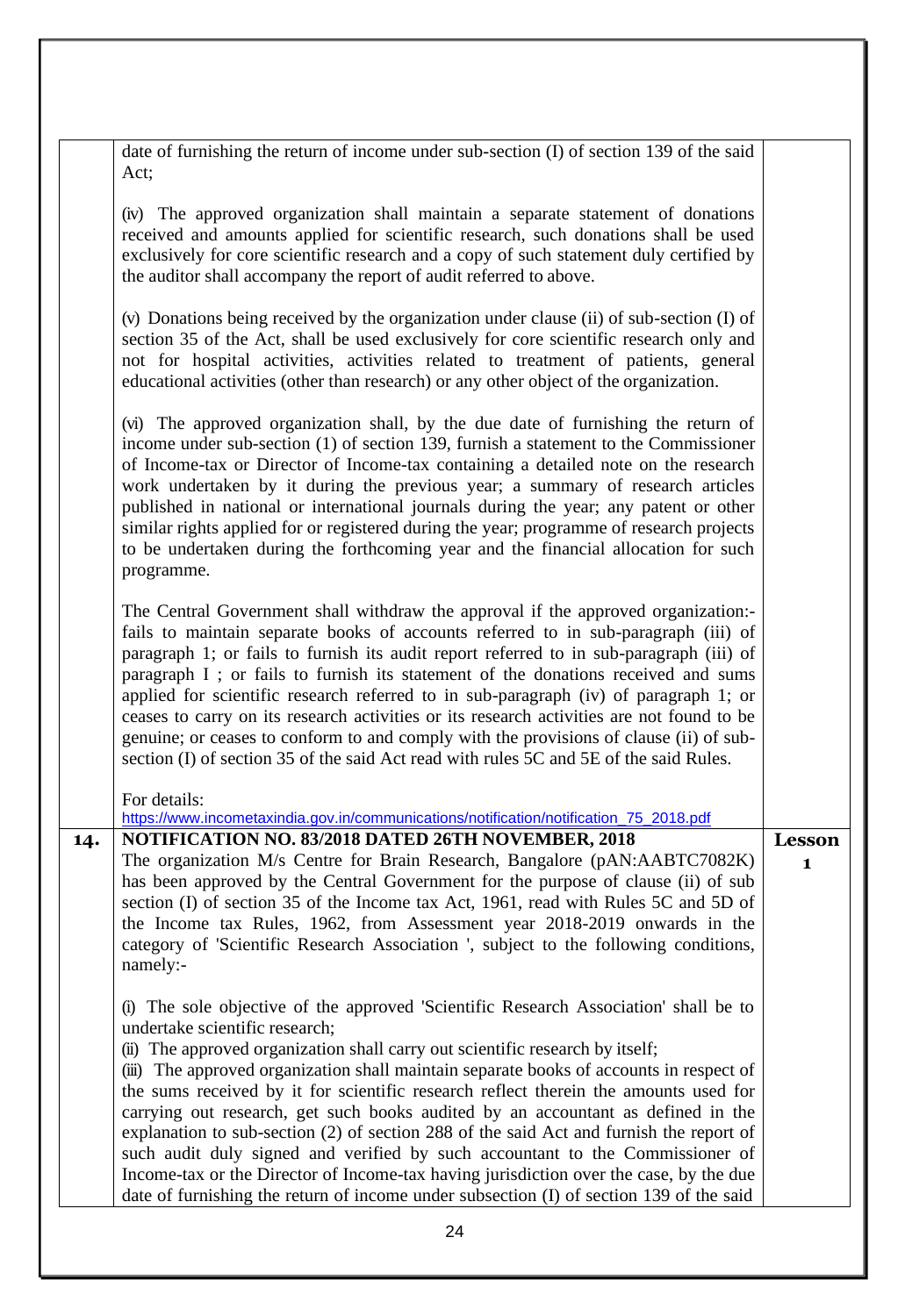| Act;<br>(iv) The approved organization shall maintain a separate statement of donations<br>received and amounts applied for scientific research and a copy of such statement duly<br>certified by the auditor shall accompany the report of audit referred to above.<br>The Central Government shall withdraw the approval if the approved organization<br>fails to maintain separate books of accounts referred to in sub-paragraph (ii i) of<br>paragraph I; or fails to furnish its audit report referred to in sub-paragraph (iii) of<br>paragraph 1; or fails to furnish its statement of the donations received and sums<br>applied for scientific research referred to in sub-paragraph (iv) of paragraph I; or<br>ceases to carry on its research activities or its research activities are not found to be<br>genuine; or ceases to conform to and comply with the provisions of clause (ii) of sub-<br>section (I) of section 35 of the said Act read with rules 5C and 5D of the said Rules.<br>For details:<br>https://www.incometaxindia.gov.in/communications/notification/notification83_2018.pdf<br>NOTIFICATION NO. 84/2018 DATED 26TH NOV, 2018<br>15.<br>The organization M/s Thalassemia and Sickle Cell Society (PA AAATR4038K) has<br>been approved by the Central Government for the purpose of clause (ii) of sub-section<br>(I) of section 35 of the Income-tax Act, 1961 (said Act), read with Rules 5C and 5D of<br>the Income-tax Rules, 1962, from Assessment yea r 2018-2019 onwards in the<br>category of ' Scientific Research Association', subject to the following conditions,<br>namely:- |              |
|-------------------------------------------------------------------------------------------------------------------------------------------------------------------------------------------------------------------------------------------------------------------------------------------------------------------------------------------------------------------------------------------------------------------------------------------------------------------------------------------------------------------------------------------------------------------------------------------------------------------------------------------------------------------------------------------------------------------------------------------------------------------------------------------------------------------------------------------------------------------------------------------------------------------------------------------------------------------------------------------------------------------------------------------------------------------------------------------------------------------------------------------------------------------------------------------------------------------------------------------------------------------------------------------------------------------------------------------------------------------------------------------------------------------------------------------------------------------------------------------------------------------------------------------------------------------------------------------------------------------------------|--------------|
|                                                                                                                                                                                                                                                                                                                                                                                                                                                                                                                                                                                                                                                                                                                                                                                                                                                                                                                                                                                                                                                                                                                                                                                                                                                                                                                                                                                                                                                                                                                                                                                                                               |              |
|                                                                                                                                                                                                                                                                                                                                                                                                                                                                                                                                                                                                                                                                                                                                                                                                                                                                                                                                                                                                                                                                                                                                                                                                                                                                                                                                                                                                                                                                                                                                                                                                                               |              |
|                                                                                                                                                                                                                                                                                                                                                                                                                                                                                                                                                                                                                                                                                                                                                                                                                                                                                                                                                                                                                                                                                                                                                                                                                                                                                                                                                                                                                                                                                                                                                                                                                               |              |
|                                                                                                                                                                                                                                                                                                                                                                                                                                                                                                                                                                                                                                                                                                                                                                                                                                                                                                                                                                                                                                                                                                                                                                                                                                                                                                                                                                                                                                                                                                                                                                                                                               | Lesson       |
|                                                                                                                                                                                                                                                                                                                                                                                                                                                                                                                                                                                                                                                                                                                                                                                                                                                                                                                                                                                                                                                                                                                                                                                                                                                                                                                                                                                                                                                                                                                                                                                                                               | $\mathbf{1}$ |
| (i) The sole objective of the approved 'Scientific Research Association' shall be to<br>undertake scientific research;<br>(ii) The approved organization shall carry out scientific research by itself;<br>The approved organization shall maintain separate books of accounts in respect of<br>(iii)<br>the sums received by it for scientific research, reflect therein the amounts used for<br>carrying out research, get such books audited by an accountant as defined in the<br>explanation to sub-section (2) of section 288 of the said Act and furnish the report of<br>such audit duly signed and verified by such accountant to the Commissioner of<br>Income-tax or the Director of Income-tax having jurisdiction over the case, by the due<br>date of furnishing the return of income under sub-section (I) of section 139 of the said<br>Act;<br>(iv) The approved organization shall maintain a separate statement of donations<br>received and amounts applied for scientific research and a copy of such statement duly<br>certified by the auditor shall accompany the report of audit referred to above.                                                                                                                                                                                                                                                                                                                                                                                                                                                                                                  |              |
| The Central Government shall withdraw the approval if the approved organization:-<br>(a) fails to maintain separate books of accounts referred to in sub-paragraph (iii) of<br>paragraph I; or<br>(b) fails to furnish its audit report referred to in sub-paragraph (iii) of paragraph I; or<br>(c) fails to furnish its statement of the donations received and sums applied for<br>scientific research referred to in subparagraph (iv) of paragraph I; or<br>(d) ceases to carry on its research activities or its research activities are not found to be<br>genuine; or<br>(e) ceases to conform to and comply with the provisions of clause (ii) of sub-section                                                                                                                                                                                                                                                                                                                                                                                                                                                                                                                                                                                                                                                                                                                                                                                                                                                                                                                                                        |              |
| (I) of section 35 of the said Act read with rules 5C and 5D of the said Rules.<br>For details:<br>https://www.incometaxindia.gov.in/communications/notification/notification84_2018.pdf                                                                                                                                                                                                                                                                                                                                                                                                                                                                                                                                                                                                                                                                                                                                                                                                                                                                                                                                                                                                                                                                                                                                                                                                                                                                                                                                                                                                                                       |              |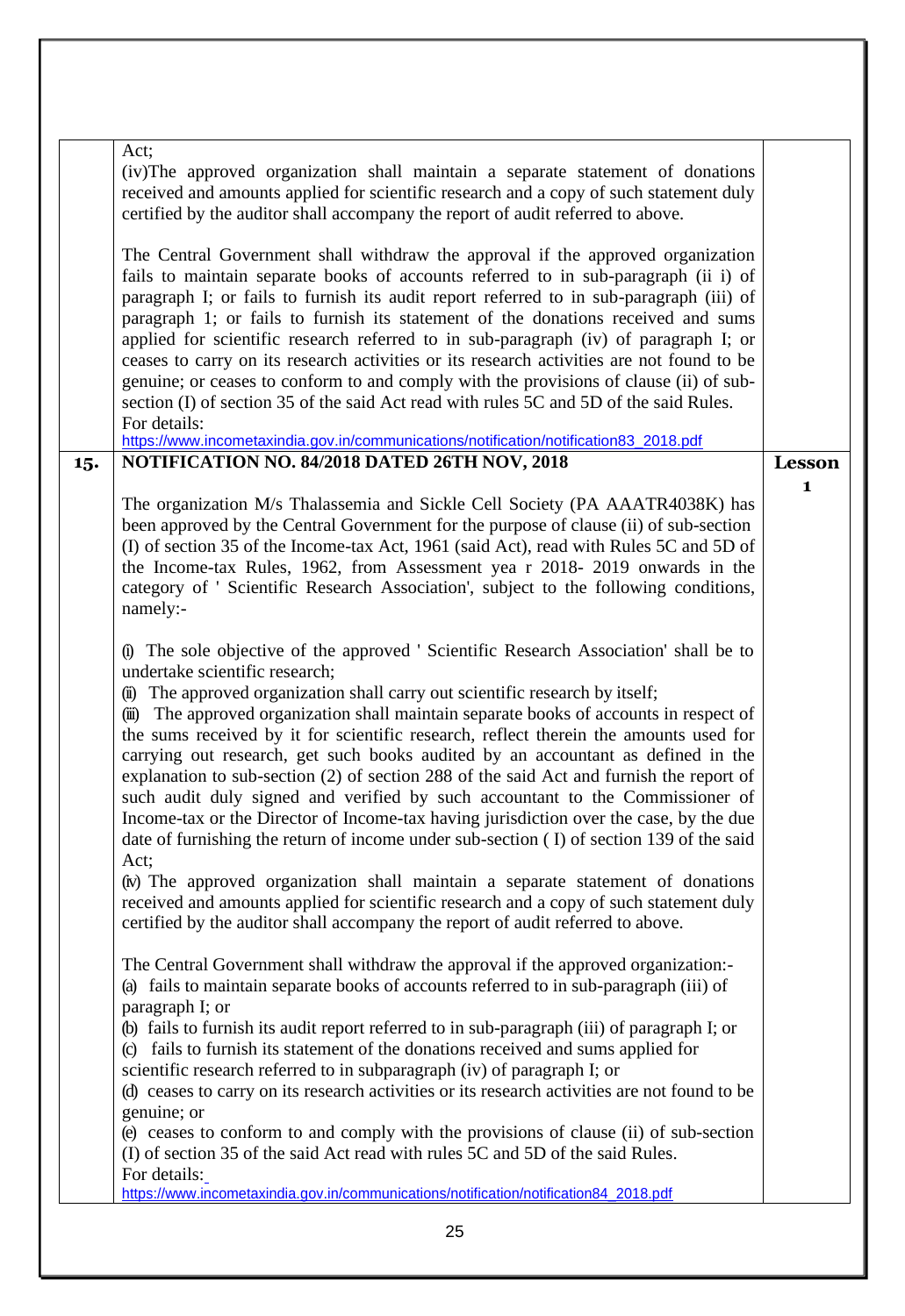## **16. NOTIFICATION NO. 01/2019 DATED 24TH JANUARY, 2019**

The 'Jubilee Centre for Medical Research'(**JCMR**) under the aegis of 'Jubilee Mission Hospital Trust' has been approved by the Central Government for the purpose of clause (ii) of sub-section (1) of section 35 of the said Act, read with Rules 5C and 5E of the Income tax Rules, 1962, from Assessment year 2019- 2020 onwards in the category of 'University, College or other Institution', engaged in research activities, subject to the following conditions, namely:

- (i) The sums paid to JCMR shall be used to undertake scientific research;
- (ii) **JCMR** shall carry out scientific research through its faculty members or enrolled students;
- (iii) **JCMR** shall maintain separate books of accounts in respect of the sums received by it for scientific research, reflect therein the amounts used for carrying out research, get such books audited by an accountant as defined in the explanation to sub-section (2) of section 288 of the said Act and furnish the report of such audit duly signed and verified by such accountant to the Commissioner of Income-tax or the Director of Income-tax having jurisdiction over the case, by the due date of furnishing the return of income under sub-section (1) of section 139 of the said Act;
- (iv) **JCMR** shall maintain a separate statement of donations received and amounts applied for scientific research, such donations shall be used exclusively for core scientific research and a copy of such statement duly certified by the auditor shall accompany the report of audit referred to above.
- (v) **JCMR** shall, by the due date of furnishing the return of income under sub-section (1) of section 139, furnish a statement to the Commissioner of Income-tax or Director of Income-tax containing
	- a detailed note on the research work undertaken by it during the previous year;
	- a summary of research articles published in national or international journals during the year;
	- any patent or other similar rights applied for or registered during the year;
	- Programme of research projects to be undertaken during the forthcoming year and the financial allocation for such programme.

The Central Government shall withdraw the approval if the approved organization:-

- (a) fails to maintain separate books of accounts referred to in subparagraph (iii) of paragraph 1; or
- (b) fails to furnish its audit report referred to in sub-paragraph (iii) of paragraph 1; or
- (c) fails to furnish its statement of the donations received and sums applied for scientific research referred to in subparagraph (iv) of paragraph 1; or
- (d) ceases to carry on its research activities or its research activities are not

**Lesson 1**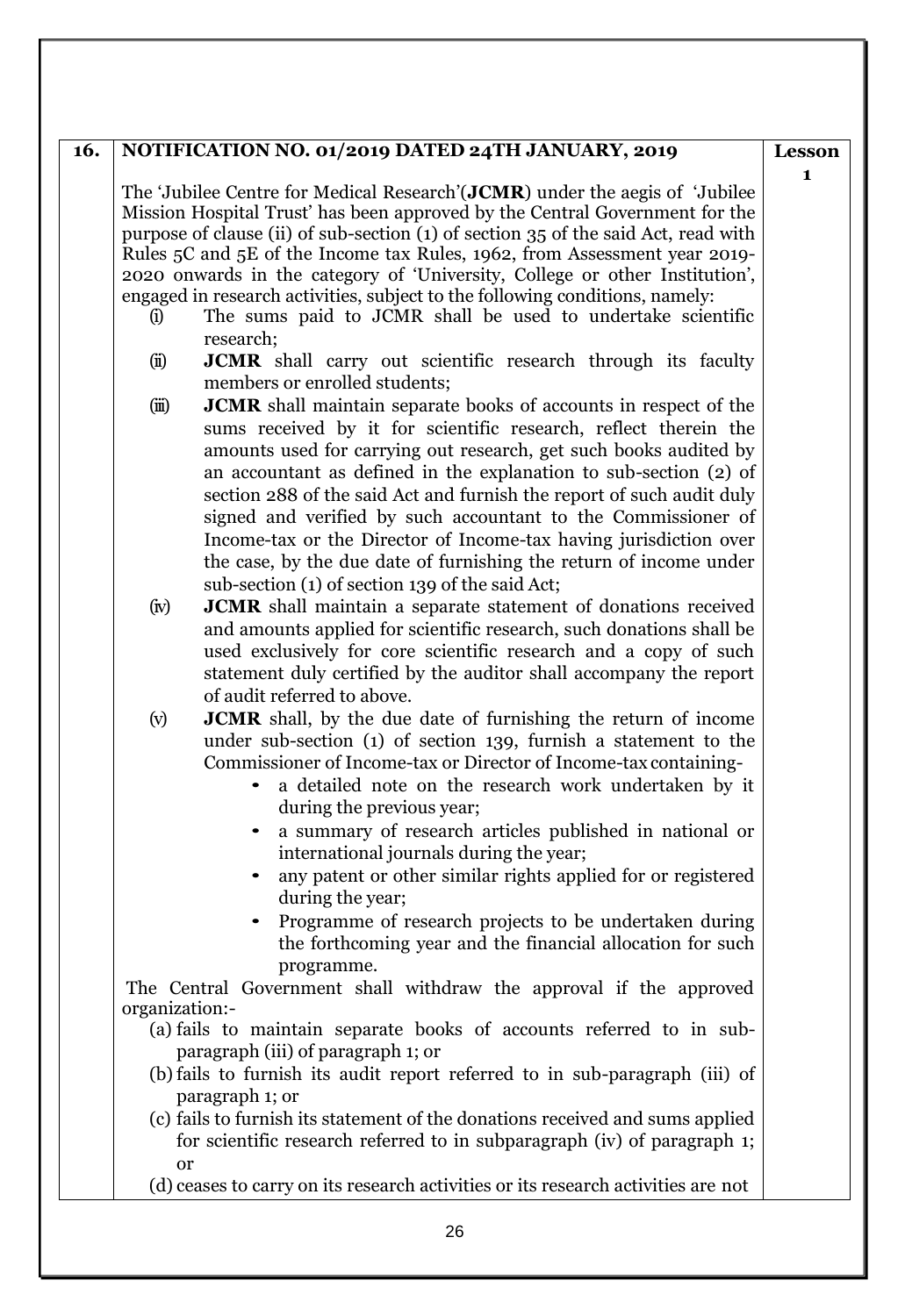|     | found to be genuine; or<br>(e) Ceases to conform to and comply with the provisions of clause (ii) of<br>sub-section (1) of section 35 of the said Act read with rules 5C and 5E of<br>the said Rules.                                                                                                                                                                                                                                                                                                                                                 |               |
|-----|-------------------------------------------------------------------------------------------------------------------------------------------------------------------------------------------------------------------------------------------------------------------------------------------------------------------------------------------------------------------------------------------------------------------------------------------------------------------------------------------------------------------------------------------------------|---------------|
|     | For details:<br>https://www.incometaxindia.gov.in/communications/notification/notification_1_2019.pdf                                                                                                                                                                                                                                                                                                                                                                                                                                                 |               |
| 17. | NOTIFICATION NO. 8/2019 DATED 31ST JANUARY, 2019                                                                                                                                                                                                                                                                                                                                                                                                                                                                                                      | <b>Lesson</b> |
|     | The Central Government hereby notifies M/s. BSE Limited, Mumbai<br>(PAN: AACCB6672L) as a 'recognised association' for the purpose of<br>clause (iii) in the Explanation of clause (e) of the proviso to sub-section $(5)$ of<br>Section 43 of the Income-tax Act, 1961 read with sub-rule (4) of Rule 6DDD of<br>the Income-tax Rules, 1962, with effect from 01.10.2018 (the date of<br>commencement of trading in commodity derivative segment)<br>subject to fulfillment of following conditions in respect of trading in<br>derivatives, namely; | $\mathbf{1}$  |
|     | (i)<br>The Exchange shall have the approval of the Forward Markets<br>Commission established under the Forward Contracts (Regulation)<br>Act, 1952 (74 of 1952) [merged with Securities and Exchange Board<br>of India vide Gazette Notification No. S.O. 2630(E) dated<br>24.09.2015] in respect of trading in derivatives and shall function in<br>accordance with the guidelines or conditions laid down by it; or                                                                                                                                 |               |
|     | it shall ensure that the particulars of the client (including unique<br>(ii)<br>client identity number and PAN) are duly recorded and stored in its<br>databases; or                                                                                                                                                                                                                                                                                                                                                                                  |               |
|     | it shall maintain a complete audit trail of all transactions (in respect)<br>(iii)<br>of derivative market) for a period of seven years on its system; or<br>$\left(\mathrm{iv}\right)$<br>it shall ensure that transactions (in respect of derivative market)<br>once registered in the system are not erased;                                                                                                                                                                                                                                       |               |
|     | it shall ensure that the transactions (in respect of derivative market)<br>(v)<br>once registered in the system are modified only in cases of genuine<br>error and maintain data regarding all transactions (in respect of<br>derivative market) registered in the system which have been<br>modified and submit a monthly statement in Form No. 3BC to the<br>Director General of Income-tax (Intelligence<br>and Criminal<br>Investigation), New Delhi within fifteen days from the last day of<br>each month to which such statement relates.      |               |
|     | This notification shall remain in force until the approval granted by the<br>Securities and Exchange Board of India is withdrawn or expires; or this<br>notification is rescinded by the Central Government as provided in sub-rule<br>(5) of rule 6DDD of the Income Tax Rules, 1962, whichever is earlier.                                                                                                                                                                                                                                          |               |
|     | For details:<br>https://www.incometaxindia.gov.in/communications/notification/notification_8_2019.pdf                                                                                                                                                                                                                                                                                                                                                                                                                                                 |               |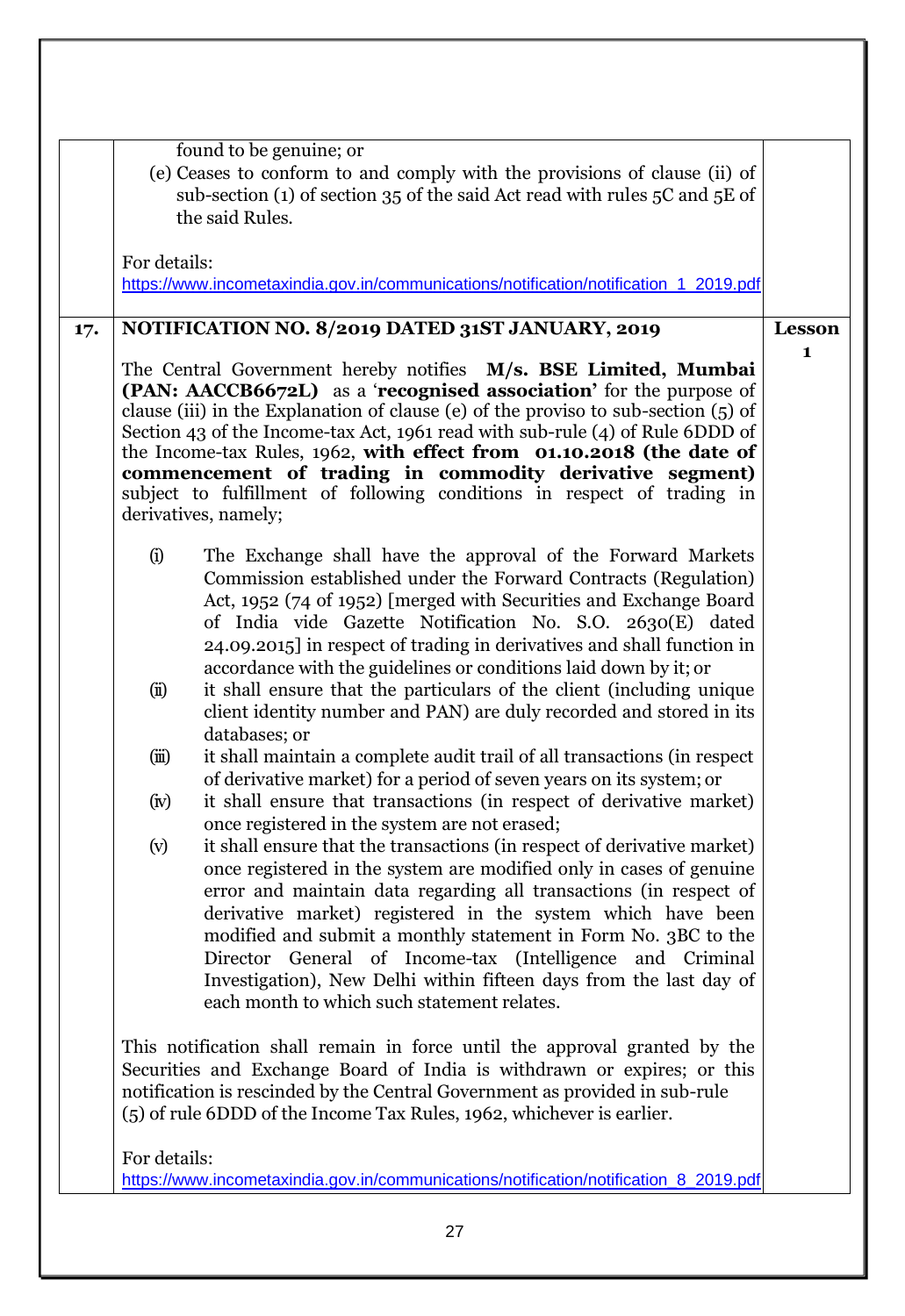| 18. | NOTIFICATION NO. 9/2019 DATED 31ST JANUARY, 2019                                                                                                                                                                                                                                                                                                                                                                                                                                                                                                                                                                                                                                                                                                                                                                                                                                                                                                                                                                                                                                                                                                                                                                                                                                                                                                                                                                             | <b>Lesson</b>                 |
|-----|------------------------------------------------------------------------------------------------------------------------------------------------------------------------------------------------------------------------------------------------------------------------------------------------------------------------------------------------------------------------------------------------------------------------------------------------------------------------------------------------------------------------------------------------------------------------------------------------------------------------------------------------------------------------------------------------------------------------------------------------------------------------------------------------------------------------------------------------------------------------------------------------------------------------------------------------------------------------------------------------------------------------------------------------------------------------------------------------------------------------------------------------------------------------------------------------------------------------------------------------------------------------------------------------------------------------------------------------------------------------------------------------------------------------------|-------------------------------|
|     | The Central Government hereby makes following amendment to the<br>notification number S.O. 2088(E) dated the 24th May, 2018 under clause (ii)<br>of the proviso to clause (viib) of sub-section (2) of section 56 of the Income-tax<br>Act, 1961:                                                                                                                                                                                                                                                                                                                                                                                                                                                                                                                                                                                                                                                                                                                                                                                                                                                                                                                                                                                                                                                                                                                                                                            | 1                             |
|     | In the said notification for the words, brackets, figures, and letters<br>"consideration received by a company for issue of shares that exceeds the face<br>value of such shares, if the consideration has been received for issue of shares<br>from an investor in accordance with the approval granted by the Inter-<br>Ministerial Board of Certification under clause (i) of sub-para (3) of para 4 of<br>the notification number G.S.R. 364(E), dated 11Th April, 2018 and published<br>in the Gazette of India, Extraordinary, Part-II, Section 3, Sub-section (i) dated<br>the 11Th April, 2018 issued by the Department of Industrial Policy and<br>Promotion", the words, letters, figures and brackets "consideration received<br>by a company from an investor for issue of shares that exceeds the face value<br>of such shares, if such issue of shares is approved by the Central Board of<br>Direct Taxes under para 4 of notification number G.S.R. 364(E) dated 11Th<br>April, 2018 and published in the Gazette of India, Extraordinary, Part II<br>Section 3, Sub-section (i) dated the 11 <sup>Th</sup> April, 2018 issued by Department of<br>Industrial Policy and Promotion as modified by notification number $34(E)$<br>dated 16th January, 2019 and published in the Gazette of India, Extraordinary,<br>Part II Section 3, Sub-section (i) dated the 16th January, 2019" shall be<br>substituted. |                               |
|     | This notification shall be deemed to have come into force retrospectively from<br>the 16th January, 2019.                                                                                                                                                                                                                                                                                                                                                                                                                                                                                                                                                                                                                                                                                                                                                                                                                                                                                                                                                                                                                                                                                                                                                                                                                                                                                                                    |                               |
|     | <b>Explanatory Memorandum:</b> By giving retrospective effect to the present<br>notification, no body shall be affected adversely.                                                                                                                                                                                                                                                                                                                                                                                                                                                                                                                                                                                                                                                                                                                                                                                                                                                                                                                                                                                                                                                                                                                                                                                                                                                                                           |                               |
|     | For details:<br>https://www.incometaxindia.gov.in/communications/notification/notification_9_2019.pdf                                                                                                                                                                                                                                                                                                                                                                                                                                                                                                                                                                                                                                                                                                                                                                                                                                                                                                                                                                                                                                                                                                                                                                                                                                                                                                                        |                               |
| 19. | NOTIFICATION NO. 13/2019 DATED 5TH MARCH, 2019<br>The Central Government, hereby notifies that the provisions of clause (viib) of<br>sub-section (2) of section 56 of the said Act shall not apply to consideration<br>received by a company for issue of shares that exceeds the face value of such<br>shares, if the said consideration has been received from a person, being a<br>resident, by a company which fulfils the conditions specified in para 4 of the<br>notification number G.S.R. 127(E), dated the 19th February, 2019 issued by<br>the Ministry of Commerce and Industry in the Department for Promotion of<br>Industry and Internal Trade and published and files the declaration referred to<br>in para 5 of the said notification of the Department for Promotion of Industry<br>and Internal Trade.<br>This notification shall be deemed to have come into force retrospectively from<br>the 19th February, 2019.                                                                                                                                                                                                                                                                                                                                                                                                                                                                                     | <b>Lesson</b><br>$\mathbf{1}$ |
|     | For details:<br>https://www.incometaxindia.gov.in/communications/notification/notification_13_2019.p<br>df                                                                                                                                                                                                                                                                                                                                                                                                                                                                                                                                                                                                                                                                                                                                                                                                                                                                                                                                                                                                                                                                                                                                                                                                                                                                                                                   |                               |
|     | 28                                                                                                                                                                                                                                                                                                                                                                                                                                                                                                                                                                                                                                                                                                                                                                                                                                                                                                                                                                                                                                                                                                                                                                                                                                                                                                                                                                                                                           |                               |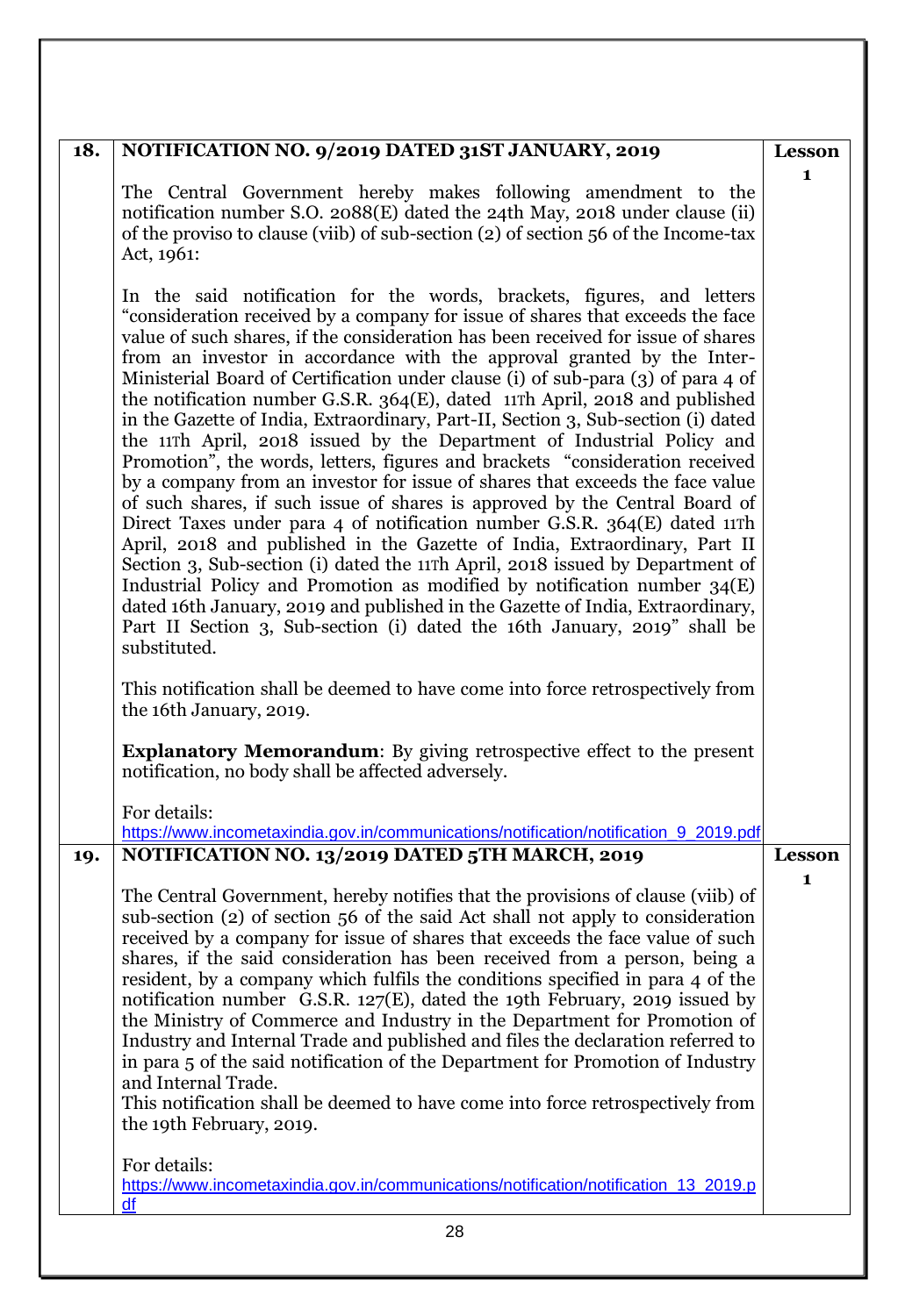## **20. NOTIFICATION NO. 14/2019 DATED 6TH MARCH, 2019**

On consideration of application of **M/s Agricultural Development Trust, Baramati, Pune ('ADT') (PAN: AAATB7892F)** dated 10.03.2018 for approval under section  $35(1)(ii)$  of Income Tax Act,1961('said Act') wherein approval for the following three units under its aegis namely '**Shardabai Pawar Mahila Arts, Commerce and Science College, College of Agriculture and Allied Sciences & Krishi Vigyan Kendra, Baramati**' has been sought in the category of **'University, College or other Institution'**, it is hereby notified for general information that '**the said three units** under the aegis of '**Agricultural Development Trust, Baramati, Pune'** have been approved by the Central Government for the purpose of clause (ii) of sub-section (1) of section 35 of the said Act, read with Rules 5C and 5E of the Income-tax Rules, 1962 (said Rules), from **Assessment year 2018-2019 onwards** in the category of **'University, College or other Institution'**, engaged in research activities, subject to the following conditions, namely:

- (i) The sums paid to approve units of ADT shall be used to undertake scientific research;
- (ii) Approved units of ADT shall carry out scientific research through its faculty members or enrolled students;
- (iii) Approved units of ADT shall maintain **separate books of accounts** in respect of the sums received by it for scientific research, reflect therein the amounts used for carrying out research, get such books audited by an accountant as defined in the explanation to sub-section (2) of section 288 of the said Act and furnish the report of such audit duly signed and verified by such accountant to the Commissioner of Income-tax or the Director of Income-tax having jurisdiction over the case, by the due date of furnishing the return of income under sub-section (1) of section 139 of the said Act;
- (iv) Approved units of ADT shall maintain a **separate statement of donations** received and amounts applied for scientific research, such donations shall be used exclusively for core scientific research and a copy of such statement duly certified by the auditor shall accompany the report of audit referred to above.
- (v) Approved units of ADT shall, by the due date of furnishing the return of income under sub-section (1) of section 139, furnish a statement to the Commissioner of Income-tax or Director of Income-tax containing:
	- a detailed note on the research work undertaken by it during the previous year;
	- a summary of research articles published in national or international journals during the year;
	- any patent or other similar rights applied for or registered during the year;
	- programme of research projects to be undertaken during the forthcoming year and the financial allocation for such

**Lesson 1**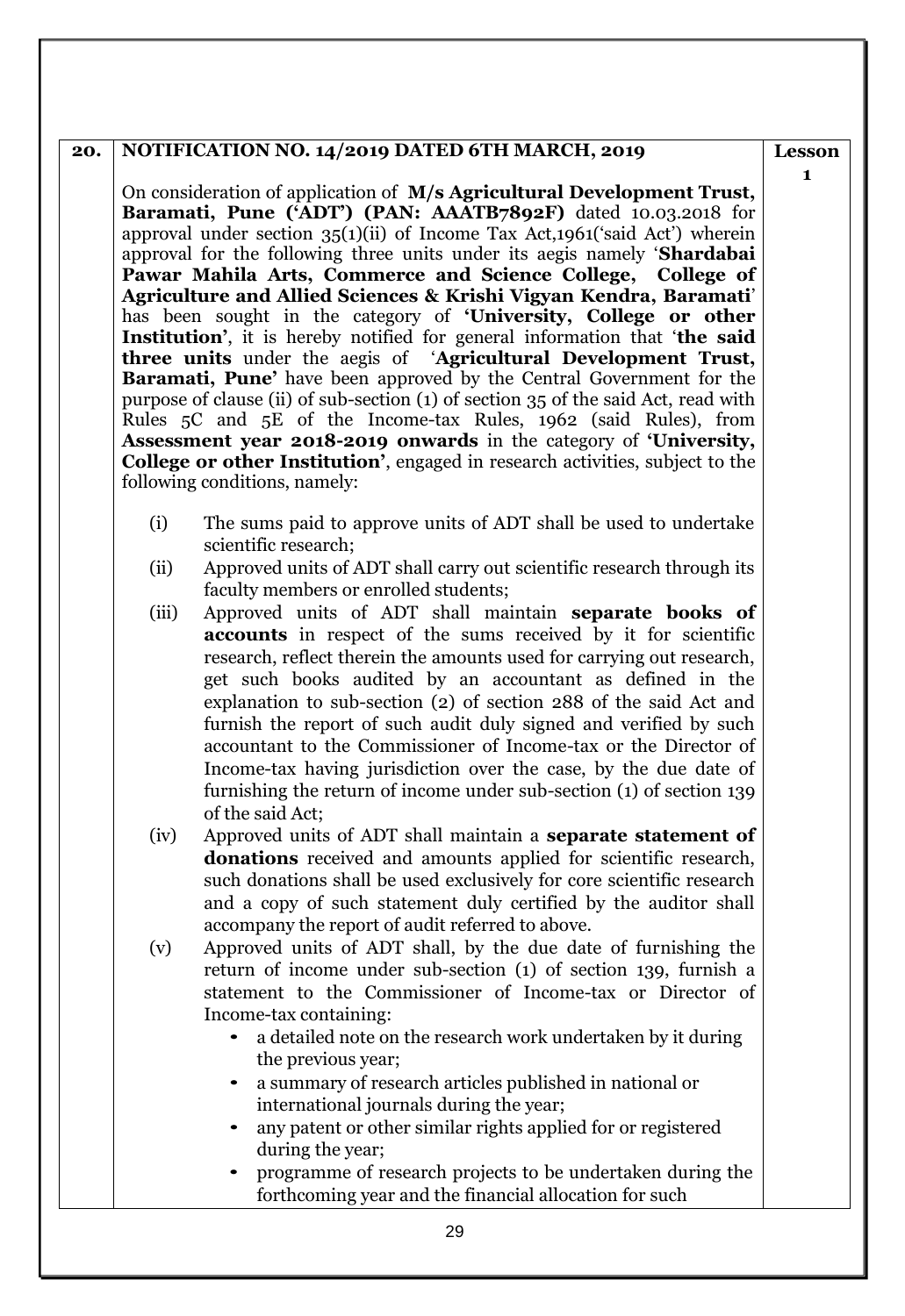|     | programme.                                                                                                                                                                                                                                                                                                                                                                                                                                                            |                               |
|-----|-----------------------------------------------------------------------------------------------------------------------------------------------------------------------------------------------------------------------------------------------------------------------------------------------------------------------------------------------------------------------------------------------------------------------------------------------------------------------|-------------------------------|
|     | The Central Government shall withdraw the approval if the approved<br>organization:<br>(a) fails to maintain separate books of accounts referred to in sub-<br>paragraph (iii) of paragraph 1; or                                                                                                                                                                                                                                                                     |                               |
|     | (b) fails to furnish its audit report referred to in sub-paragraph (iii) of<br>paragraph 1; or<br>(c) fails to furnish its statement of the donations received and sums applied                                                                                                                                                                                                                                                                                       |                               |
|     | for scientific research referred to in sub-paragraph (iv) of paragraph 1;<br><b>or</b>                                                                                                                                                                                                                                                                                                                                                                                |                               |
|     | (d) Ceases to carry on its research activities or its research activities are not<br>found to be genuine; or                                                                                                                                                                                                                                                                                                                                                          |                               |
|     | (e) Ceases to conform to and comply with the provisions of clause (ii) of<br>sub-section (1) of section 35 of the said Act read with rules 5C and 5E of<br>the said Rules.                                                                                                                                                                                                                                                                                            |                               |
|     | For details:<br>https://www.incometaxindia.gov.in/communications/notification/notification_14_2019.p                                                                                                                                                                                                                                                                                                                                                                  |                               |
|     | df                                                                                                                                                                                                                                                                                                                                                                                                                                                                    |                               |
| 21. | NOTIFICATION NO. 16 DATED 8TH MARCH, 2019                                                                                                                                                                                                                                                                                                                                                                                                                             | <b>Lesson</b><br>$\mathbf{1}$ |
|     | The Central Government, having regard to the maximum amount of any<br>gratuity payable to employees, hereby specifies twenty lakh rupees as the limit<br>for the purposes of sub-clause (iii) of clause (10) of section 10 of the Income-<br>tax Act, 1961 in relation to the employees who retire or become incapacitated<br>prior to such retirement or die on or after the 29th day of March, 2018 or<br>whose employment is terminated on or after the said date. |                               |
|     | For details:<br>https://www.incometaxindia.gov.in/communications/notification/notification_16_2019.p<br>df                                                                                                                                                                                                                                                                                                                                                            |                               |
| 22. | NOTIFICATION NO. 27/2019 DATED 20TH MARCH 2019                                                                                                                                                                                                                                                                                                                                                                                                                        | <b>Lesson</b>                 |
|     | The Central Government hereby notifies the <b>Securities and Exchange</b><br>Board of India (Mutual Funds) Regulations, 1996 made under the<br>Securities and Exchange Board of India Act, 1992 (15 of 1992) as the<br>regulation for the purposes of clause (e) of sub-section (9) of section 9A of the<br>Income-tax Act, 1961.<br>This notification shall come into force from the date of its publication in the<br>Official Gazette.                             | $\mathbf{1}$                  |
|     | For details:<br>https://www.incometaxindia.gov.in/communications/notification/notification27_2019.pdf                                                                                                                                                                                                                                                                                                                                                                 |                               |
| 23. | Notification No. 48/2019 Dated 26th June 2019                                                                                                                                                                                                                                                                                                                                                                                                                         | <b>Lesson</b><br>1            |
|     | The organization M/s. Manipal Academy of Higher Education, Manipal,<br>Karnataka (PAN:- AAAJN0078Q)<br>has been approved by the Central                                                                                                                                                                                                                                                                                                                               |                               |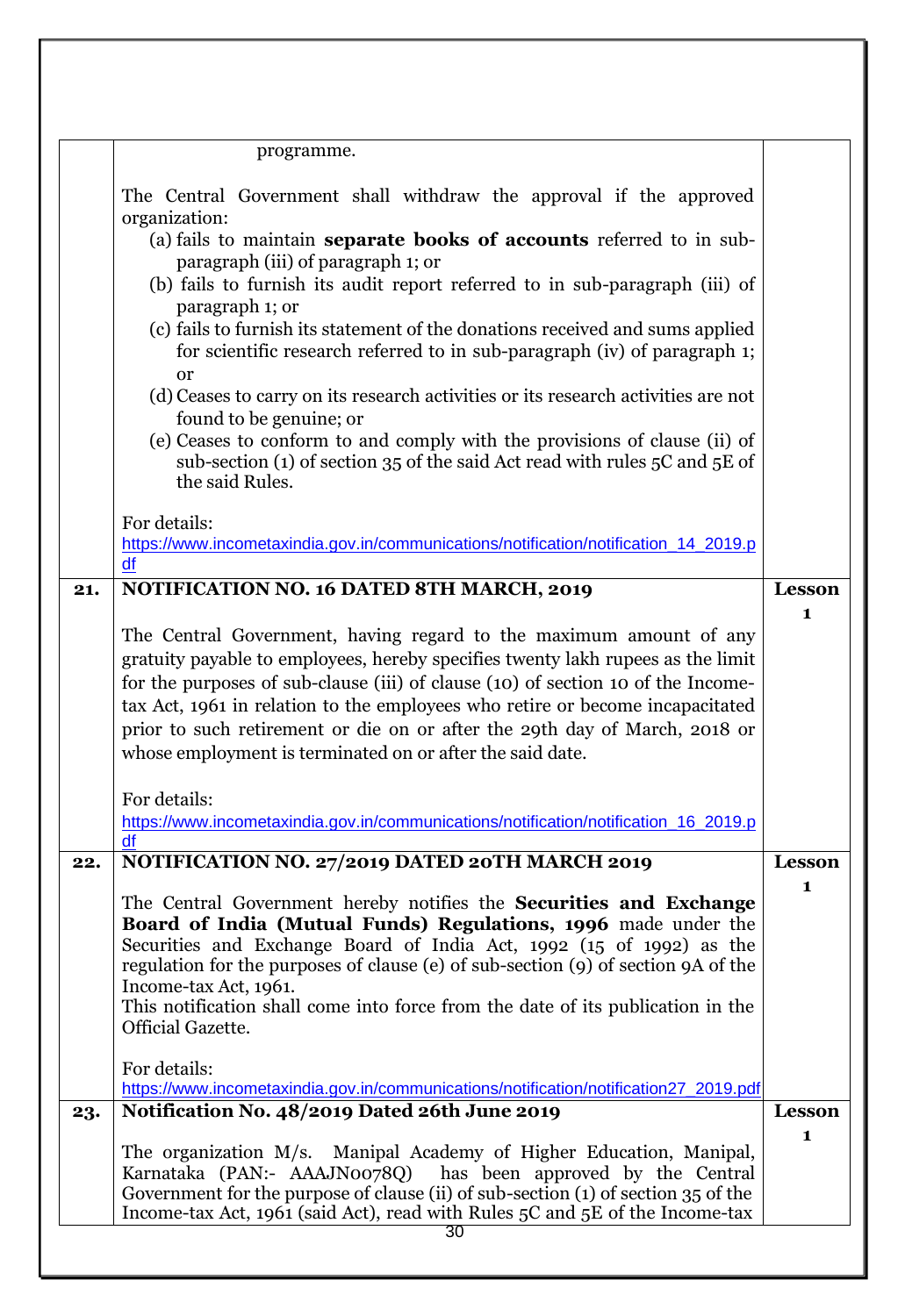Rules, 1962 (said Rules), from Assessment year 2015-16 and onwards in the category of 'University, College or other Institution', subject to the following conditions, namely:-

- (i) The sums paid to the approved organization shall be used to undertake scientific research;
- (ii) The approved organization shall carry out scientific research through its faculty members or enrolled students;
- (iii) The approved organization shall maintain separate books of accounts in respect of the sums received by it for scientific research, reflect therein the amounts used for carrying out research, get such books audited by an accountant as defined in the explanation tosub-section (2) of section 288 of the said Act and furnish the report of such audit duly signed and verified by such accountant to the Commissioner of Income-tax or the Director of Income-tax having jurisdiction over the case, by the due date of furnishing the return of income under sub-section (1) of section 139 of the said Act;
- (iv) The approved organization shall maintain a separate statement of donations received and amounts applied for scientific research, such donations shall be used exclusively for core scientific research and a copy of such statement duly certified by the auditor shall accompany the report of audit referred to above.
- (v) Donations being received by the approved organization under clause (ii) of sub-section (1) of section 35 of the Act, shall be used exclusively for core scientific research only and not for hospital activities, activities related to treatment of patients, general educational activities (other than research), clinical trial activities or any other object of the organization.
- (vi) The approved organization shall, by the due date of furnishing the return of income under sub-section (1) of section 139, furnish a statement to the Commissioner of Income-tax or Director of Incometax containing-
	- a detailed note on the research work undertaken by it during the previous year;
	- a summary of research articles published in national or international journals during the year;
	- any patent or other similar rights applied for or registered during the year;
	- Programme of research projects to be undertaken during the forthcoming year and the financial allocation for such programme.

The Central Government shall withdraw the approval if the approved organization:-

- (a) fails to maintain separate books of accounts referred to in subparagraph (iii) of paragraph 1; or
- (b) fails to furnish its audit report referred to in sub-paragraph (iii) of paragraph 1; or
- (c) fails to furnish its statement of the donations received and sums applied for scientific research referred to in subparagraph (iv) of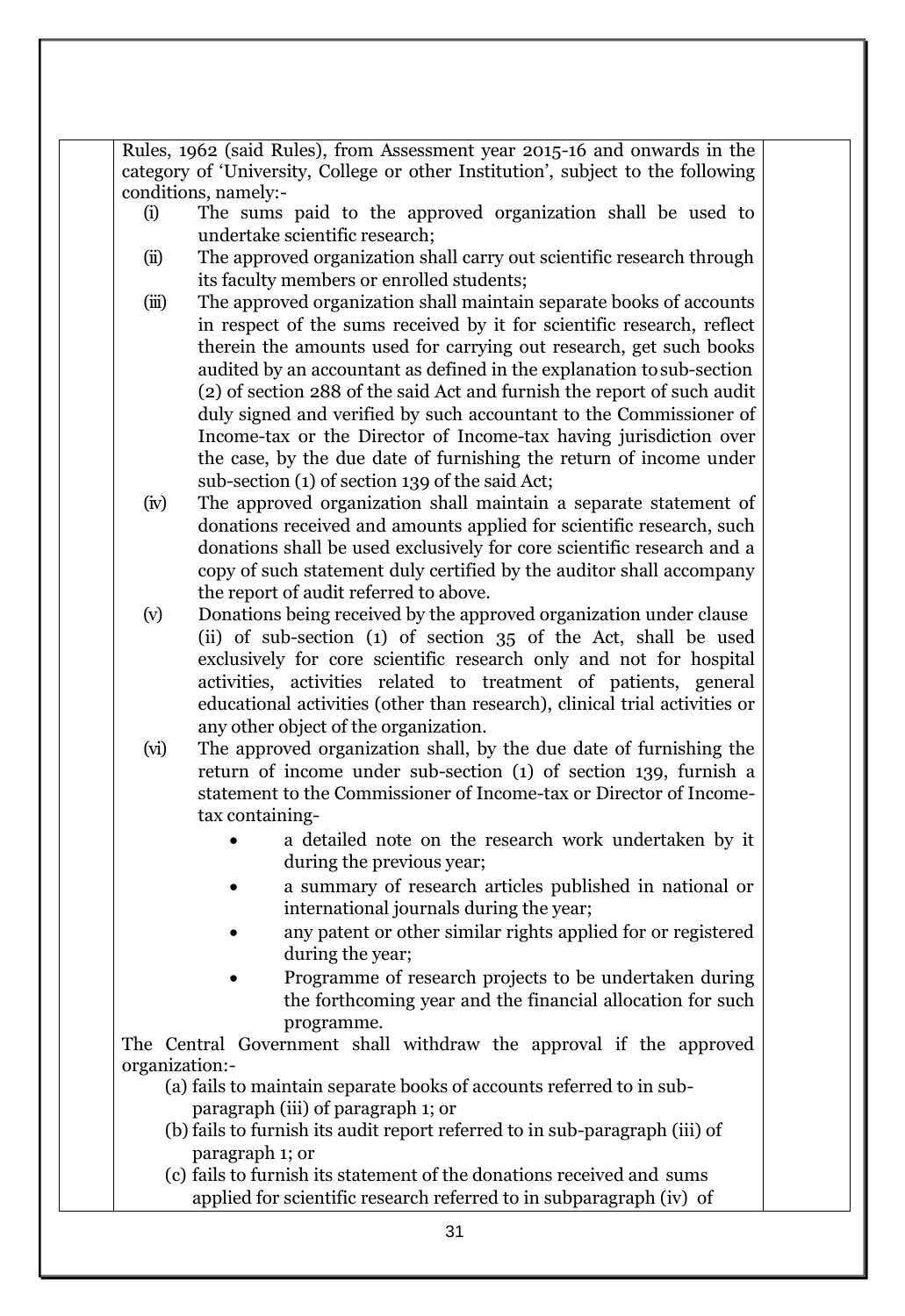|     | Amendment in Rule 10CB in respect of computation of interest<br>pursuant to secondary adjustment u/s 92CE of the Income Tax<br>Act, 1961<br>32                                                                                                                                                                                                                                                                                                                                                                                                                                             |                              |
|-----|--------------------------------------------------------------------------------------------------------------------------------------------------------------------------------------------------------------------------------------------------------------------------------------------------------------------------------------------------------------------------------------------------------------------------------------------------------------------------------------------------------------------------------------------------------------------------------------------|------------------------------|
| 26. | Notification No. 76 /2019/ Dated 30th September, 2019                                                                                                                                                                                                                                                                                                                                                                                                                                                                                                                                      | Lesson<br>$\mathbf{2}$       |
|     | https://www.incometaxindia.gov.in/communications/notification/notification_64_2019.p<br>df                                                                                                                                                                                                                                                                                                                                                                                                                                                                                                 |                              |
|     | <b>Further details:</b>                                                                                                                                                                                                                                                                                                                                                                                                                                                                                                                                                                    |                              |
|     | by the retrospective effect being given to the notification.                                                                                                                                                                                                                                                                                                                                                                                                                                                                                                                               |                              |
|     | Explanatory Memorandum: It is certified that none will be adversely affected                                                                                                                                                                                                                                                                                                                                                                                                                                                                                                               |                              |
|     | $\ddot{\mathbf{i}}$<br>average monthly closing inventory of such goods is ten percent or less<br>of sales pertaining to such trading activities.                                                                                                                                                                                                                                                                                                                                                                                                                                           |                              |
|     | purchase cost of finished goods is eighty percent or more of the total<br>$\mathbf{i}$<br>cost pertaining to such trading activities; and                                                                                                                                                                                                                                                                                                                                                                                                                                                  |                              |
|     | Explanation.- For the purposes of this notification, "wholesale trading"<br>means an international transaction or specified domestic transaction of<br>trading in goods, which fulfils the following conditions, namely:-                                                                                                                                                                                                                                                                                                                                                                  |                              |
|     | The Central Government hereby notifies that where the variation between the<br>arm's length price determined under section 92C of the said Act and the price<br>at which the international transaction or specified domestic transaction has<br>actually been undertaken does not exceed 1% of the latter in respect of<br>wholesale trading and 3% of the latter in all other cases, the price at which<br>the international transaction or specified domestic transaction has actually<br>been undertaken shall be deemed to be the arm's length price for assessment<br>year 2019-2020. |                              |
| 25. | Notification No. 64/2019 Dated 13th September, 2019                                                                                                                                                                                                                                                                                                                                                                                                                                                                                                                                        | <b>Lesson</b><br>$\mathbf 2$ |
|     | <b>Further details:</b><br>https://www.incometaxindia.gov.in/communications/notification/notification_63_2019.p<br>df                                                                                                                                                                                                                                                                                                                                                                                                                                                                      |                              |
|     | Inflation Index for the FY 2019-20 as "289"<br>This notification shall come into force with effect from the 1st day of April,<br>2020 and shall accordingly apply to the Assessment Year 2020-2021 and<br>subsequent years.                                                                                                                                                                                                                                                                                                                                                                |                              |
| 24. | Notification No. 63/2019/Dated 12th September, 2019<br>The Central Government vide this notification hereby notifies the Cost                                                                                                                                                                                                                                                                                                                                                                                                                                                              | Lesson<br>$\mathbf{1}$       |
|     | For details:<br>https://www.incometaxindia.gov.in/communications/notification/notification 48 2019.p<br>df                                                                                                                                                                                                                                                                                                                                                                                                                                                                                 |                              |
|     | not found to be genuine; or<br>(e) ceases to conform to and comply with the provisions of clause (ii) of<br>sub-section (1) of section 35 of the said Act read with rules $5C$ and $5E$<br>of the said Rules.                                                                                                                                                                                                                                                                                                                                                                              |                              |
|     | paragraph 1; or<br>(d) ceases to carry on its research activities or its research activities are                                                                                                                                                                                                                                                                                                                                                                                                                                                                                           |                              |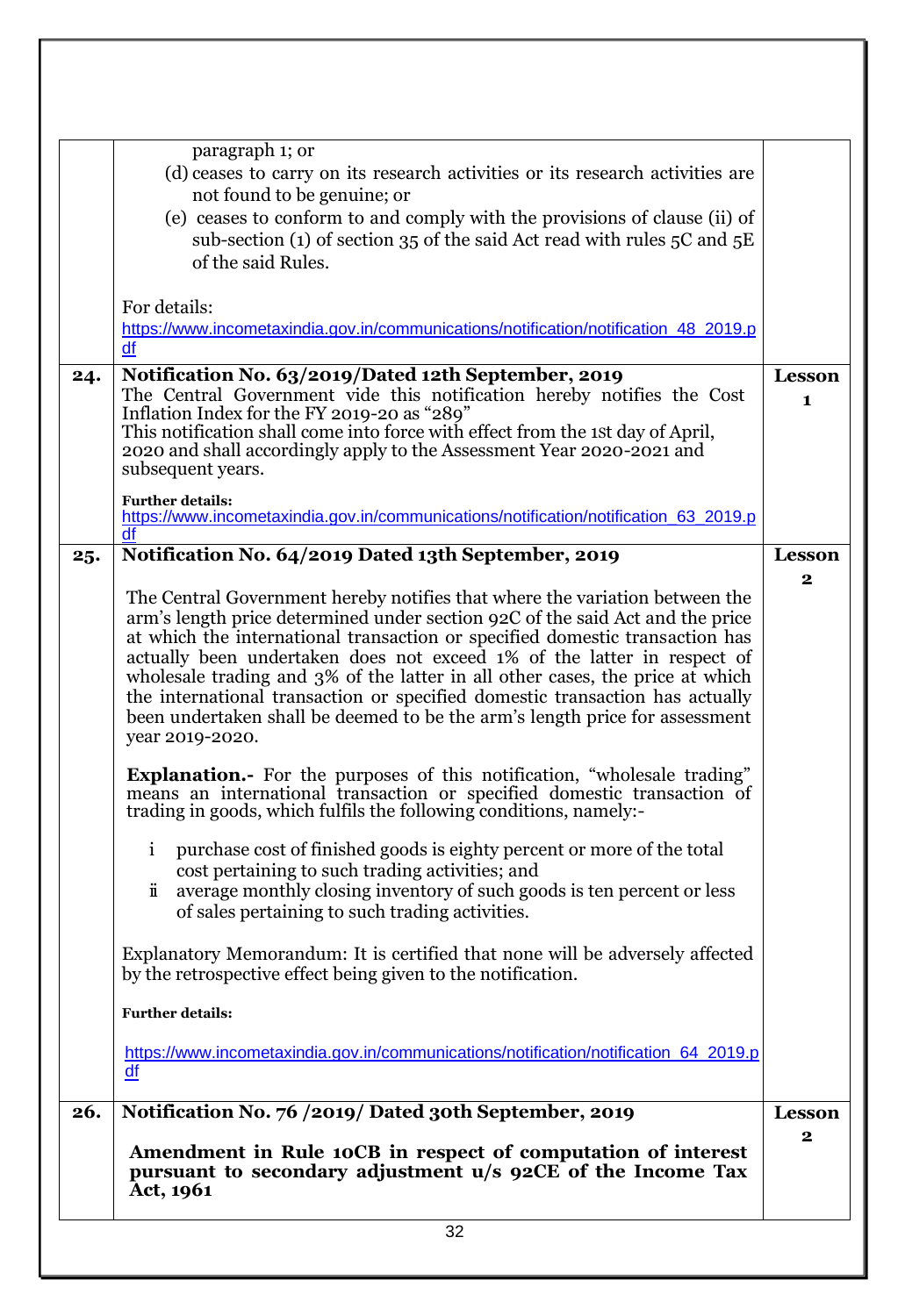| The Central Board of Direct Taxes hereby Income-tax (11 <sup>th</sup> Amendment)<br>Rules, 2019 which shall come into force with effect from the date of the<br>publication in the Official Gazette.                                                                                                                                    |  |
|-----------------------------------------------------------------------------------------------------------------------------------------------------------------------------------------------------------------------------------------------------------------------------------------------------------------------------------------|--|
| In the Income-tax Rules, 1962, in rule 10CB<br>for the words "excess money" occurring at both the places, the words<br>(I)<br>"excess money or part thereof" shall be substituted;                                                                                                                                                      |  |
| in sub-rule $(1)$ , $-$<br>(II)<br>$(A)$ for clause (iii), the following clause shall be substituted, namely: $-$                                                                                                                                                                                                                       |  |
| "(iii) in a case where primary adjustment to transfer price is<br>determined by an advance pricing agreement entered into by the<br>assessee under section 92CC of the Act in respect of a previous year, -                                                                                                                             |  |
| from the date of filing of return under sub-section (1) of<br>$\mathbf{i}$<br>section 139 of the Act ifthe advance pricing agreement has<br>been entered into on or before the due date of filing of return<br>for the relevant previous year;                                                                                          |  |
| in from the end of the month in which the advance pricing<br>agreement has been entered into if the said agreement has<br>been entered into after the due date of filing of return for the<br>relevant previous year";                                                                                                                  |  |
| $(B)$ for clause (v), the following clause shall be substituted, namely: $-$                                                                                                                                                                                                                                                            |  |
| "from the date of giving effect by the Assessing Officer under rule 44H<br>to the resolution arrived at under mutual agreement procedure, where<br>the primary adjustment to transfer price is determined by such<br>resolution under a Double Taxation Avoidance Agreement entered into<br>under section 900r section 90A of the Act"; |  |
| (III) after sub-rule (2), the following sub-rule shall be inserted, namely: $-$                                                                                                                                                                                                                                                         |  |
| "(3) The interest referred to in sub-rule (2) shall be chargeable on excess<br>money or part thereof which is not repatriated—                                                                                                                                                                                                          |  |
| in cases referred to in clause (i), in sub-clause (a) of clause (iii) and<br>a)<br>clause (iv) of sub rule(1), from the due date of filing of return under<br>sub-section (1) of section 139 of the Act;                                                                                                                                |  |
| b) in cases referred to in clause (ii) of sub-rule $(1)$ , from the date of the<br>order of Assessing Officer or the appellate authority, as the case may<br>be;                                                                                                                                                                        |  |
| c) in cases referred to in sub-clause(b) of clause (iii) of sub-rule(1), from<br>the end of the month in which the advance pricing agreement has been<br>entered into by the assessee under section 92CC of the Act;                                                                                                                    |  |
| d) in cases referred to in clause (v) of sub-rule $(1)$ , from the date of giving<br>effect by the Assessing Officer under rule 44H to the resolution arrived<br>at under mutual agreement procedure.";                                                                                                                                 |  |
| (IV) for the Explanation, the following Explanation shall be substituted,<br>namely:<br>"Explanation- For the purposes of this rule, —                                                                                                                                                                                                  |  |
| A. "International transaction" shall have the same meaning as                                                                                                                                                                                                                                                                           |  |
| 33                                                                                                                                                                                                                                                                                                                                      |  |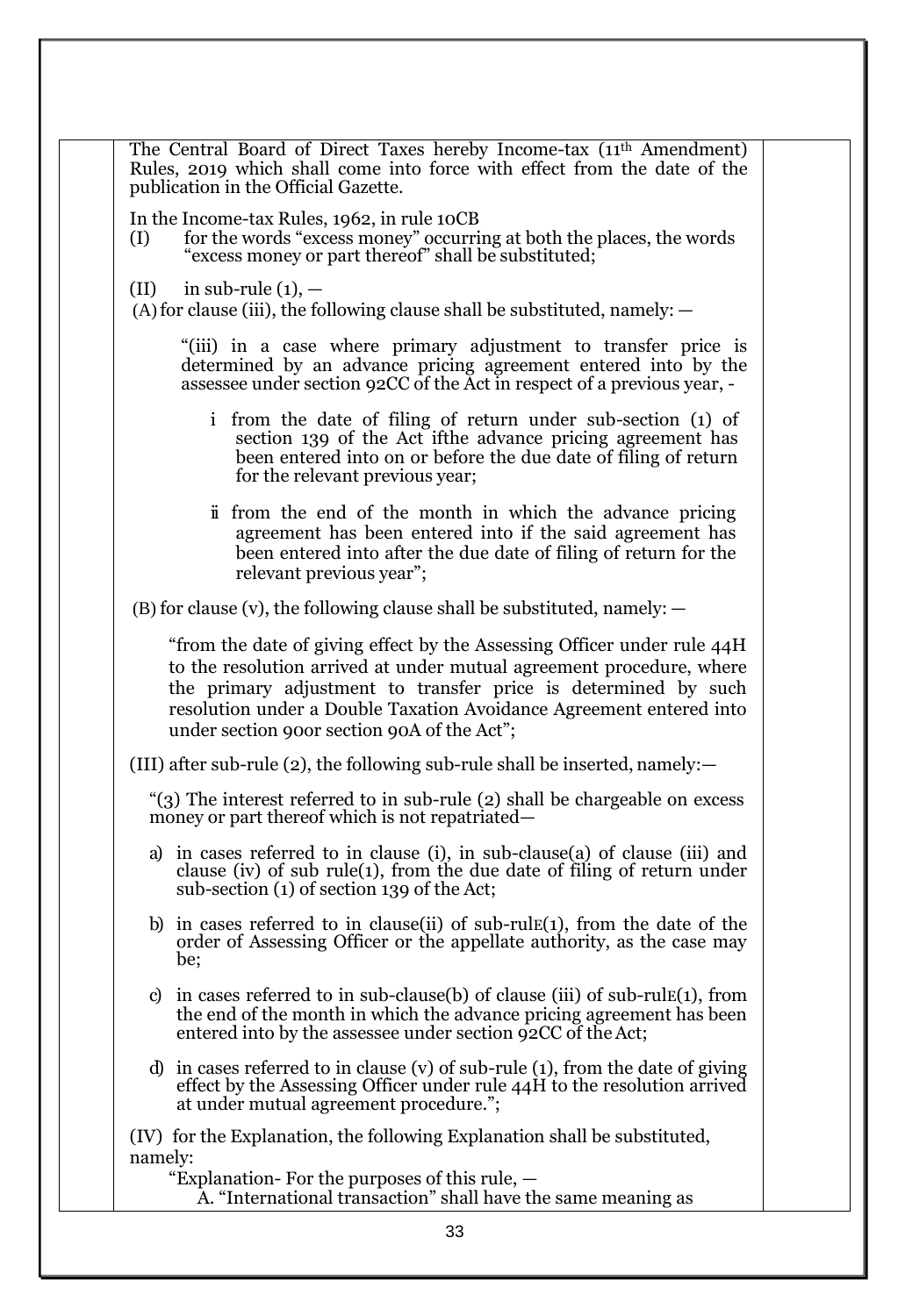|     | assigned to it in section 92B of the Act;<br>B. The rate of exchange for the calculation of the value in rupees of<br>the international transaction denominated in foreign currency<br>shall be the telegraphic transfer buying rate of such currency on<br>the last day of the previous year in which such international<br>transaction was undertaken and the "telegraphic transfer buying<br>rate" shall have the same meaning as assigned in the Explanation<br>to rule 26." |               |
|-----|----------------------------------------------------------------------------------------------------------------------------------------------------------------------------------------------------------------------------------------------------------------------------------------------------------------------------------------------------------------------------------------------------------------------------------------------------------------------------------|---------------|
|     | <b>For Details:</b><br>https://www.incometaxindia.gov.in/communications/notification/notification_76_2016.p<br>df                                                                                                                                                                                                                                                                                                                                                                |               |
| 27. | Notification No. 88/2019 Dated 5th November, 2019                                                                                                                                                                                                                                                                                                                                                                                                                                | <b>Lesson</b> |
|     | The Central Board of Direct Taxes hereby makes the following amendments in<br>the notification published in the Official Gazette vide number S.O. 2752(E),<br>dated the 22Nd October, 2014 namely:-<br>In the said notification, in Schedule-I, against the entries in serial number 67,-                                                                                                                                                                                        | 1             |
|     | in column (3), for the words "Jammu, Jammu and Kashmir", the<br>(i)<br>words "Jammu, the Union territory of Jammu and Kashmir and<br>the Union territory of Ladakh" shall be substituted;                                                                                                                                                                                                                                                                                        |               |
|     | (i) in column (4), for the words "All districts of State of Jammu and<br>Kashmir", the words "All districts of the Union territory of Jammu<br>and Kashmir and of the Union territory of Ladakh" shall be<br>substituted;                                                                                                                                                                                                                                                        |               |
|     | In Schedule $-II$ , against the entries in serial number 8, in column (4), for the<br>words "State of Jammu and Kashmir" the words "the Union territory of<br>Jammu and Kashmir and the Union territory of Ladakh" shall be substituted.                                                                                                                                                                                                                                         |               |
|     | This notification shall be deemed to have come into force with effect from the<br>31st day of October, 2019.                                                                                                                                                                                                                                                                                                                                                                     |               |
|     | <b>Explanatory Memorandum:</b> It is hereby certified that no person is being<br>adversely affected by giving retrospective effect to this notification.                                                                                                                                                                                                                                                                                                                         |               |
|     | <b>For Details:</b><br>https://www.incometaxindia.gov.in/communications/notification/notification_88_2019.p<br>df                                                                                                                                                                                                                                                                                                                                                                |               |
| 28. | Notification No. 93 / 2019 Dated 5th November, 2019                                                                                                                                                                                                                                                                                                                                                                                                                              | <b>Lesson</b> |
|     | The Central Board of Direct Taxes hereby makes the following amendments<br>in the notification published in the Official Gazette vide number S.O.<br>$2914(E)$ , dated the 13th November, 2014 namely:-                                                                                                                                                                                                                                                                          | 1             |
|     | In the said notification, in the Schedule, against the entries in serial number<br>4, in column (6), for the words "Jammu and Kashmir", the words "the Union<br>territory of Jammu and Kashmir and the Union territory of Ladakh" shall be<br>substituted.                                                                                                                                                                                                                       |               |
|     | This notification shall be deemed to have come into force with effect from the<br>31st day of October, 2019.                                                                                                                                                                                                                                                                                                                                                                     |               |
|     | <b>Explanatory Memorandum:</b> It is hereby certified that no person is being<br>adversely affected by giving retrospective effect to this notification.<br>34                                                                                                                                                                                                                                                                                                                   |               |
|     |                                                                                                                                                                                                                                                                                                                                                                                                                                                                                  |               |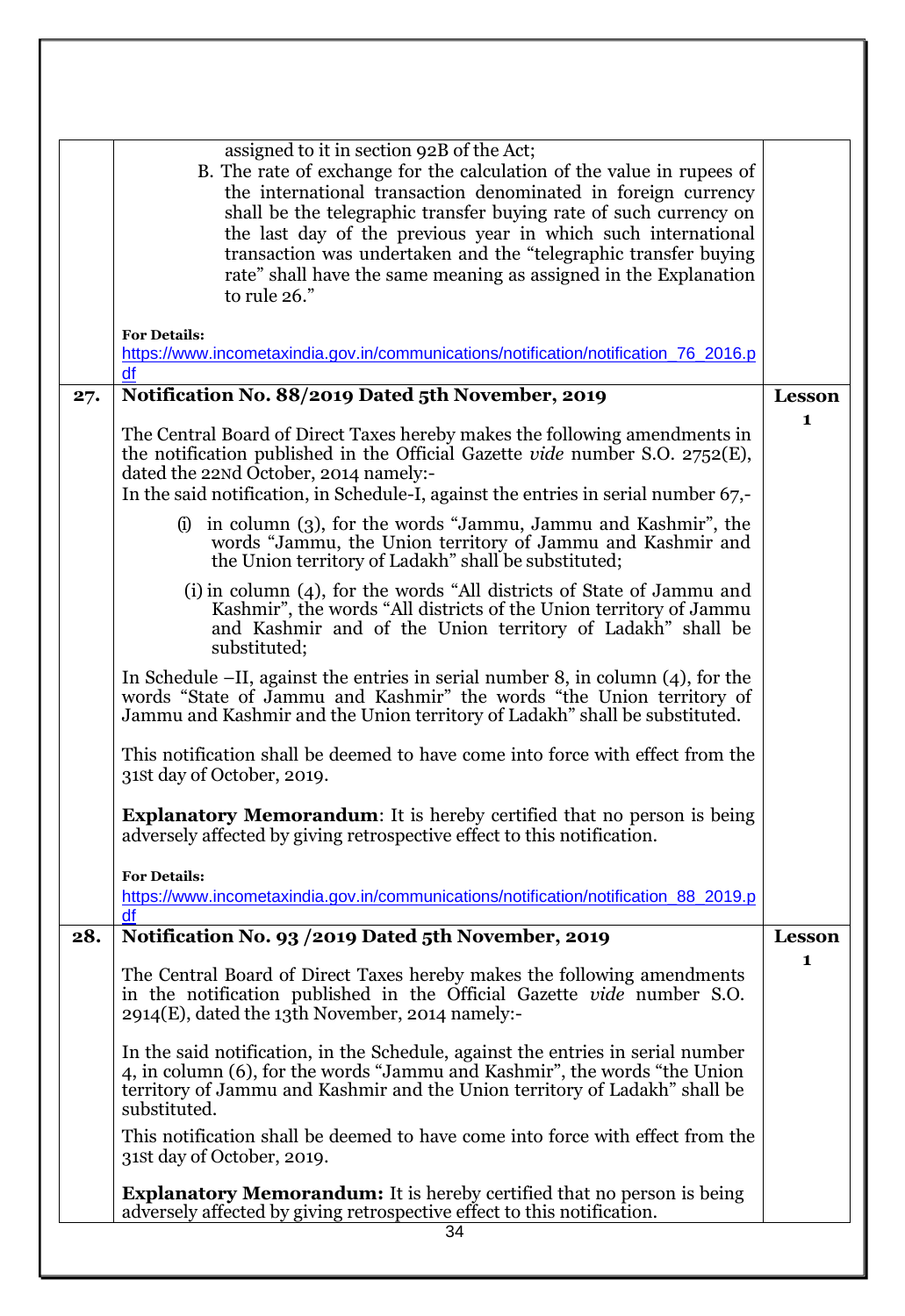|     | <b>For Details:</b><br>https://www.incometaxindia.gov.in/communications/notification/notification_93_2019.p<br>df                                                                                                                                                                                                                                                                                                                                                                                                                                                                                                                                                                                                 |               |
|-----|-------------------------------------------------------------------------------------------------------------------------------------------------------------------------------------------------------------------------------------------------------------------------------------------------------------------------------------------------------------------------------------------------------------------------------------------------------------------------------------------------------------------------------------------------------------------------------------------------------------------------------------------------------------------------------------------------------------------|---------------|
| 29. | Notification No. 94 /2019 Dated 5th November, 2019                                                                                                                                                                                                                                                                                                                                                                                                                                                                                                                                                                                                                                                                | <b>Lesson</b> |
|     | The Central Board of Direct Taxes hereby makes the following amendments<br>in the notification published in the Official Gazette vide number S.O.<br>$3125(E)$ , dated the 10th December, 2014 namely: -                                                                                                                                                                                                                                                                                                                                                                                                                                                                                                          | 1             |
|     | In the said notification, in Schedule $-II$ , against the entries in serial number<br>6, in column (4), for the words "Jammu and Kashmir", the words "the Union<br>territory of Jammu and Kashmir, Union territory of Ladakh" shall be<br>substituted.                                                                                                                                                                                                                                                                                                                                                                                                                                                            |               |
|     | This notification shall be deemed to have come into force with effect from the<br>31st day of October, 2019.                                                                                                                                                                                                                                                                                                                                                                                                                                                                                                                                                                                                      |               |
|     | <b>Explanatory Memorandum:</b> It is hereby certified that no person is being<br>adversely affected by giving retrospective effect to this notification.                                                                                                                                                                                                                                                                                                                                                                                                                                                                                                                                                          |               |
|     | <b>For Details:</b><br>https://www.incometaxindia.gov.in/communications/notification/notification_94_2019<br><u>.pd</u> f                                                                                                                                                                                                                                                                                                                                                                                                                                                                                                                                                                                         |               |
| 30. | Notification No. 96/2019 Dated 11th November, 2019                                                                                                                                                                                                                                                                                                                                                                                                                                                                                                                                                                                                                                                                | <b>Lesson</b> |
|     | The Central Government hereby makes the Income tax Amendment (13TH)<br>Amendment), Rules, 2019 which shall come into force from the 1st day of<br>April, 2020.                                                                                                                                                                                                                                                                                                                                                                                                                                                                                                                                                    | 1             |
|     | In the Income-tax Rules, 1962, after rule 11 UAB, the following rule shall be<br>inserted from the 1st day of April, 2020 and shall be applicable for<br>assessment year commencing on the 1st day of April, 2020 and subsequent<br>assessment years, namely:                                                                                                                                                                                                                                                                                                                                                                                                                                                     |               |
|     | Prescribed class of persons for the purpose of clause (XI) of the<br>proviso to clause $(x)$ of sub-section $(2)$ section 56.                                                                                                                                                                                                                                                                                                                                                                                                                                                                                                                                                                                     |               |
|     | 11UAC. The provisions of clause $(x)$ of sub-section $(2)$ of section $56$ shall not<br>apply to any immovable property, being land or building or both, received by<br>a resident of an unauthorised colony in the National Capital Territory of<br>Delhi, where the Central Government by notification in the Official Gazettee,<br>regularised the transactions of such immovable property based on the latest<br>Power of Attorney, Agreement to Sale, Will, possession letter and other<br>documents including documents evidencing payment of consideration for<br>conferring or recognising right of ownership or transfer or mortgage in<br>regard to such immovable property in favour of such resident. |               |
|     | Explanation. $-$ For the purposes of this rule, $-$                                                                                                                                                                                                                                                                                                                                                                                                                                                                                                                                                                                                                                                               |               |
|     | (a) "resident" means a person having physical possession of property on the<br>basis of a registered sale deed or latest set of Power of Attorney, Agreement to<br>Sale, Will, possession letter and other documents including documents<br>evidencing payment of consideration in respect of a property in unauthorised<br>colonies and includes their legal heirs but does not include tenant, licensee or<br>permissive user;                                                                                                                                                                                                                                                                                  |               |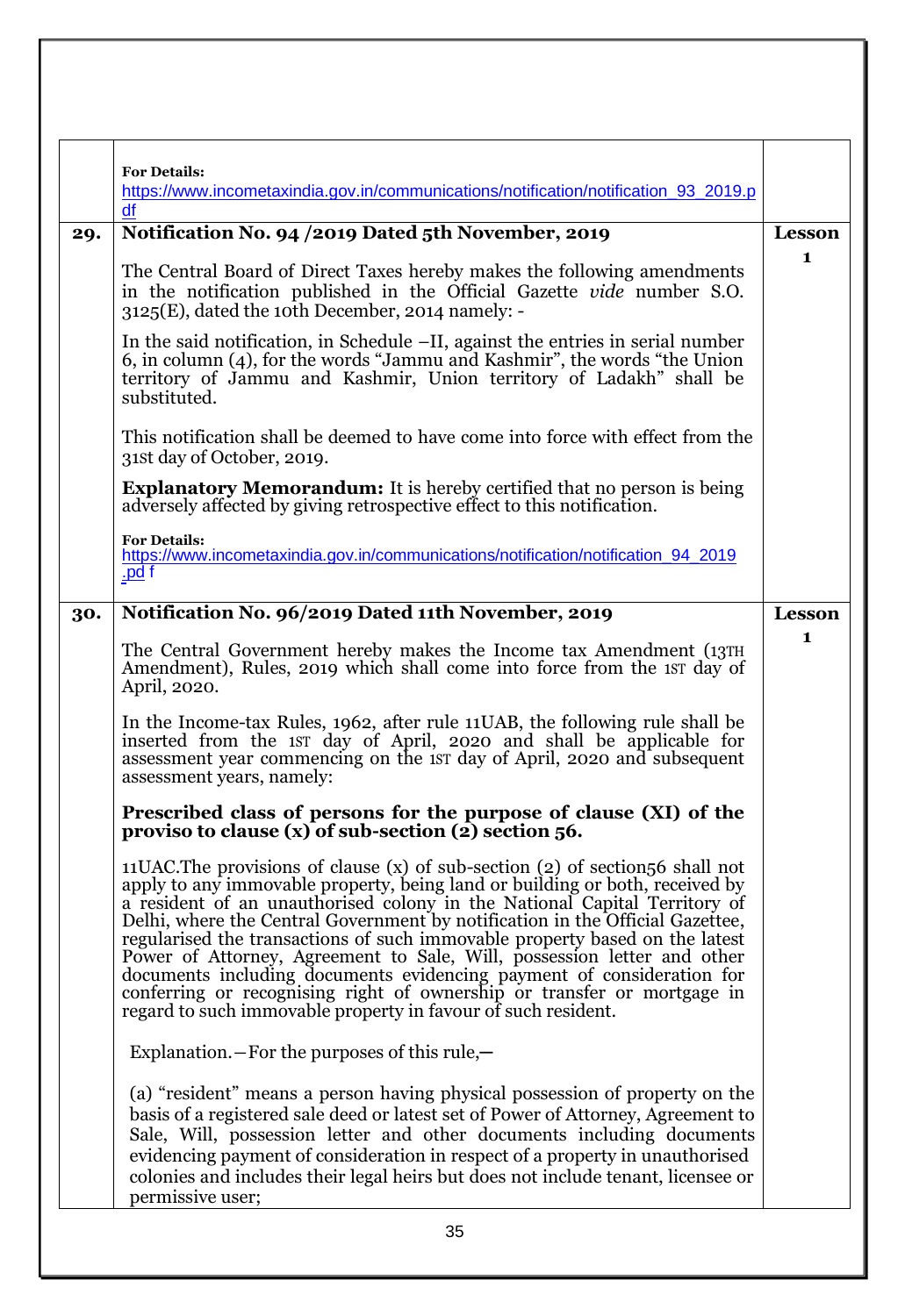| 31. | (b) "unauthorized colony" means a colony or development comprising of a<br>contiguous area, where no permission has been obtained for approval of layout<br>plan or building plans and has been identified for regularization of such colony<br>in pursuance to the notification number S.O. $683(E)$ , dated the 24th March,<br>2008, of the Delhi Development Authority, published in the Gazette of India,<br>Extraordinary, Part-II, Section 3, Sub-section (ii), dated the 24th March,<br>$2008$ .<br><b>For Details:</b><br>https://www.incometaxindia.gov.in/communications/notification/notification_96_2019.p<br>df<br>Notification No, 99/2019 Dated 27th November, 2019<br>M/s International Centre for Research in Agroforestry, South Asia Regional<br>Programme, NASC Complex, Delhi (ICRAF) (PAN:- AAATI4803K) has been<br>approved by the Central Government for the purpose of clause (ii) of sub-<br>section (I) of section 35 of the Income-tax Act, 1961 (said Act), read with Rules<br>5C and 5D of the Income-tax Rules, 1962 (said Rules), from Assessment year<br>2019-2020 onwards in the category of 'Scientific Research Association',<br>subject to the certain conditions.<br><b>For Details:</b><br>https://www.incometaxindia.gov.in/communications/notification/notification_no_99_2 | <b>Lesson</b><br>1 |
|-----|----------------------------------------------------------------------------------------------------------------------------------------------------------------------------------------------------------------------------------------------------------------------------------------------------------------------------------------------------------------------------------------------------------------------------------------------------------------------------------------------------------------------------------------------------------------------------------------------------------------------------------------------------------------------------------------------------------------------------------------------------------------------------------------------------------------------------------------------------------------------------------------------------------------------------------------------------------------------------------------------------------------------------------------------------------------------------------------------------------------------------------------------------------------------------------------------------------------------------------------------------------------------------------------------------------------------|--------------------|
|     | 019. pdf                                                                                                                                                                                                                                                                                                                                                                                                                                                                                                                                                                                                                                                                                                                                                                                                                                                                                                                                                                                                                                                                                                                                                                                                                                                                                                             |                    |
| 32. | Notification No.100 Dated 27th November, 2019                                                                                                                                                                                                                                                                                                                                                                                                                                                                                                                                                                                                                                                                                                                                                                                                                                                                                                                                                                                                                                                                                                                                                                                                                                                                        | Lesson             |
|     | The Central Government hereby notifies M/s National Stock Exchange of<br>India Limited, Mumbai (PAN: AAACN1797L) as a 'recognized<br><b>association'</b> for the purpose of clause (iii) in the Explanation of clause (e) of<br>the proiso to sub-section $(5)$ of Section 43 of the Income-tax Act, 1961 (43 of<br>1961) read with sub-rule (4) of Rule 6DDD of the Income-tax Rules. 1962,<br>subject to fulfilment of certain conditions in respect of trading in derivatives.<br><b>For Details:</b><br>https://www.incometaxindia.gov.in/communications/notification/notification no 100<br>201 9.pdf                                                                                                                                                                                                                                                                                                                                                                                                                                                                                                                                                                                                                                                                                                           | 1                  |
| 33. | Notification No.105/2019 Dated 30th December, 2019                                                                                                                                                                                                                                                                                                                                                                                                                                                                                                                                                                                                                                                                                                                                                                                                                                                                                                                                                                                                                                                                                                                                                                                                                                                                   | Lesson             |
|     | The Central Board of Direct Taxes hereby makes the Income-tax (16th<br>Amendment) Rules, 2019 which shall come into force from 1ST day of January,<br>2020.<br>In the Income-tax Rules, 1962, after rule 119A, the following rule shall be<br>inserted, namely:                                                                                                                                                                                                                                                                                                                                                                                                                                                                                                                                                                                                                                                                                                                                                                                                                                                                                                                                                                                                                                                      | $\mathbf{1}$       |
|     | "119AA. Modes of payment for the purpose of section 269SU. - Every<br>person, carrying on business, if his total sales, turnover or gross receipts, as<br>the case may be, in business exceeds fifty crore rupees during the immediately<br>36                                                                                                                                                                                                                                                                                                                                                                                                                                                                                                                                                                                                                                                                                                                                                                                                                                                                                                                                                                                                                                                                       |                    |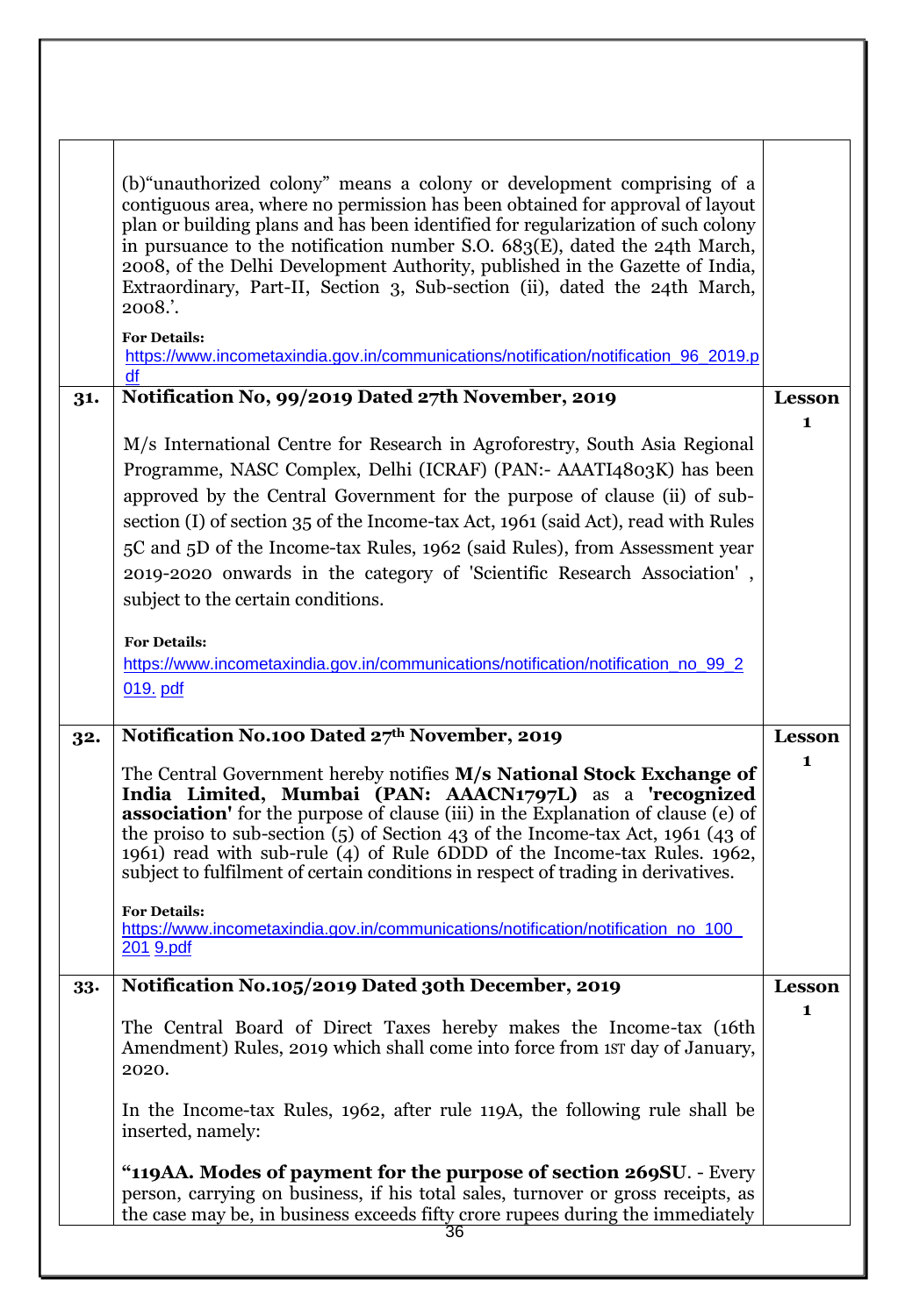|        | preceding previous year shall provide facility for accepting payment through<br>following electronic modes, in addition to the facility for other electronic<br>modes of payment, if any, being provided by such person, namely:—<br>Debit Card powered by RuPay;<br>1<br>$\ddot{\text{ii}}$<br>Unified Payments Interface (UPI) (BHIM-UPI); and<br>iii Unified Payments Interface Quick Response Code (UPI QR<br>Code) (BHIM-UPI QR Code),                                                                                                                                                                                                                                                                                |                               |
|--------|----------------------------------------------------------------------------------------------------------------------------------------------------------------------------------------------------------------------------------------------------------------------------------------------------------------------------------------------------------------------------------------------------------------------------------------------------------------------------------------------------------------------------------------------------------------------------------------------------------------------------------------------------------------------------------------------------------------------------|-------------------------------|
|        | <b>For Details:</b><br>https://www.incometaxindia.gov.in/communications/notification/notification 105 2019.<br>$\underline{\mathsf{pd}}$                                                                                                                                                                                                                                                                                                                                                                                                                                                                                                                                                                                   |                               |
| 34.    | Notification No. 8/2020 Dated 29th January, 2020<br>The Central Board of Direct Taxes hereby makes the Income-tax (3rd Amendment)<br>Rules, 2020 which shall come into force on the date of their publication in the Official<br>Gazette.                                                                                                                                                                                                                                                                                                                                                                                                                                                                                  | <b>Lesson</b><br>$\mathbf{1}$ |
|        | In the Income-tax Rules, 1962 (i) after rule 6ABB, the following rule shall be inserted<br>and shall be deemed to have been inserted from the 1st day of September, 2019,<br>namely:-<br>"Other electronic modes                                                                                                                                                                                                                                                                                                                                                                                                                                                                                                           |                               |
|        | <b>6ABBA.</b> The following shall be the other electronic modes for the purposes of clause<br>(d) of first proviso to section 13A, clause (f) of sub-section (8) of section 35AD, sub-<br>section (3), sub-section (3A), proviso to subsection (3A) and sub-section (4) of section<br>40A, second proviso to clause (1) of Section 43, sub-section (4) of section 43CA, proviso<br>to sub-section (1) of section 44AD, second proviso to sub-section (1) of section 50C,<br>second proviso to sub-clause (b) of clause (x) of sub-section (2) of section 56, clause (b)<br>of first proviso of clause (i) of Explanation to section 80JJAA, section 269SS, section<br>269ST and section 269T, namely:-<br>(a) Credit Card; |                               |
|        | (b) Debit Card;<br>(c) Net Banking;<br>(d) IMPS (Immediate Payment Service);<br>(e) UPI (Unified Payment Interface);<br>(f) RTGS (Real Time Gross Settlement);<br>(g) NEFT (National Electronic Funds Transfer), and<br>(h) BHIM (Bharat Interface for Money) Aadhar Pay";<br>Accordingly, rule 6ABBA specify other electronic mode of payment as specify above for                                                                                                                                                                                                                                                                                                                                                        |                               |
|        | the purpose of various section specified above.<br>https://www.incometaxindia.gov.in/communications/notification/notification 08 2<br>020.pdf                                                                                                                                                                                                                                                                                                                                                                                                                                                                                                                                                                              |                               |
| $35 -$ | Notification No. 10/2020 Dated 12th February, 2020<br>The Central Board of Direct Taxes hereby makes the Income-tax (4th Amendment)<br>Rules, 2020 which shall come into force on the 1st day of April, 2020.                                                                                                                                                                                                                                                                                                                                                                                                                                                                                                              | <b>Lesson</b><br>$\mathbf{1}$ |
|        | In the Income-tax Rules, 1962, after rule 21AD, the rule 21AE and 21AF has been<br>inserted, namely:                                                                                                                                                                                                                                                                                                                                                                                                                                                                                                                                                                                                                       |                               |
|        | '21AE. Exercise of option under sub-section (5) of section 115BAA - The option to be<br>exercised in accordance with the provisions of sub-section (5) of section 115BAA by a<br>person, being a domestic company, for any previous year relevant to the assessment<br>year beginning on or after the 1 <sup>st</sup> day of April, 2020, shall be in Form No. 10-IC.                                                                                                                                                                                                                                                                                                                                                      |                               |
|        | 21AF. Exercise of option under sub-section $(7)$ of section 115BAB. The option to be<br>exercised in accordance with the provisions of sub-section $(7)$ of section 115BAB by a<br>person, being a domestic company, for any previous year relevant to the assessment<br>year beginning on or after the 1st day of April, 2020, shall be in Form No. 10-ID.                                                                                                                                                                                                                                                                                                                                                                |                               |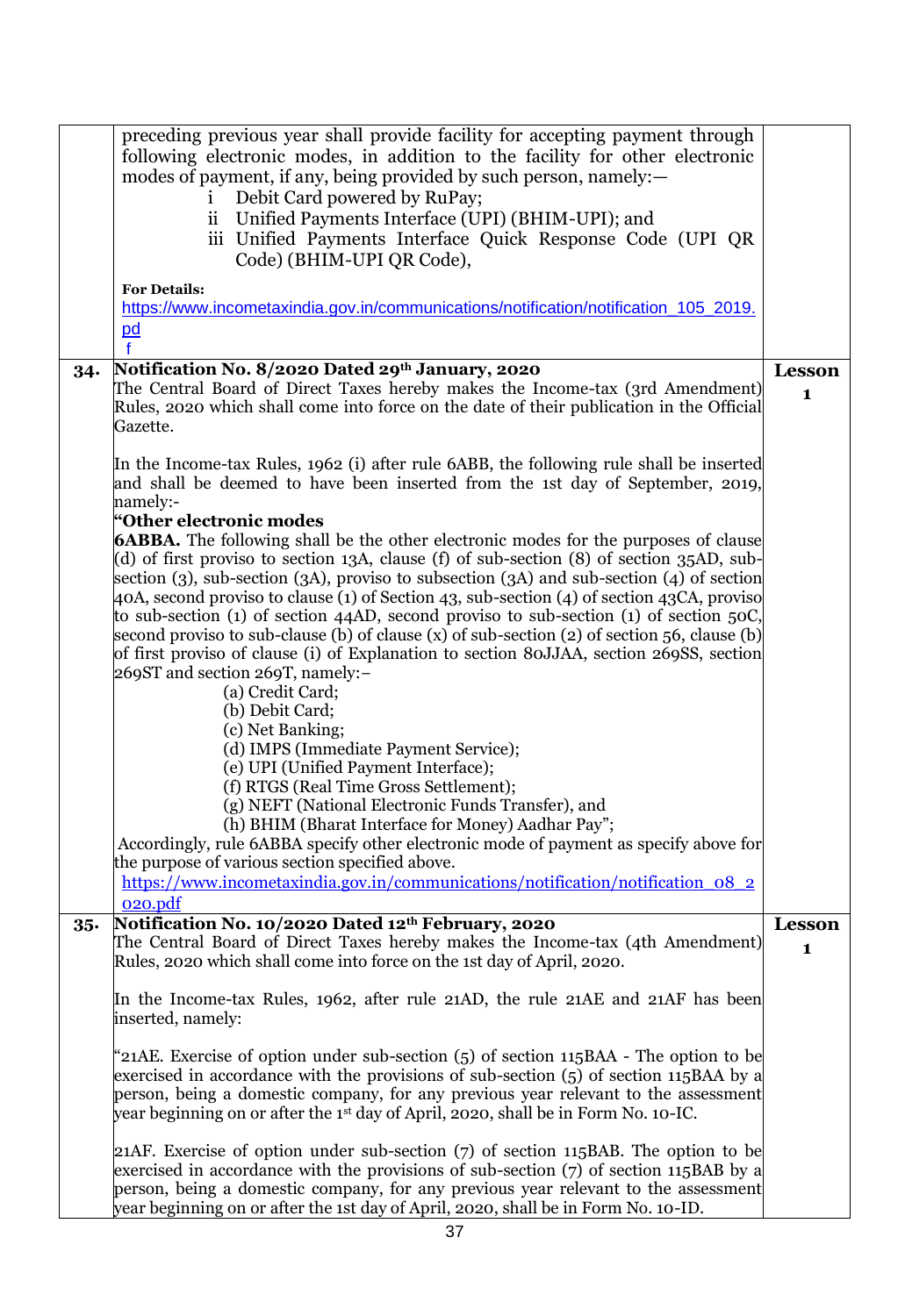|        | Accordingly, the domestic company opting for concessional rate of tax as specified in<br>section 115BAA / 115BAB shall filed Form No. 10-IC / 10-ID electronically as specified<br>in rule 21AE / 21AF of the Income Tax Rules, 1962.<br>https://www.incometaxindia.gov.in/communications/notification/notification 10 20                                                                                                                                                                                                                                                                                                                                                                                                                                      |                                                    |                                                                                                                                                                                                                                                                                                                                               |               |
|--------|----------------------------------------------------------------------------------------------------------------------------------------------------------------------------------------------------------------------------------------------------------------------------------------------------------------------------------------------------------------------------------------------------------------------------------------------------------------------------------------------------------------------------------------------------------------------------------------------------------------------------------------------------------------------------------------------------------------------------------------------------------------|----------------------------------------------------|-----------------------------------------------------------------------------------------------------------------------------------------------------------------------------------------------------------------------------------------------------------------------------------------------------------------------------------------------|---------------|
|        | 20.pdf                                                                                                                                                                                                                                                                                                                                                                                                                                                                                                                                                                                                                                                                                                                                                         |                                                    |                                                                                                                                                                                                                                                                                                                                               |               |
| $37 -$ |                                                                                                                                                                                                                                                                                                                                                                                                                                                                                                                                                                                                                                                                                                                                                                | Notification No. 12/2020 Dated 17th February, 2020 |                                                                                                                                                                                                                                                                                                                                               | <b>Lesson</b> |
|        | The Central Government, hereby makes the Income tax Amendment (6th Amendment),<br>Rules, 2020 which shall come into force from the 1st day of April, 2020.                                                                                                                                                                                                                                                                                                                                                                                                                                                                                                                                                                                                     |                                                    |                                                                                                                                                                                                                                                                                                                                               | 1             |
|        | following clause shall be substituted, namely:                                                                                                                                                                                                                                                                                                                                                                                                                                                                                                                                                                                                                                                                                                                 |                                                    | In the Income-tax Rules, 1962, in rule 11UAC, in the Explanation, for clause (b), the                                                                                                                                                                                                                                                         |               |
|        | Development Authority.                                                                                                                                                                                                                                                                                                                                                                                                                                                                                                                                                                                                                                                                                                                                         |                                                    | (b) "unauthorised colony" means a colony or development comprising of a contiguous<br>area, where no permission has been obtained for approval of layout plan or building<br>plans and has been identified for regularisation of such colony in pursuance to the<br>notification number S.O. 683(E), dated the 24th March, 2008, of the Delhi |               |
|        | Accordingly, section $56(2)(x)$ shall not apply to immovable property being land or<br>building or both, received by a resident of an <b>unauthorised colony</b> in the National<br>Capital Territory of Delhi where the Central Government by notification in the Official<br>Gazettee, regularised the transactions of such immovable property based on the latest<br>Power of Attorney, Agreement to Sale, Will, possession letter and other documents<br>including documents evidencing payment of consideration for conferring or recognising<br>right of ownership or transfer or mortgage in regard to such immovable property in<br>favour of such resident.<br>https://www.incometaxindia.gov.in/communications/notification/notification_12_2020.pdf |                                                    |                                                                                                                                                                                                                                                                                                                                               |               |
| 38.    |                                                                                                                                                                                                                                                                                                                                                                                                                                                                                                                                                                                                                                                                                                                                                                | Notification No. 32/2020 [Dated June 12, 2020]     |                                                                                                                                                                                                                                                                                                                                               | <b>Lesson</b> |
|        | <b>Financial Year</b>                                                                                                                                                                                                                                                                                                                                                                                                                                                                                                                                                                                                                                                                                                                                          | <b>Cost Inflation Index</b>                        |                                                                                                                                                                                                                                                                                                                                               | 1             |
|        | 2020-210                                                                                                                                                                                                                                                                                                                                                                                                                                                                                                                                                                                                                                                                                                                                                       | 301                                                |                                                                                                                                                                                                                                                                                                                                               |               |
|        | This notification shall come into force with effect from 1st day of April, 2021 and shall<br>accordingly apply to the assessment year 2021-22 and subsequent years.<br>https://www.incometaxindia.gov.in/communications/notification/notification 32 20<br>20.pdf                                                                                                                                                                                                                                                                                                                                                                                                                                                                                              |                                                    |                                                                                                                                                                                                                                                                                                                                               |               |
| 39.    | Dated June 29, 2020]                                                                                                                                                                                                                                                                                                                                                                                                                                                                                                                                                                                                                                                                                                                                           |                                                    | Income-tax (14th Amendment) Rules, 2020 [Notification No. 40/2020 Lesson                                                                                                                                                                                                                                                                      | 1             |
|        | The Central Board of Direct Taxes (CBDT) notify the Income Tax (14th Amendment)<br>Rules, 2020, to further amend the Income Tax Rules, 1962 as per which Rule 11UAC has<br>been substituted, which relates to the right of ownership for the purpose of mortgage<br>along with all the documents, certain class of persons shall be excluded from the<br>provision for sub-section (2) the government regularised the transactions of such<br>immovable property.                                                                                                                                                                                                                                                                                              |                                                    |                                                                                                                                                                                                                                                                                                                                               |               |
|        | <u>https://www.incometaxindia.gov.in/communications/notification/notification_40_20</u><br>20.pdf                                                                                                                                                                                                                                                                                                                                                                                                                                                                                                                                                                                                                                                              |                                                    |                                                                                                                                                                                                                                                                                                                                               |               |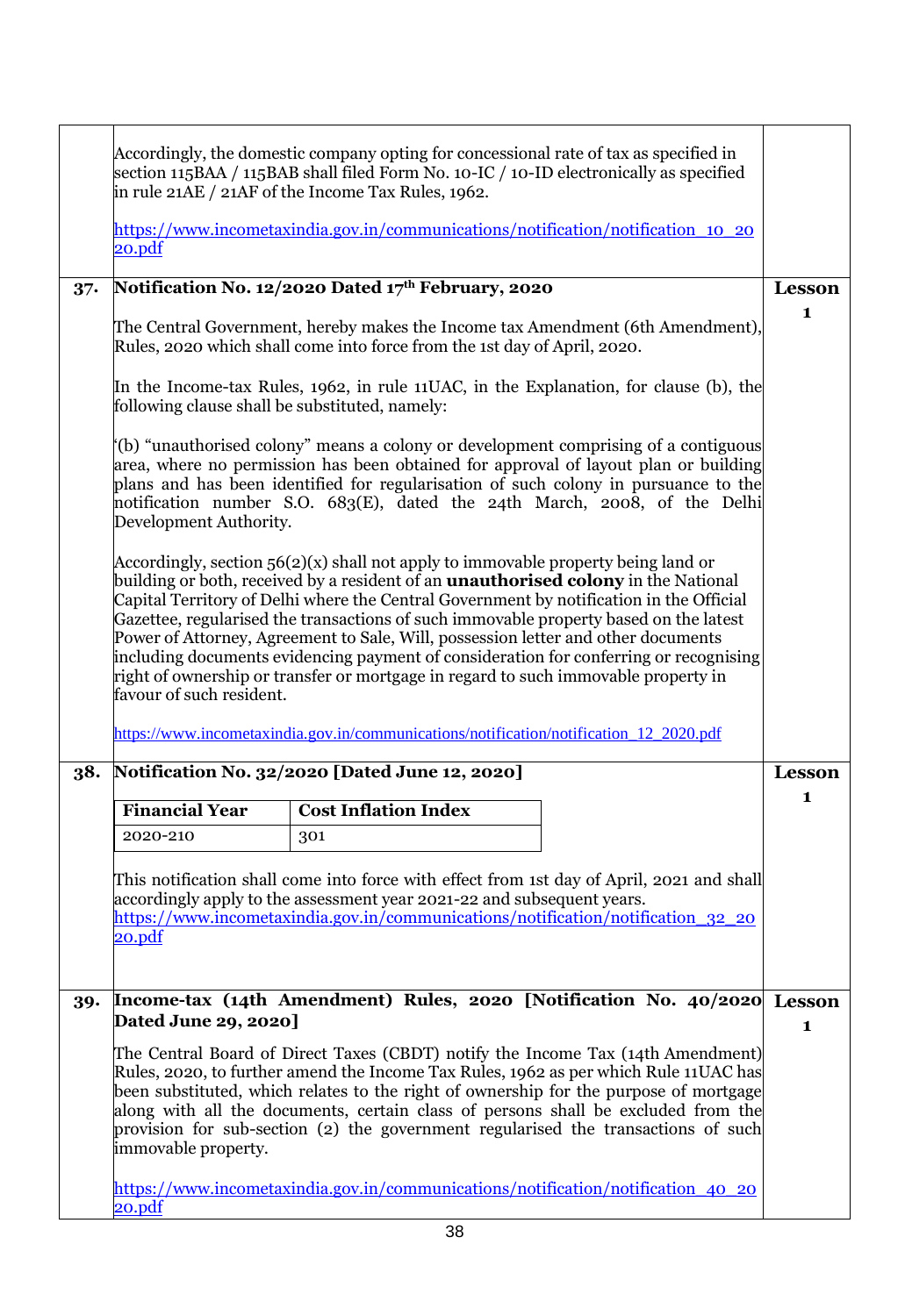|     | 40. Notification under proviso to section 9A(3) of the Income-tax Act, 1961 Lesson                                                                                                                                                                                                                                                                                                                                                                                                                                                                              |               |
|-----|-----------------------------------------------------------------------------------------------------------------------------------------------------------------------------------------------------------------------------------------------------------------------------------------------------------------------------------------------------------------------------------------------------------------------------------------------------------------------------------------------------------------------------------------------------------------|---------------|
|     | [Notification No. 41/2020 Dated June 30, 2020]                                                                                                                                                                                                                                                                                                                                                                                                                                                                                                                  | $\mathbf{1}$  |
|     | The Central Government hereby notifies that the conditions specified in clauses (e), (f)<br>and (g) of the sub-section (3) of section 9A of the Income-tax Act, 1961 shall not apply<br>in case of an investment fund set up by a Category-I foreign portfolio investor registered<br>under the Securities and Exchange Board of India (Foreign Portfolio Investors)<br>Regulations, 2019, made under the Securities and Exchange Board of India Act, 1992<br>https://www.incometaxindia.gov.in/communications/notification/notification 41 20<br><u>20.pdf</u> |               |
| 41. | Income-tax (15th Amendment) Rules, 2020 [Notification No. 42/2020]                                                                                                                                                                                                                                                                                                                                                                                                                                                                                              | <b>Lesson</b> |
|     | Dated June 30, 2020]                                                                                                                                                                                                                                                                                                                                                                                                                                                                                                                                            | $\mathbf{1}$  |
|     | The Section 50CA provides that consideration received for transfer of an unquoted share<br>computed in prescribed manner shall be full consideration even if it is less than fair market<br>value.                                                                                                                                                                                                                                                                                                                                                              |               |
|     | The Central Board of Direct Taxes has issued the Income-tax (15th Amendment) Rules, 2020 to<br>add Rule 11UAD which provides that the provisions of Section 50CA shall not apply to transfer<br>of any movable property, being unquoted shares, of a company and its subsidiary and the<br>subsidiary of such subsidiary in certain situation.                                                                                                                                                                                                                  |               |
|     | https://www.incometaxindia.gov.in/communications/notification/notification 42 20<br><u>20.pdf</u>                                                                                                                                                                                                                                                                                                                                                                                                                                                               |               |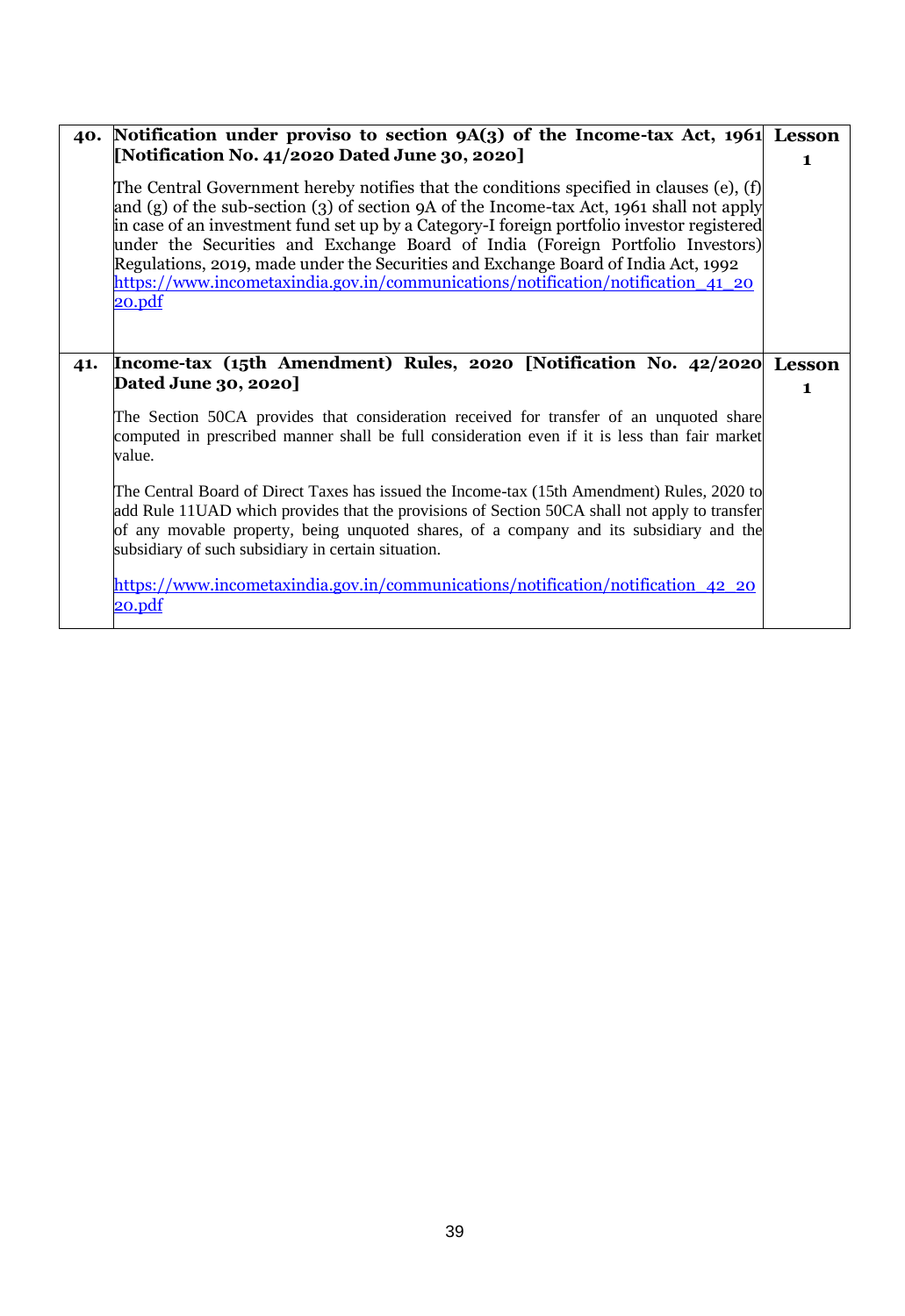# **TAX RATES FY 2019-20, AY 2020-21**

## **TAX RATES FOR FY 2019-20 i.e. AY2020-21**

### **Tax Rates for Different types of person depending upon various parameters:**

#### **1. For:**

- ➢ Resident Individual of the age below 60 years
- ➢ Non Residents Individual
- $\triangleright$  Hindu undivided family
- ➢ Association of Persons
- $\geq$  Body of Individuals (other than Co-operative society)
- ➢ Artificial Juridical Person

| <b>Total Income (Rs.)</b> |     | Tax Rate $ $ Tax liability (Rs.)                |
|---------------------------|-----|-------------------------------------------------|
| Upto 2,50,000             | Nil | Nil                                             |
| $2,50,001 - 5,00,000$     | 5%  | $5\%$ of (Total Income $- 2,50,000$ )           |
| $5,00,001 - 10,00,000$    | 20% | $20\%$ of (Total Income $-5,00,000$ ) + 12,500  |
| Above 10,00,000           | 30% | $30\%$ of (Total Income – 10,00,000) + 1,12,500 |

#### **2. Applicable for Resident individual of the age of 60 years or more but less than eighty years at any time during the previous year**

| <b>Total Income (Rs.)</b> |     | Tax Rate $ $ Tax liability (Rs.)                     |
|---------------------------|-----|------------------------------------------------------|
| Upto 3,00,000             | Nil | Nil                                                  |
| $3,00,001 - 5,00,000$     | 5%  | $\frac{1}{2}$ s of (Total Income – 3,00,000)         |
| $5,00,001 - 10,00,000$    | 20% | $20\%$ of (Total Income $-5,00,000$ ) + 10,000       |
| Above 10,00,000           | 30% | $\vert$ 30% of (Total Income – 10,00,000) + 1,10,000 |

### **3. Applicable for Resident Individual of the age of 80 years or more at anytime during the previous year**

| <b>Total Income (Rs.)</b> |     | Tax Rate $ $ Tax liability (Rs.)                    |
|---------------------------|-----|-----------------------------------------------------|
| Upto $5,00,000$           | Nil | Nil                                                 |
| $5,00,001 - 10,00,000$    | 20% | $20\%$ of (Total Income $-5,00,000$ )               |
| Above 10,00,000           | 30% | $\int$ 30% of (Total Income – 10,00,000) + 1,00,000 |

CBDT has clarified vide Circular No. 28/2016 27.07.2016, that a person born on 1ST April would be considered to have attained a particular age on 31St March, the day preceding the anniversary of his birthday.

Therefore a resident individual, whose 60th / 80th birthday falls on 1ST April, 2020 would be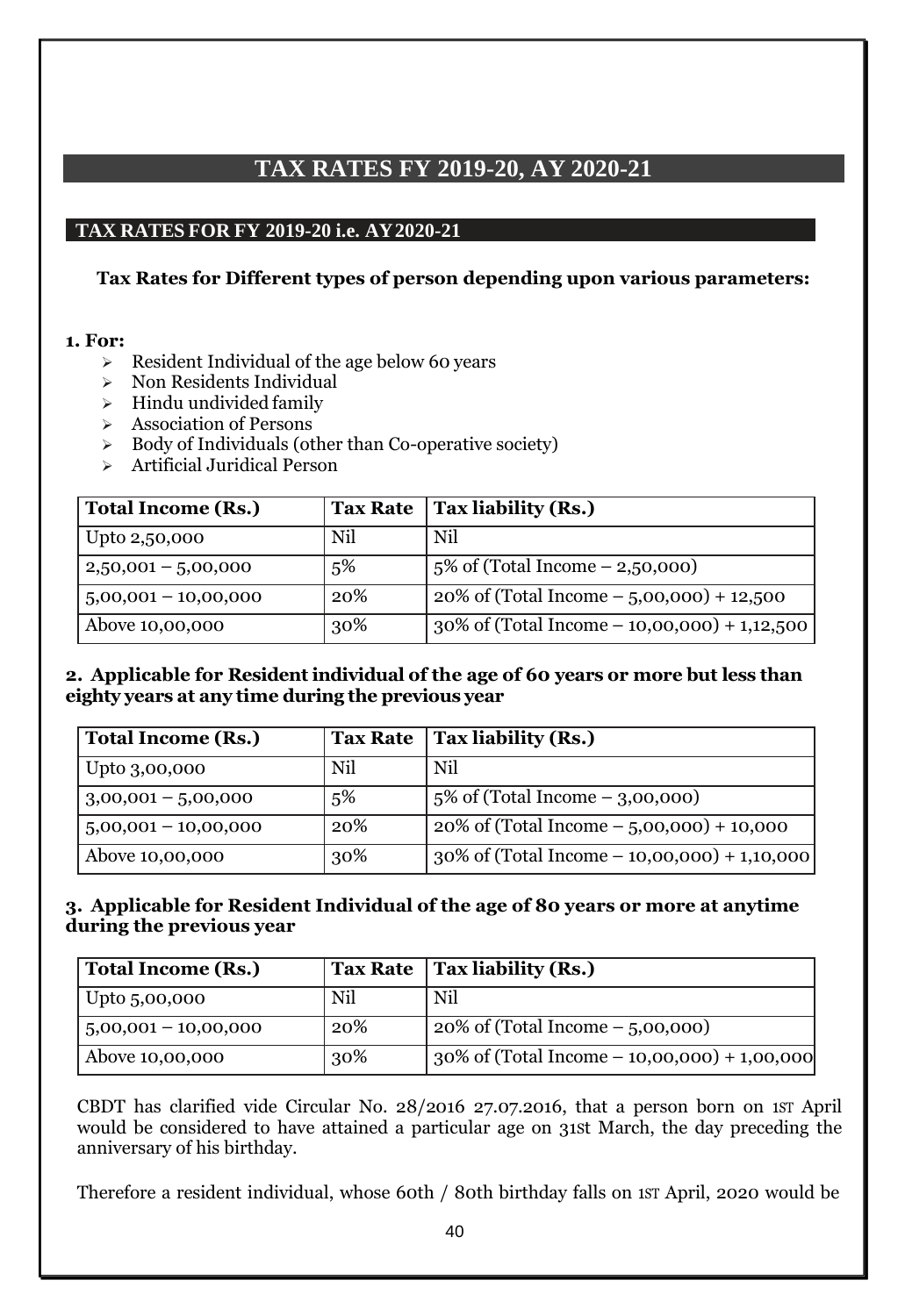treated as having attained the age of 60 years/80 years in the P. Yr. 2019-20.

# **4. For Firm and Local Authorities:**

|     | <b>Types of person</b>   | <b>Tax Rates</b>    |
|-----|--------------------------|---------------------|
|     | Firms (including LLP)    | 30% of total Income |
| ii. | <b>Local Authorities</b> | 30% of total Income |

**Note: Entity or individual other than a company whose adjusted total income exceeds Rs. 20 lakhs is liable to pay Alternate Minimum tax @18.5%.**

## **5.ForCompanies**

| <b>Domestic Company</b>                                                                                                                                                                                                                                     | <b>Assessment</b> |
|-------------------------------------------------------------------------------------------------------------------------------------------------------------------------------------------------------------------------------------------------------------|-------------------|
|                                                                                                                                                                                                                                                             | Year 2020-21      |
| Where it opted for Section 115BAA<br>[This benefit shall be available when total income of the company is<br>computed without claiming specified deductions, incentives,<br>exemptions and additional depreciation available under the Income-<br>tax Act.] | 22%               |
| Where it opted for Section 115BAB<br>[This regime shall be available only for the manufacturing companies]<br>incorporated in India on or after 01-10-2019. Hence, old companies<br>will not be able to take the benefit of this section.                   | 15%               |
| Where it has not opted for Section 115BAA and the Total Turnover or<br>Gross receipts of the company in the last previous year does not<br>exceeds 400 crore rupees                                                                                         | 25%               |
| Any other domestic company                                                                                                                                                                                                                                  | 30%               |
| <b>Foreign Company</b>                                                                                                                                                                                                                                      | 40%               |

## **6. For Co-operative Society:**

|                                                            |  | <b>Income Slabs</b>                                                                                                    | <b>Tax Rates</b>                                   |
|------------------------------------------------------------|--|------------------------------------------------------------------------------------------------------------------------|----------------------------------------------------|
| Where the taxable income does not exceed Rs.<br>$10,000/-$ |  |                                                                                                                        | 10% of the income                                  |
|                                                            |  | ii. Where the taxable income exceeds Rs. 10,000/-   Rs. 1,000/- + 20% of income in<br>but does not exceed Rs. 20,000/- | excess of Rs. 10,000/-                             |
|                                                            |  | Where the taxable income exceeds Rs. 20,000/- Rs. 3.000/- + 30% of the amount by                                       | which the taxable income exceeds Rs.<br>$20,000/-$ |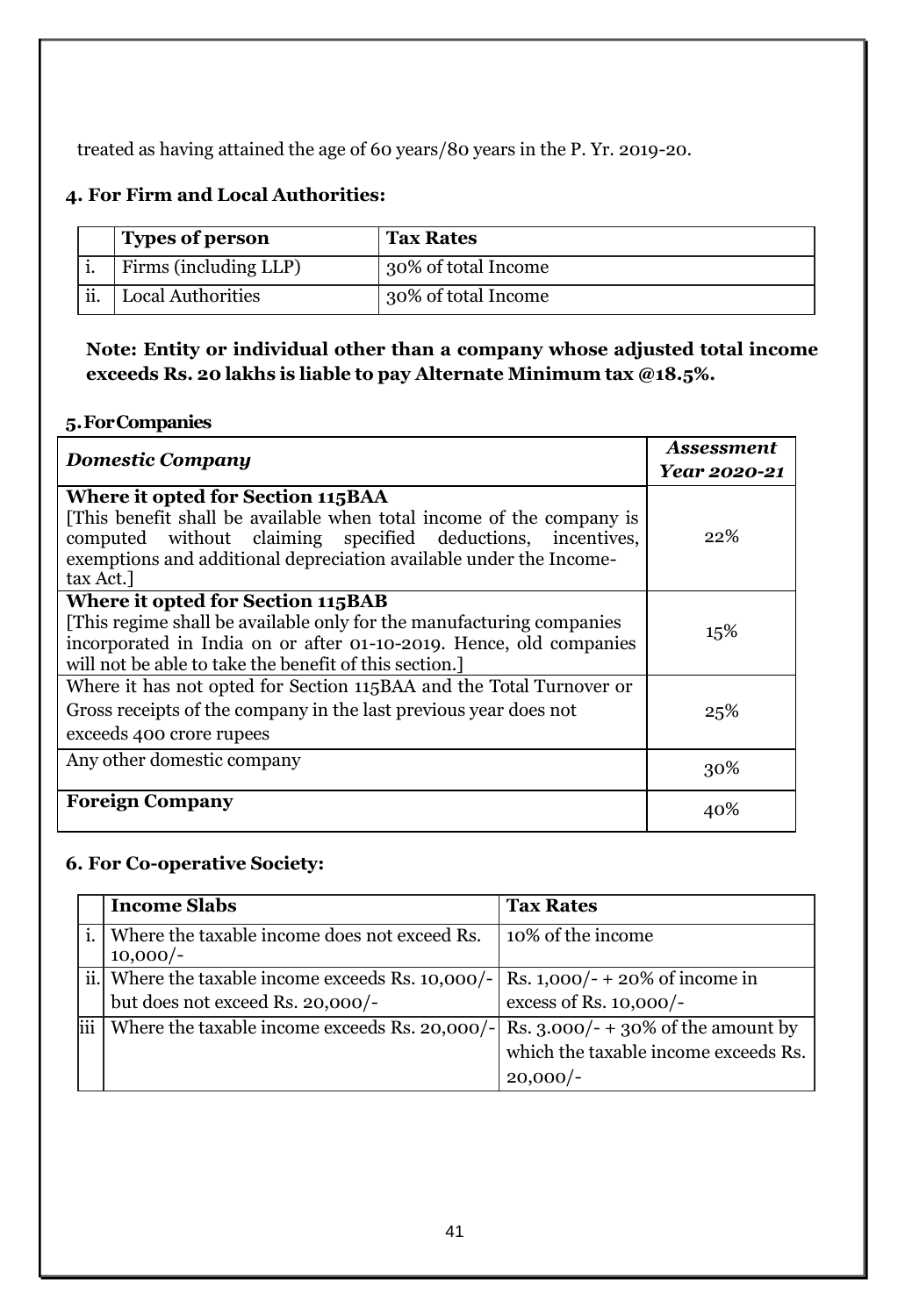#### **Surcharge**

|                 | <b>Types of</b>                                         | <b>Income Slab</b>                                                 | <b>Surcharge Rates</b> |
|-----------------|---------------------------------------------------------|--------------------------------------------------------------------|------------------------|
|                 | person                                                  |                                                                    |                        |
| i.              | Individuals,<br>HUF, AOP, BOI                           | If Income exceeds Rs. 50 lakhs but does not<br>exceed Rs. 1 crore  | 10% of income tax      |
|                 |                                                         | If income exceeds Rs. 1 crore but does not<br>exceed Rs. 2 crore   | 15% of income tax      |
|                 |                                                         | If income exceeds Rs. 2 crore but does not<br>exceed Rs. 5 crore   | 25% of income tax      |
|                 |                                                         | If total income exceeds Rs. 5 crore                                | 37% of income tax      |
| $\ddot{\rm ii}$ | Firm / Local<br>Authority / Co-<br>operative<br>Society | If income exceeds Rs. 1 crore                                      | 12% of income tax      |
|                 | iii. Domestic<br>Companies*                             | If income exceeds Rs. 1 crore but does not<br>exceed Rs. 10 crores | 7% of income tax       |
|                 |                                                         | If income exceeds Rs. 10 crore                                     | 12% of income tax      |
|                 | iv. Foreign<br>company                                  | If income exceeds Rs. 1 crore but does not<br>exceed Rs. 10 crores | 2% of income tax       |
|                 |                                                         | If income exceeds Rs. 10 crore                                     | 5% of income tax       |

\*Note: The rate of surcharge in case of a company opting for taxability under Section 115BAA or Section 115BAB shall be 10% irrespective of amount of total income.

#### **Cess**

#### **The Rate of Health and Education Cess for FY 2019-20 is 4%**

#### **Rebate under section 87A**

An assessee, being an individual resident in India, whose total income does not exceed Rs. 5,00,000 shall be entitled to a deduction, from the amount of income-tax (as computed before allowing the deductions under this Chapter) on his total income with which he is chargeable for any assessment year, of an amount equal to 100% of such income-tax or an amount of Rs. 12,500, whichever is less.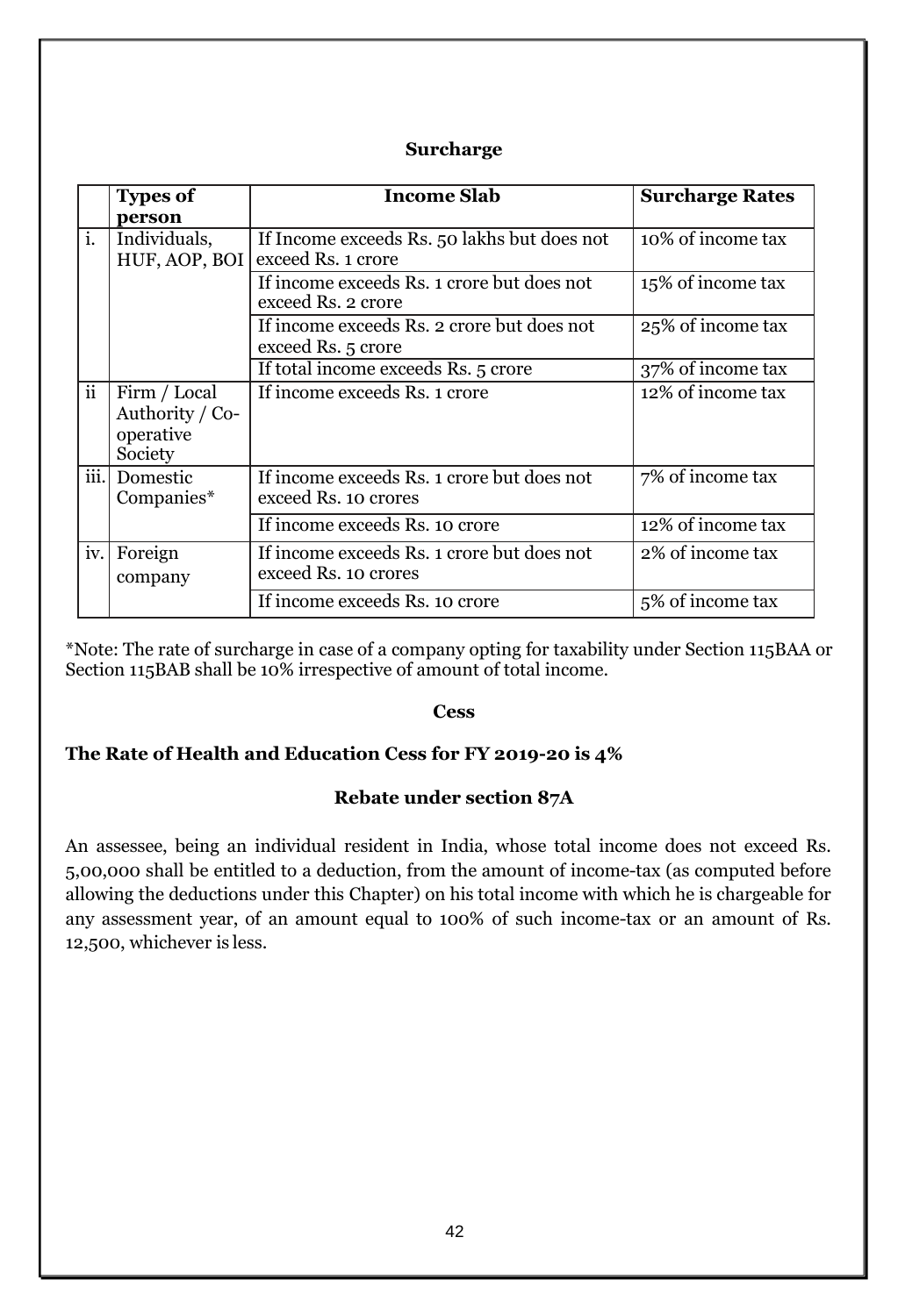# **AMENDMENTS MADE BY FINANCE ACT, 2018**

The amendments under the Income tax Act, 1961 ("the Act") are as under:

- Amendments relating to Corporates
- Amendments relating to Individuals
- Amendments relating to Trusts
- Amendments relating to ICDS
- Amendments having impact on Foreign Currency Inflows
- Common Amendments

#### **AMENDMENTS RELATING TO CORPORATES**

#### **1) APPLICATION OF DDT TO DEEMED DIVIDENDS**

Section 115-O and related sections have been amended in order to provide that dividends referred to in Section 2(22)(e) of the Act are also part of Section 115-O and chargeable to DDT @ 30% (instead of 20.5553%). However, no change has been made in Section 115BBDA and Section 10(34) of the Act.

Post Amendment, It can be inferred that, Deemed Dividend u/s  $2(22)(e)$  is chargeable to DDT @ 30% in hands of closely held company. Since Section 115BBDA of the Act do not cover above dividend, hence the same is wholly exempt from tax under Section 10(34) of the Act even exceeds Rs. 10 lakhs. Further, TDS under Section 194 of the Act is not required to be deducted since such dividend is now covered under Section 115-O of the Act.



## **2. PLUGGING OF LACUNA IN CASE OF AMALGAMATION**

The same can be understood with the help of following example:

| Amalgamated   | Amalgamating    |
|---------------|-----------------|
| Company       | Company         |
| (Loss Making) | (Profit Making) |

Now, Suppose Amalgamated Company say "A Ltd." has taken over Amalgamating Company say "B Ltd" in the scheme of Amalgamation.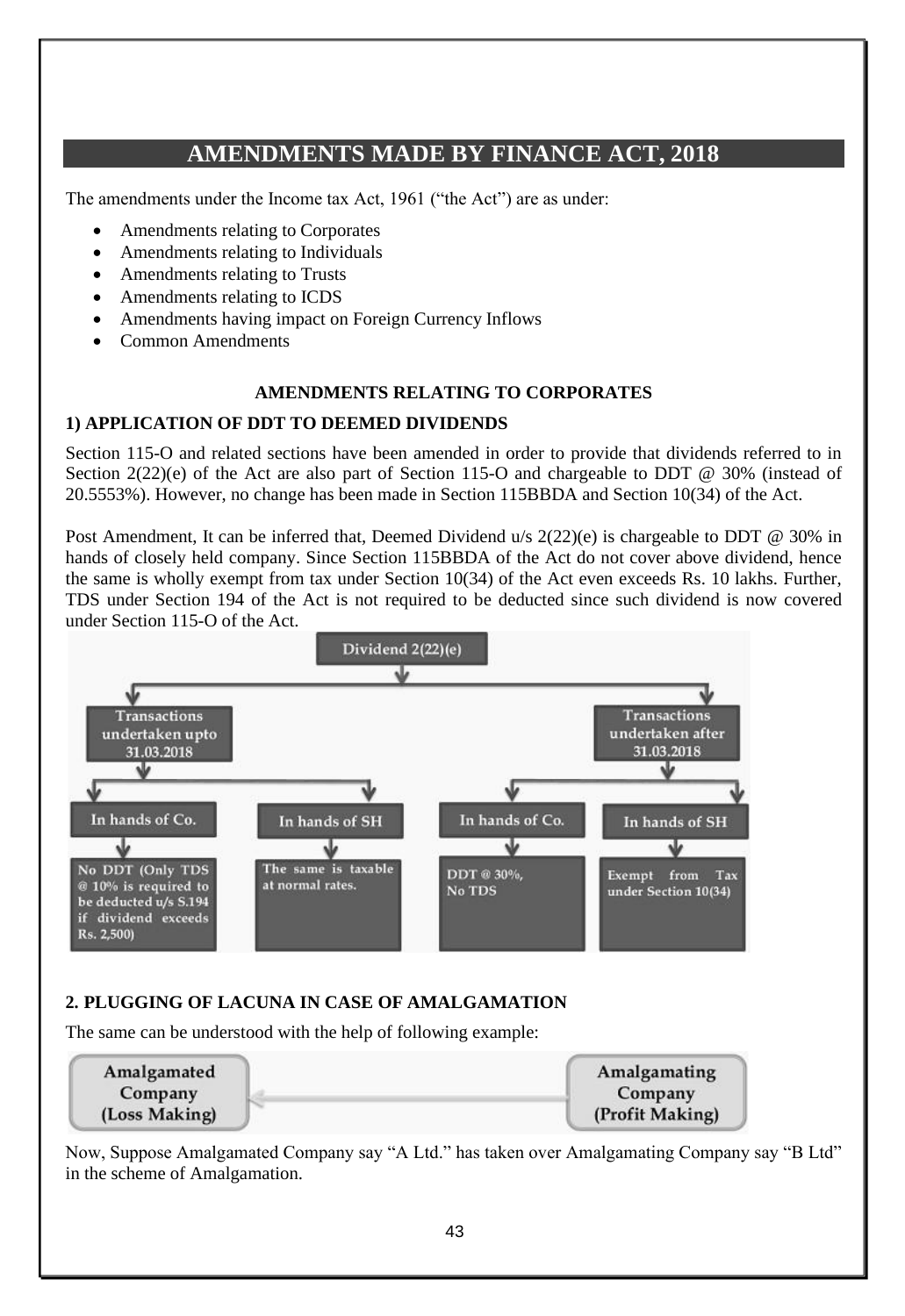Since, B Ltd. is a profit making Company and hence, there will arise "Goodwill" (in most situation) to A Ltd. post amalgamation (assuming in the nature of purchase). Now, while reducing of capital by A Ltd., Section 2(22)(d) do not arise since A Ltd. is having losses even after amalgamating B Ltd.

Before amendment, the shareholders of A Ltd. enjoy cash by reduction of capital without implying Section 2(22)(d) of the Act.

**Finance Act, 2018** has made the amendment and provided that at the time of reduction of capital by amalgamated company, accumulated profits of amalgamating company on amalgamation date will also be included.

### **3. DEDUCTIONS FROM INCOME OF FARM PRODUCER COMPANIES**

**New Section inserted for 100% deduction**: A new Section 80PA has been inserted under the Act in order to provide that 100% of the gross total income of Producer Company shall be exempt if following conditions are satisfied:

- Turnover in the relevant previous year is less than Rs. 100 crores;
- Such Producer Company shall be engaged in marketing, processing of agricultural produce of members, purchase of agricultural implements, seeds, livestock for the use of members.
- Deduction can be taken from FY 2018-19 to FY 2024-25.

**Important Points:** Producer Company means a body corporate having objects or activities in relation to production, marketing, selling, export of agriculture produce of member, providing machinery, education, consultancy to members in relation to production activities.

## **4. EXEMPTION ON SALE OF STOCK OF CRUDE OIL BY FOREIGN COMPANY**

The provisions of Section 10(48), 10(48A) and 10(48B) of the Income tax Act, 1961 exempts the following Incomes of a foreign company:

- Income received in India on account of Sale of crude oil as per the agreement approved by the Central Government – Section 10(48).
- Income accrue or arise in India on account of storage of crude oil in India and sale of crude oil therefrom in India as per the agreement approved by Central Government – Section 10 (48A).
- Income accrue or arise in India on account of Sale of leftover stock after the expiry of agreement approved by Central Government – Section 10 (48B).

*Now Finance Act, 2018 has made the amendment that even in case of termination of agreement, exemption benefit under Section 10(48B) will be available to such foreign company.* 

#### **5. BENEFITS TO COMPANIES UNDER INSOLVENCY PROCEEDINGS**

#### **Provisions before Amendment**

- The provisions of Section 79 of the Income tax Act, 1961 provides that NO LOSS can be carried forward and set off in case of change in shareholding by more than 51% from the loss year to set off year. For Example, If Loss relates to FY 2015-16 which is tested for set off in FY 2018-19, atleast 51% of the voting power of shareholders must be same in both years.
- Further, Section 115JB allows the benefit of brought forward losses **OR** Unabsorbed depreciation (as per books), whichever is lower from the Book Profits computed under the provisions of Minimum Alternate Tax (MAT).
- Companies which are under the Insolvency proceedings are under a lose-lose situation due to above two provisions since upon taken over by others, losses will be lapsed. Further, if any of the loss or unabsorbed depreciation as per books is NIL, then there would be no benefit under MAT.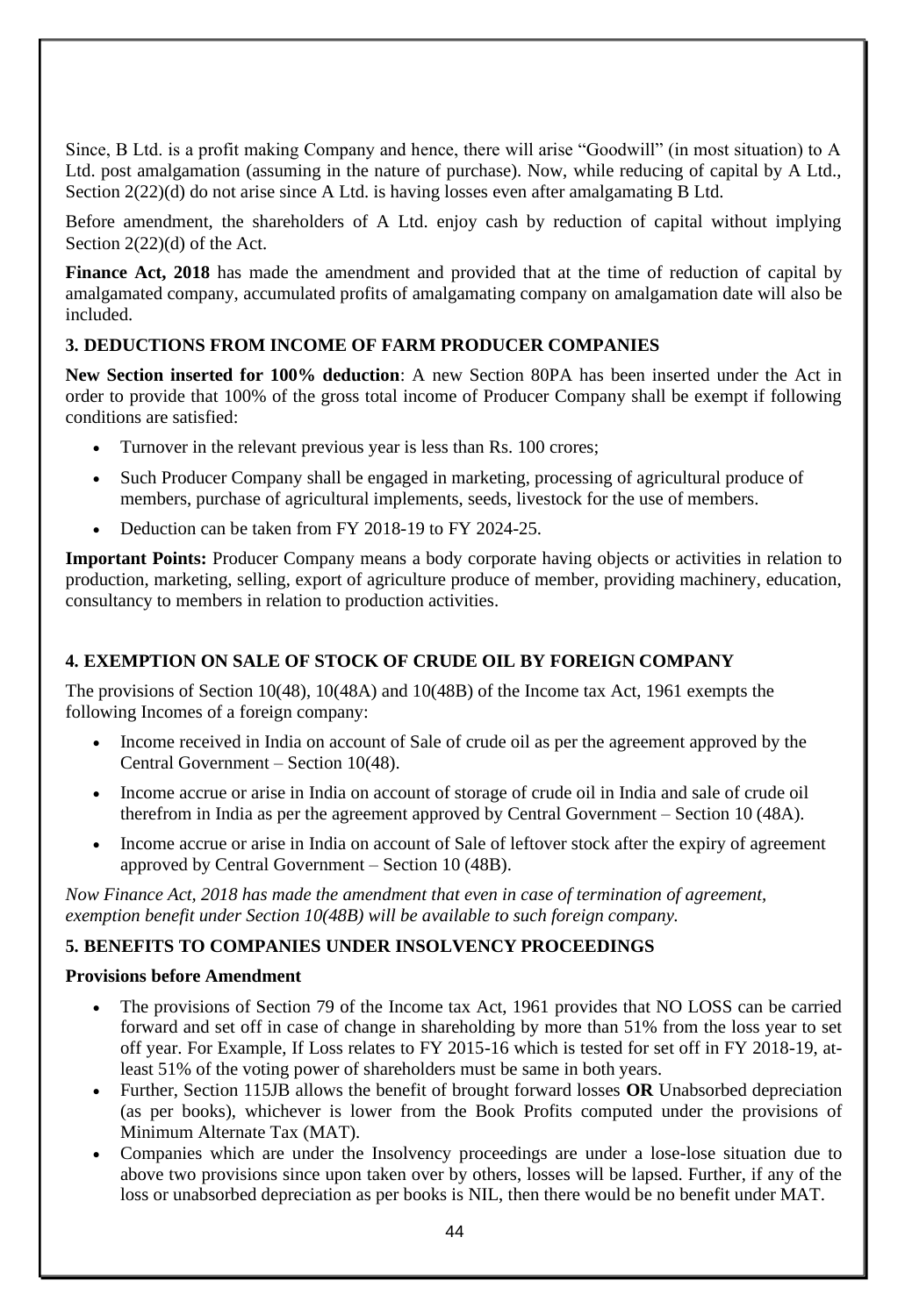#### **Amendment made by Finance Act, 2018**

- Section 79 of the Act has been amended in order to provide that the provisions of Non Carry forward of loss will not be applicable in case of a Company whose resolution plan has been approved under Insolvency and Bankruptcy Code, 2016 (IBC, 2016).
- For Example, If Loss relates to FY 2015-16 which is tested for set off in FY 2018-19, no testing is required to be made for 51% criteria in case of Companies under Insolvency.
- Section 115JB of the Act has been amended in order to provide that in place of "Lower of Brought Forward Loss or Unabsorbed Depreciation", "Aggregate of Brought Forward Loss **and** Unabsorbed Depreciation" will be allowed to a Company whose resolution plan has been approved. This will benefit the acquisitions of Companies which are under the proceedings of IBC, 2016.

#### **AMENDMENTS IN RELATION TO INDIVIDUALS**

**1. Amendments made under the head Salaries** [**Section 16 and Section 17]:** Finance Act, 2018 has introduced Standard Deduction amounting to INR 40,000 from Gross Salary as a benefit to the Salaried Employees. Now, total three deductions are available under the head Salaries:

It has further **withdrawn** the benefit of medical reimbursement which was earlier available to the extent of INR 15,000. Further, Exemption upto INR 19,200 w.r.t. transportation allowance for commuting between office and residence has also been withdrawn. The above amendments will apply for Salary Income earned from F.Y. 2018-19 onwards.

**2. Enhancement of quantum of deduction of Medical Insurance**: Section 80D of the Act has been amended in order to provide that the deduction in respect of Senior Citizen will now be available with a new cap of INR 50,000 instead of INR 30,000. Further, the benefit of deduction in respect of medical expenditure is also available in case of Senior Citizen having age  $>$  = 60 years.

**♦** For HUF also, the deduction has been increased from INR 30,000 to INR 50,000. However, the limit of INR 25,000 is intact for Individuals and family members in case the age is  $< 60$  years.

**♦** Post Amendment, the maximum deduction which can be allowed under this section can be INR 1,00,000 if all the insured persons are Senior Citizens. Further, amount paid for insurance taken for more than one year will now be allowed proportionately.

#### **3. Enhancement of quantum of deduction for specified disease**

Section 80DDB of the Act provides for a deduction to a resident Individual and HUF for medical treatment of specified disease of dependent amounting to INR 60,000 in case of Senior Citizen and INR 80,000 in case of Very Senior Citizen. Post Amendment, the deduction which can be allowed under this section can be INR 1,00,000 for any type of Senior Citizen.

**4. Interest Income of Senior Citizens**: Section 80TTA of the Act provides that deduction amounting to INR 10,000 (maximum) is allowed to an Individual or HUF for Interest Income earned on saving account. Section 80TTA is not applicable on Interest Income earned on Fixed Deposits/ Time Deposits.

Now, **Finance Act, 2018** has inserted a new Section 80TTB in order to provide that Senior Citizens are allowed a deduction of upto INR 50,000 in respect of Income earned by such Senior Citizens from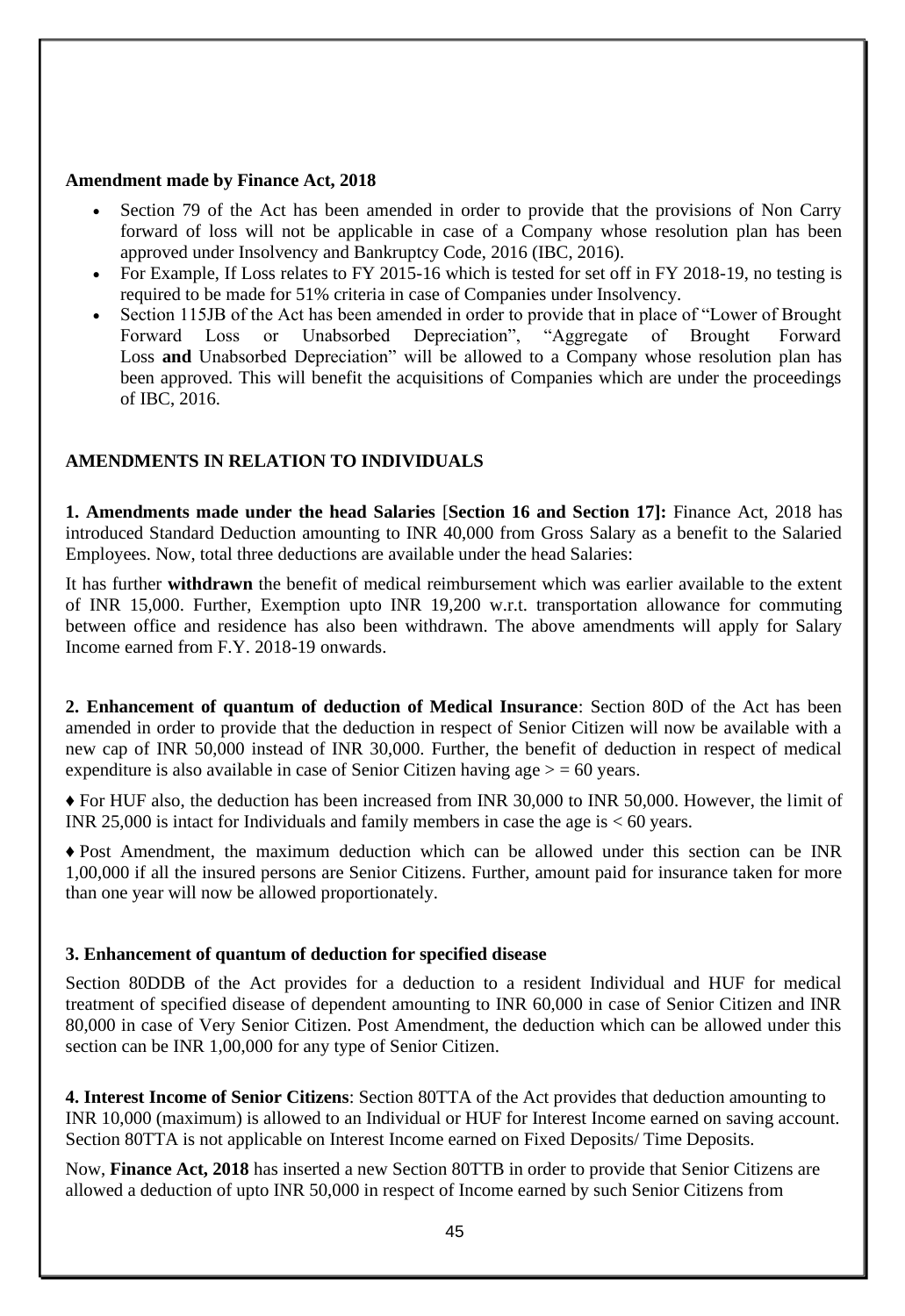Deposits (Saving Account, Fixed Deposits and Time Deposits). Further, in case of Senior Citizens, TDS will be deducted if the Income exceeds INR 50,000. (Amendment made in Section 194A). No deduction under Section 80TTA shall be allowed to such Senior Citizens. Only those deposits are covered which are held with Banking Company, Post Office or Cooperative Societies.

#### **5. Amendments in relation to Trust:**

**Applicability of Section 40A(3), 40A(3A) and Section 40(a)(ia) in case of Trusts:** Income of a religious and charitable trust registered under the Act is taxable under the head "Other Sources". Now, **Finance Act, 2018** has made an amendment in order to provide that provisions of Section 40A(3), 40A(3A) and 40(a)(ia) shall also apply to religious or charitable trusts.

Accordingly, no deduction is allowable for any expenditure:

- Exceeding INR 10,000 made to a person in a day by cash mode; or
- Payment of Outstanding Balance exceeding INR 10,000 to a person in a day by cash mode;
- 30% of the amount of expense will be disallowed in case such trust do not deduct any TDS on payments being made to residents.

The same applies to trusts governed by Section 10(23C) and Section 11 & 12 of the Act.

### **AMENDMENTS RELATING TO ICDS**

Income Computation and Disclosure Standards (ICDS) provides the accounting treatment to be given to certain transactions under the head "PGBP" and "Other Sources".

The provisions of ICDS have overruled certain judicial precedents given by Hon'ble Supreme Court and various High Courts. Hon'ble Delhi High Court in the case of writ petition filed by Chamber of Tax Consultants (CTC) have struck down certain provisions of the ICDS ruling that the same cannot overrule the landmark judgments given by various courts. The reason for such struck down is that the provisions of ICDS have been introduced vide Rules which have been framed by Central Board of Direct Taxes (CBDT) and do not have any statutory backing from parliament.

**Finance Act, 2018** has made some amendments under the Income tax Act, 1961 in order to give the statutory backing to the treatment prescribed by ICDS. Some new sections and provisions have been inserted which have concluded the treatments as below:

1. Mark to Market loss computed in accordance with ICDS shall be allowed as deduction from the Income under PGBP – **Section 36(1)(xviii)**.

2. Foreign Exchange Gains/Losses arising on account of change in rates of exchange shall be allowed as deduction in accordance with ICDS. This means that loss and gains of capital nature other than Section 43A are also taxed or allowed as deduction in the year of realization or restatement, as the case may be - **Section 43AA**.

3. Income from Construction Contracts or Service Incomes shall be determined as per percentage of completion method (PCM) (except service contracts for a period of upto 90 days which can be recognized on full completion)– **Section 43CB**;

4. Inventory shall be valued at Cost or NRV whichever is lower computed in manner as per ICDS – **Section 145A**.

**5.** Listed Securities shall be valued at Cost or NRV whichever is lower (in case held as stock) **– Section 145A**

6. Unlisted/ Unquoted Securities shall be valued at initial cost – **Section 145A**.

**7.** Interest on compensation or enhanced compensation shall be taxable on receipt basis – **Section 145B**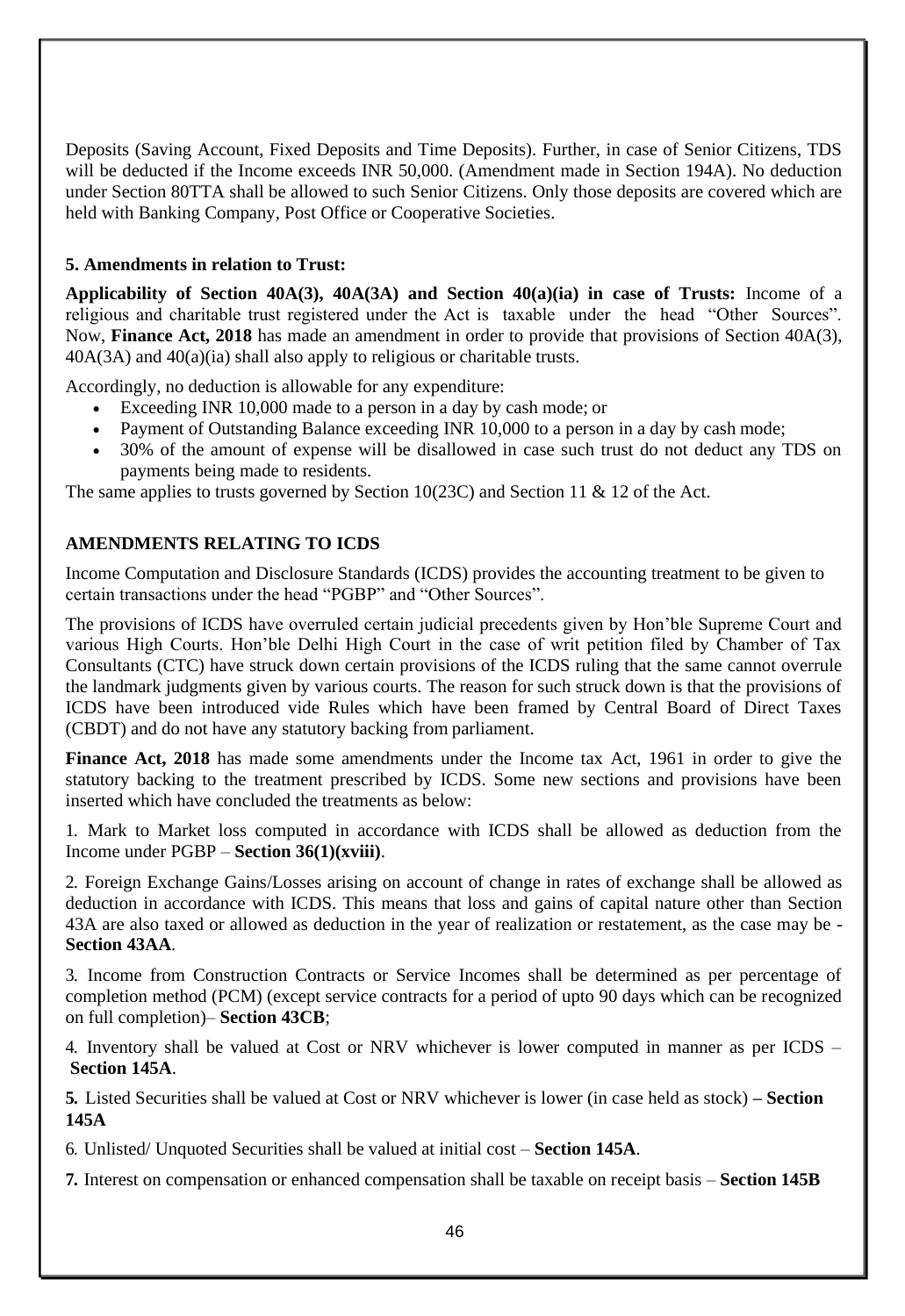8. Escalation claims and Export incentives shall be recognized as Income when reasonable certainty is achieved – **Section 145B**.

9. Subsidy, Grant, Cash Incentives, Duty Drawback etc. are recognized as Income of the year in which such amount is received – **Section 145B**.

The amendments are retrospective and applicable from FY 2016-17 onwards.

#### **AMENDMENTS HAVING IMPACT ON FOREIGN CURRENCY INFLOWS**

**1. Amendment relating to Presence of Digital Companies and Dependent Agents:** Before Amendment, what we see is only **physical presence** of Non-resident or his dependent agent for the purpose of determining Income accruing or arising in India.

**Finance Act, 2018** has made an amendment under Section 9 of the Act in order to provide that significant economic presence will also be deemed as "Business Connection" for the purpose of Section 9.

**Significant Economic Presence** means transactions in respect of goods, services or property carried out by a non-resident in India including downloading of software etc. if such transactions exceed the prescribed amount **OR** by way of soliciting or interacting with prescribed users by digital means.

Amendment has been made for extending the dependency of agent not only who concludes contracts but also who substantially negotiates contracts on behalf of Nonresident.

**2. Long-term Capital Gain to FIIs:** Before Amendment, Section 10(38) exempts the income of any person arising from long term capital gains on sale of listed shares, units of equity oriented fund etc. The same also includes LTCG of FIIs from such securities.

**Finance Act, 2018** has made an amendment under Section 115AD of the Act in order to provide that 10% tax will be levied in case such LTCG exceeds Rs. 1 lakh.

#### **OTHER AMENDMENTS**

**1. Introduction of LTCG tax on Sale of Listed Securities**: Before amendment, Section 10(38) of the Act provides that LTCG arising on transfer of listed equity shares or units of equity oriented fund is exempt from tax provided:

- STT has been paid; and
- transaction of both purchase and sale has been taken on recognized stock exchange.

In order to take the same under tax net, **Finance Act, 2018** has introduced **Section 112A** of the Act in order to provide that:

- $\triangleright$  Tax @ 10% of the LTCG shall be charged.
- $\triangleright$  The tax will be charged only if LTCG of such nature exceeds Rs. 1 lakh.
- ➢ No Benefit of indexation shall be allowed on such gains.

No tax will be levied if the sale has been made till March 31, 2018 since the budget is applicable from April 01, 2018. If the asset is acquired on or after February 01, 2018, actual cost will be considered for the purpose of calculation.

If the asset is acquired on or before January 31, 2018, then cost of acquisition shall be

➢ Actual Cost of Acquisition; **OR**

➢ Lower of Sale Value or Fair Market Value;

**Whichever is higher**.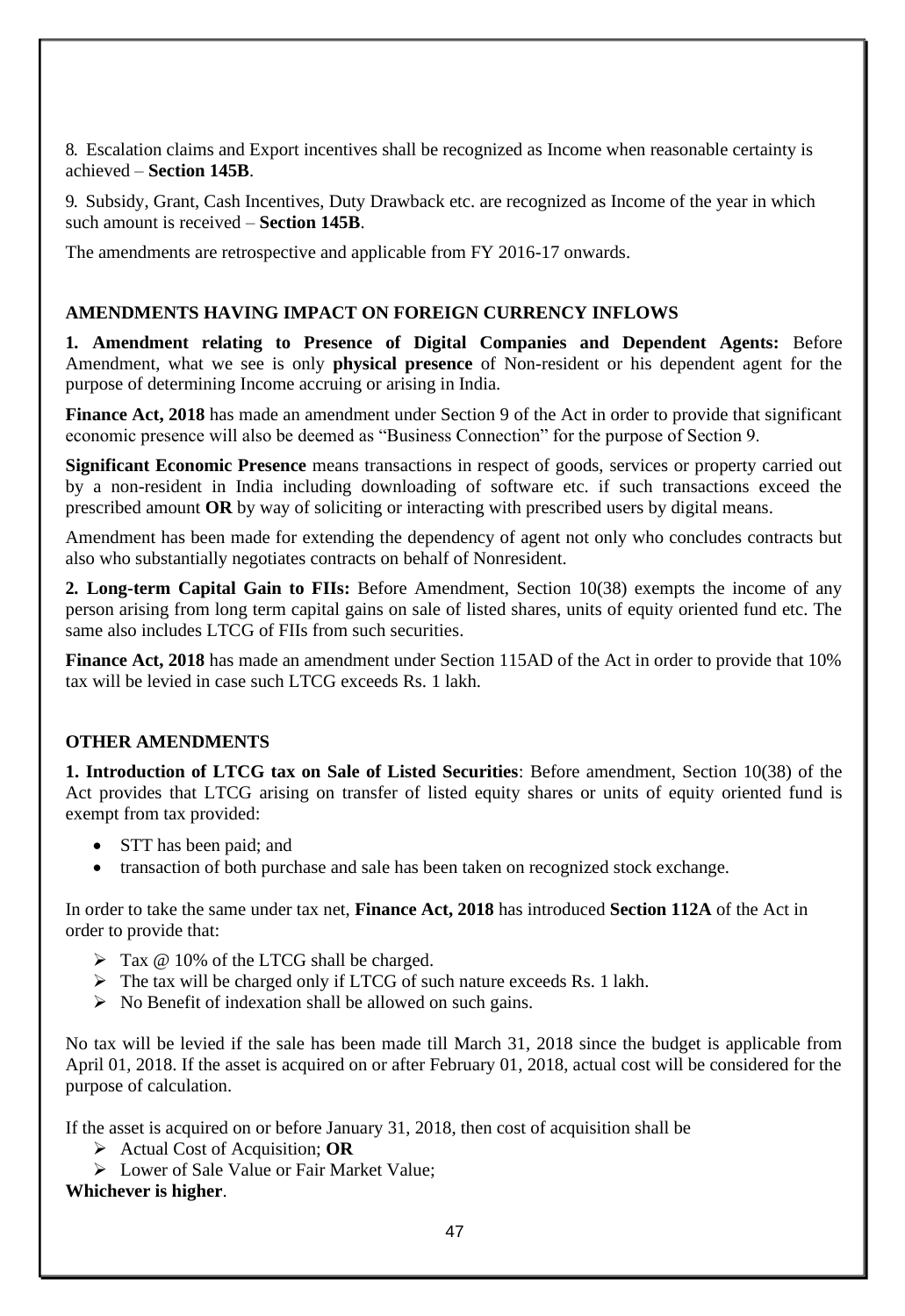The restriction upto "lower of sale value" is provided so that no long term capital loss shall arise on such computation.

| <b>Investment Amount</b> | <b>Investment Date</b> | <b>Redemption</b><br><b>Amount</b> | <b>Redemption Date</b> | <b>Taxability</b>         |
|--------------------------|------------------------|------------------------------------|------------------------|---------------------------|
| 2,00,000                 | 31.01.2017             | 3,60,000                           | 28.03.2018             | <b>Not Taxable</b>        |
| 2,00,000                 | 31.03.2017             | 4,00,000                           | 03.04.2018             | 10% of Gain               |
| 1,00,000                 | 25.06.2017             | 1,90,000                           | 30.06.2018             | <b>Not Taxable</b>        |
| 2,00,000                 | 15.01.2018             | 3,50,000                           | 31.08.2018             | 15% $u/s$<br>Section 111A |
| 3,00,000                 | 10.12.2017             | 4,20,000                           | 15.12.2018             | 10% of Gain               |

#### **Example:**

**2. DDT on dividend paid by MF on Equity Oriented Units**: Section 115R of the Income tax Act, 1961 provides that a Mutual Fund is required to pay DDT on dividend distributed by it to the unit holders at the rate of 38.83% (25% plus Surcharge plus Cess after grossing up)on Income distributed to Individual or HUF and 49.92% (30% plus Surcharge plus Cess after grossing up) on Income distributed to any other person.

Section further provides that no DDT is required to be paid in respect of amounts paid to holders of units of equity oriented funds.

Finance Act, 2018 has made an amendment under the Act in order to provide that the amount paid to holders of units of equity oriented funds shall be chargeable to DDT @ 12.94%. (i.e. 10% plus Surcharge plus cess after grossing up).

**3. Incentives for Employment Generation:** Deduction is allowed @ 30% of the additional employee cost incurred during the previous year for 3 consecutive years i.e. total 90% deduction will be allowed under this Section. Deduction is allowed only if the following conditions are satisfied:

- There should be an increase in number of employees in current year vis-à-vis preceding financial year.
- Salary or wage shall be paid other than cash mode.
- Only those employees will be treated as additional employees whose salary is upto INR 25,000; **AND** Contributing in provident fund; **AND** Employed for 240 days or more in the year (150 days or more for apparel industry).

**Finance Act, 2018** has made an amendment to Section 80JJAA of the Act in order to provide that benefit of 150 days or more will also be available to **shoes and leather industry.** Further, Employed days (240/150) can be completed subsequent to joining year also.

#### **4. Rationalization of Section 43CA, Section 50C and Section 56**

**♦ Section 43CA:** It provides that in case the consideration for transfer of stock in trade, being land or building, is less than the stamp duty value, then Stamp Duty Value shall be deemed to be the sale price of such stock – **Section for PGBP**.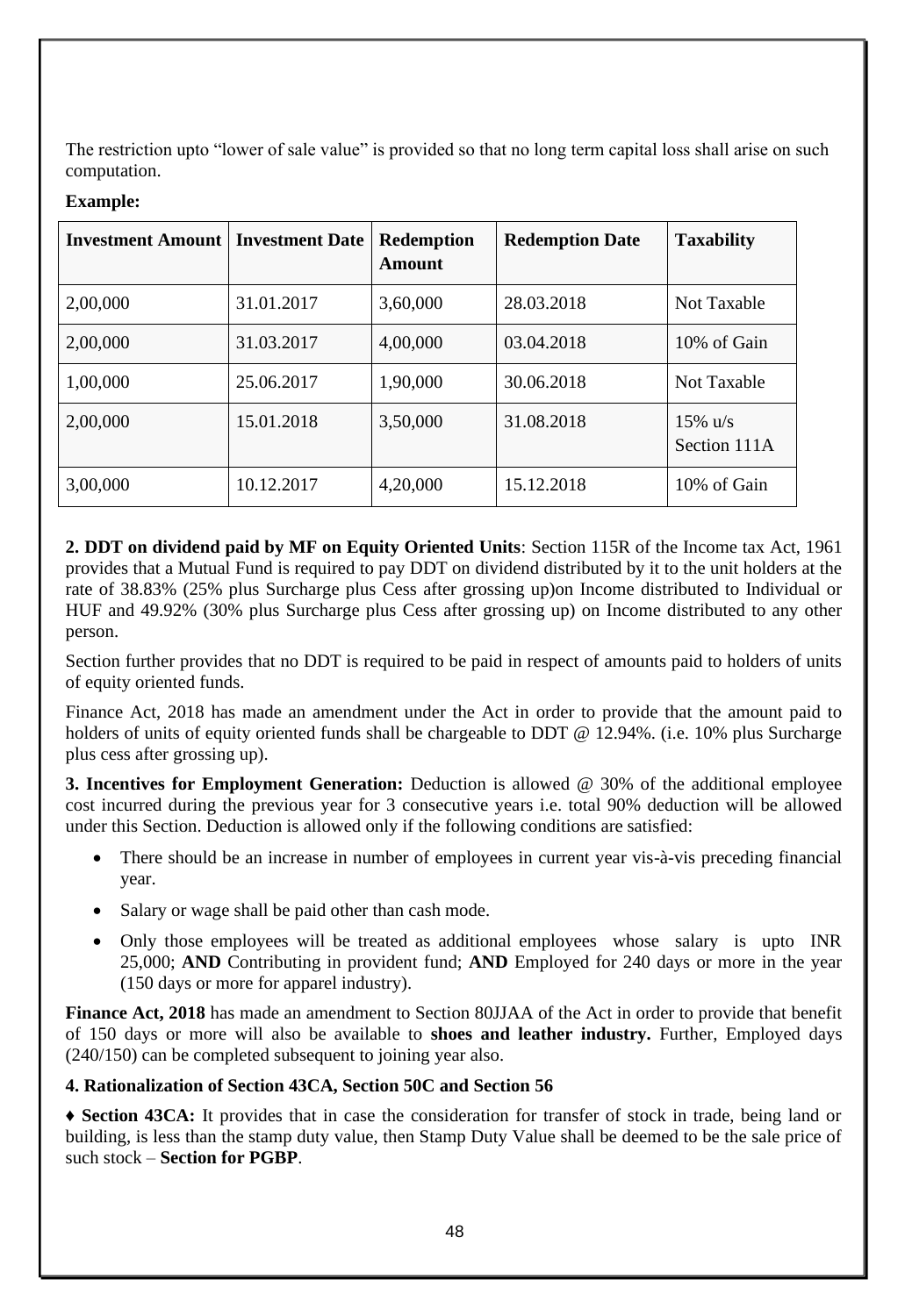**♦ Section 50C:** It provides that in case the consideration received or receivable from transfer of a capital asset, being land or building, is less than the stamp duty value, then Stamp Duty Value shall be deemed to be the full value of consideration – **Section for Capital Gains**.

**♦ Section 56(2)(x):** It provides that in case a person receives any immovable property at a value less than the stamp duty value by INR 50,000, then the balance shall be treated as Income from other sources – **Section for Other Sources**.

**Finance Act, 2018** has made an amendment under the above sections in order to provide that difference upto 5% between actual consideration and stamp duty value shall be ignored. The amendments are effective from F.Y. 2018-19 onwards.

**5. Provisions relating to conversion of stock into capital asset:** Income tax law currently provides provisions for conversion of capital asset into stock in trade. The taxability in such cases shall be as under:

- Fair Market Value on the date of conversion shall be the full value of consideration to be taken for capital gains purpose.
- Actual Cost of capital asset shall be taken as the cost of acquisition of such stock.
- Period of holding will be the period starting from acquisition date to conversion date.
- The Capital Gains are taxable in the year in which stock will be sold.

New Provisions have been introduced for the vice-versa cases of conversion of stock-in-trade into capital assets. The taxability in such cases shall be the Fair Market Value on the date of conversion shall be deemed to be the Sale price under the head PGBP. Cost will be considered as actual cost of purchase of stock-in trade.

**6. Amendment under presumptive taxation scheme in case of Goods Carriage – Section 44AE**: Section 44AE of the Act provides a presumptive taxation scheme for the transporters having upto ten (10) vehicles at any time during the previous year. It provides that such transporters have an option to declare Income @ 7,500 per month or part thereof per vehicle.

**Finance Act, 2018** has made an amendment in Section 44AE of the Act in order to provide that for vehicles **having more than 12MT gross weight**, then instead of INR 7,500 per month per vehicle, INR 1,000 per tonne capacity per month per vehicle shall be deemed as Income.

**7. Measures to Promote Start-ups:** Section 80-IAC of the Income tax Act, 1961 provides 100% deduction to start-ups for 3 consecutive years out of seven years if it is incorporated between 01.04.2016 to 31.03.2018 and the turnover is upto INR 25 crores per year between 01.04.2016 to 31.03.2021.

**Finance Act, 2018** has made an amendment in order to provide that start-ups **incorporated between 01.04.2019 to 31.03.2021** can also avail the benefit of this Section. Further, turnover limit of INR 25 crores is applicable for first seven years from start date. Start-up can be of such type which can generate employment or create wealth substantially.

**9. Trading in Agriculture Commodities:** Amendment has been made under Section 43(5) of the Act in order to provide that trading in agriculture commodities will also be considered as non-speculative transaction instead of speculative transaction. Post Amendment, loss from trading in agricultural commodities can also be set off from other non-speculative business losses. Further, such loss can now be carried forward for 8 AYs instead of 4 AYs.

**Note: Copy of the Amendments made by the Finance Act, 2018 is available at following weblink:**  http://egazette.nic.in/writereaddata/2018/184302.pdf**. Students are advised to go through the detailed amendment made by Finance Act, 2018.**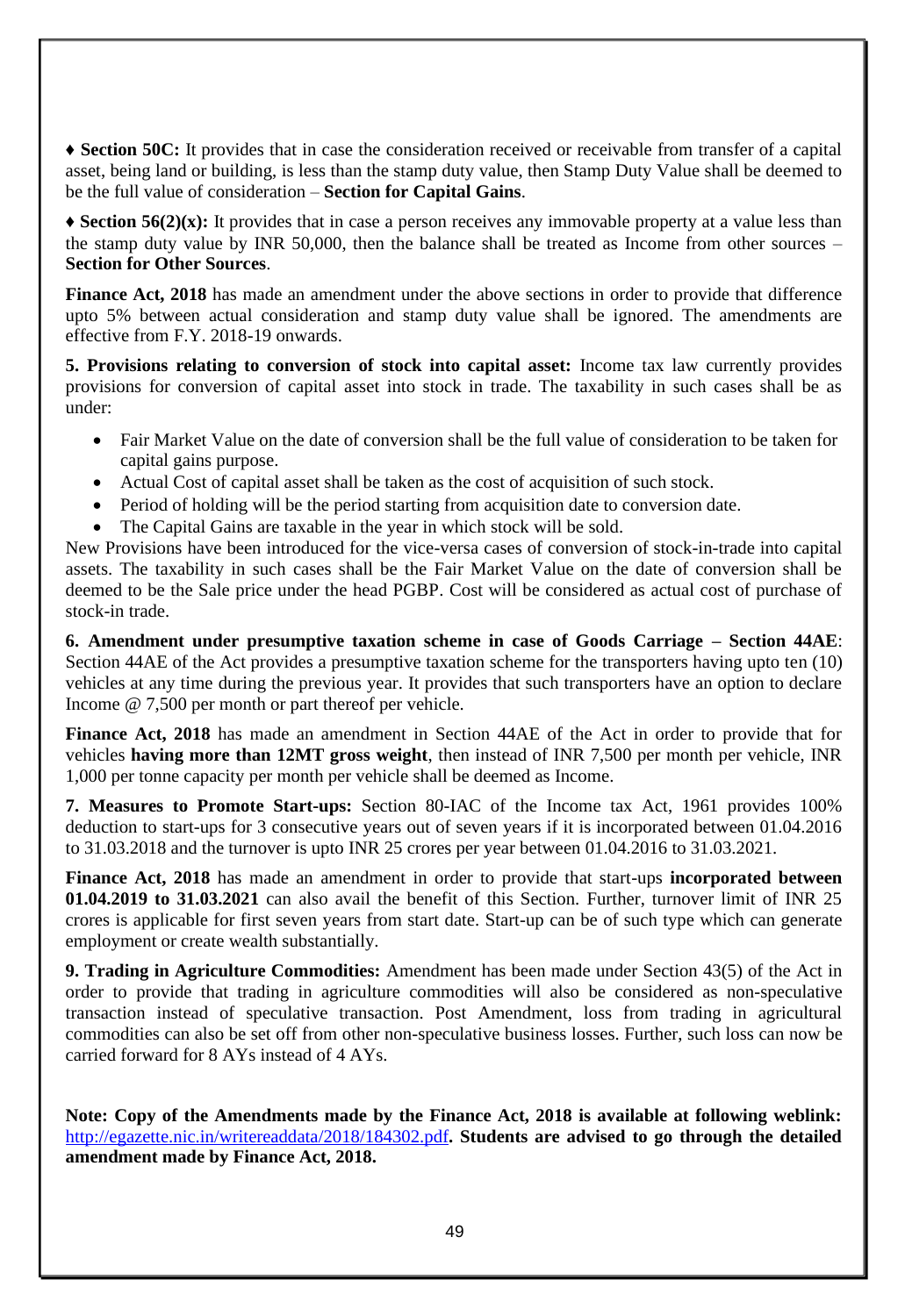# **AMENDMENTS MADE BY FINANCE ACT, 2019**

#### **Income under the Head Salary**

- i. Standard Deduction [Section 16(ia)]: There is an amendment u/s 16(ia) where standard deduction is enhanced to Rs. 50,000 from Rs. 40,000. The benefit of increased standard deduction shall be available to salaries persons and pensioner.
- ii. Deduction of up to 10% of salary is allowed under Section 80CCD in respect of contribution made by an employer to NPS. The limit has been proposed to be increased to 14% of salary in case of Central Government's employees.

**Income from house property:** There is an amendment in section 23 where tax payer is allowed to opt two house as a self occupied house (earlier it was allowed only one house) and balance he has to offer as let out. U/s 24, the tax payer, can now claim interest for both the house. However, the aggregate monetary limit for the deduction would remain the same i.e. Rs. 2,00,000.

### **Capital Gains:**

- i. There is an amendment u/s 54 where any capital gain arising on sale of long term residential house and capital gain does not exceed Rs. 2 crore, tax payer is allowed to invest in two residential house in India (earlier it was allowed in one house) and capital gain will be taxed accordingly. This option is given once in life time to tax payer.
- ii. The sunset date for transfer of residential house property, for claiming exemption under Section 54GB in respect of investment made in eligible start-ups, has been extended from 31st March, 2019 to 31st March, 2021. Further, the conditions of minimum shareholding or voting rights has been relaxed from 50% to 25%.

#### **Deduction:**

- i. A new Section 80EEA has been inserted to provide for deduction of up to Rs. 1.50 lakhs for interest on loan taken from any financial institution for acquisition of a residential house property whose stamp duty value does not exceed Rs. 45 lakhs.
- ii. A new section 80EEB has been inserted to provide for a deduction of Rs. 1.5 lakhs in respect of interest on loan taken for purchase of an electric vehicle from any financial institution.

**Transfer Pricing:** Constituent entity of an International group shall now be required to keep and maintain information and document under Section 92D and file required form even when there is no international transaction is undertaken by such constituent entity.

#### **Other Amendments:**

- i. A taxpayer has been allowed to withdraw 60% of total amount from NPS as tax free. Currently, the exemption is allowed only up to 40% of the total corpus amount.
- ii. Relief under Section 89 shall be considered while computing the tax liability under Section 140A, section 143, section 234A, section 234B, and section 234C to avoid genuine hardships to the taxpayers who are claiming such relief.
- iii. Every person, carrying on business, shall, provide facility for accepting payment through electronic modes if his turnover or gross receipts exceeds Rs. 50 crores. The Payment and